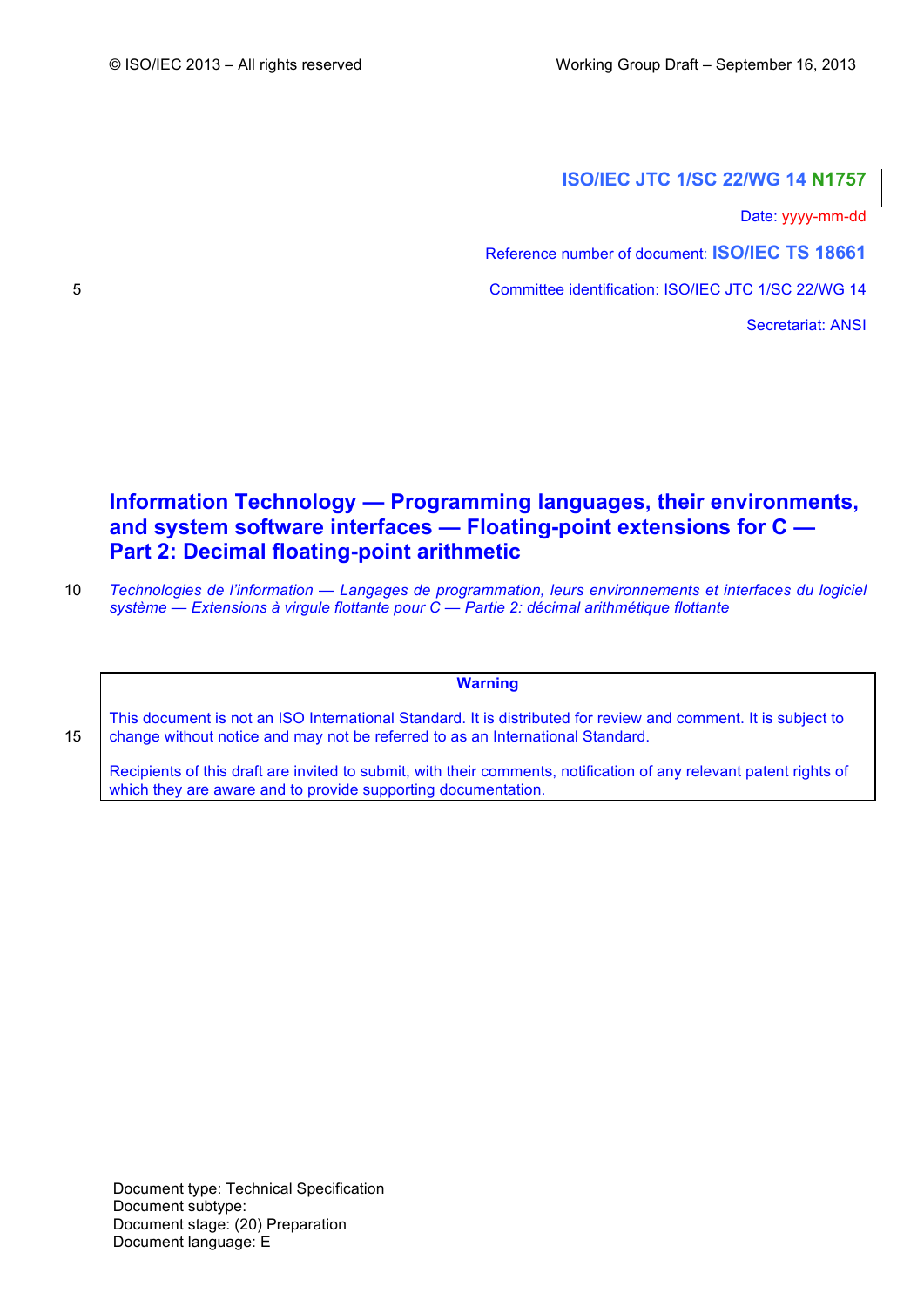## **Copyright notice**

This ISO document is a working draft or committee draft and is copyright-protected by ISO. While the reproduction of working drafts or committee drafts in any form for use by participants in the ISO standards development process is permitted without prior permission from ISO, neither this document 5 nor any extract from it may be reproduced, stored or transmitted in any form for any other purpose without prior written permission from ISO.

Requests for permission to reproduce this document for the purpose of selling it should be addressed as shown below or to ISO's member body in the country of the requester:

*ISO copyright office* 10 *Case postale 56 CH-1211 Geneva 20 Tel. +41 22 749 01 11 Fax + 41 22 749 09 47 E-mail copyright@iso.org Web www.iso.org*

15 Reproduction for sales purposes may be subject to royalty payments or a licensing agreement.

Violators may be prosecuted.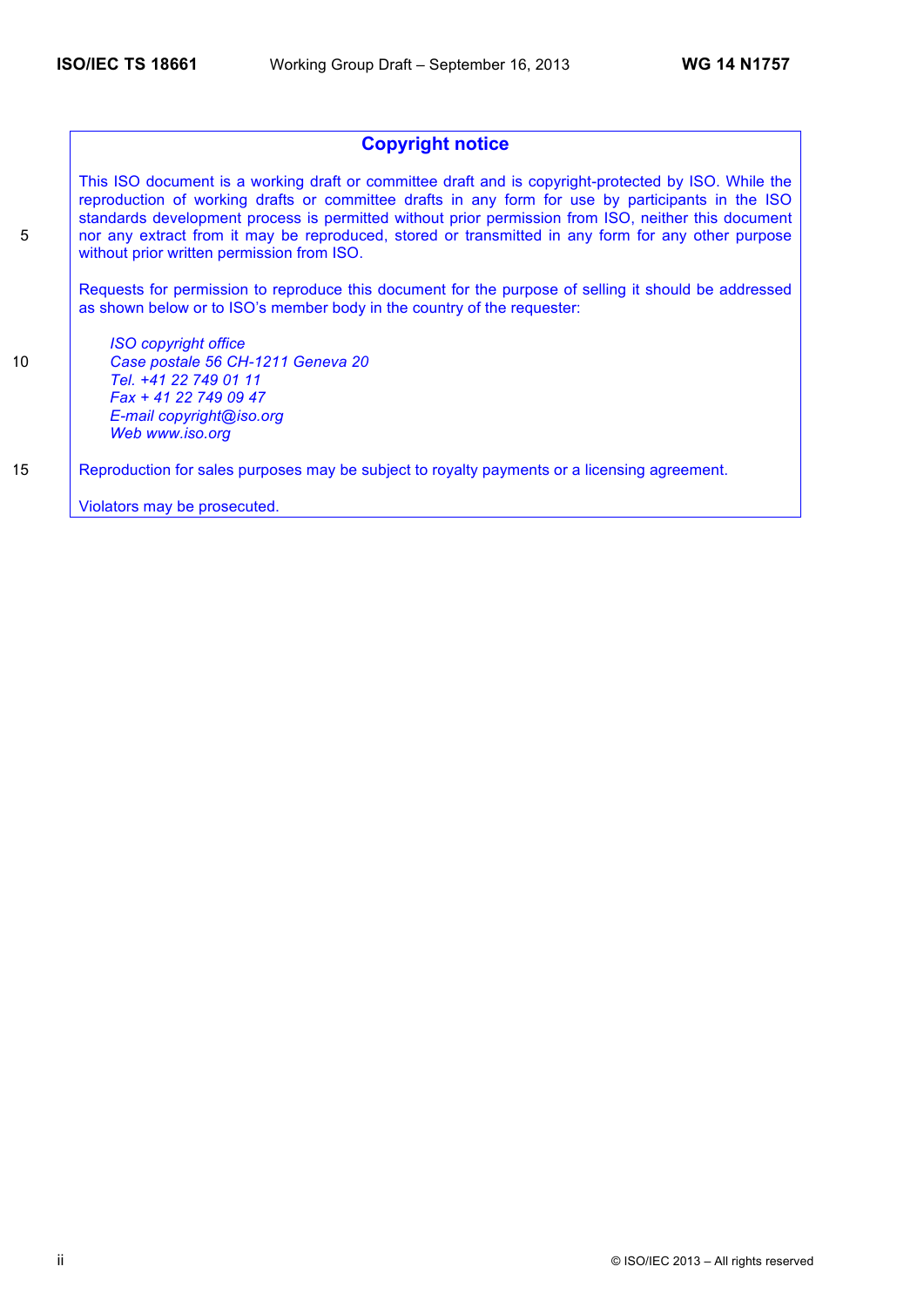# **Contents**

| 5  |                                                                                            |  |
|----|--------------------------------------------------------------------------------------------|--|
|    |                                                                                            |  |
|    |                                                                                            |  |
|    | 1                                                                                          |  |
|    | $\mathbf{2}$                                                                               |  |
| 10 | 3                                                                                          |  |
|    | 4                                                                                          |  |
|    | 5                                                                                          |  |
|    | 5.1                                                                                        |  |
| 15 | 5.2<br>5.3                                                                                 |  |
|    | 6                                                                                          |  |
|    | 7                                                                                          |  |
|    | 8                                                                                          |  |
|    | 9                                                                                          |  |
| 20 | 9.1                                                                                        |  |
|    | Conversions among decimal floating types, and between decimal floating and standard<br>9.2 |  |
|    |                                                                                            |  |
|    | 9.3                                                                                        |  |
| 25 | 9.4<br>9.5                                                                                 |  |
|    | 10                                                                                         |  |
|    | 11                                                                                         |  |
|    | 11.1                                                                                       |  |
|    | 11.2                                                                                       |  |
| 30 | 11.3                                                                                       |  |
|    | 11.4                                                                                       |  |
|    | $12 \,$                                                                                    |  |
|    | 12.1                                                                                       |  |
|    | 12.2                                                                                       |  |
| 35 | 12.3                                                                                       |  |
|    | 12.4                                                                                       |  |
|    |                                                                                            |  |
|    | 12.5                                                                                       |  |
| 40 | 12.6                                                                                       |  |
|    | 12.7                                                                                       |  |
|    | 12.8                                                                                       |  |
|    | 12.9                                                                                       |  |
|    |                                                                                            |  |
| 45 |                                                                                            |  |

45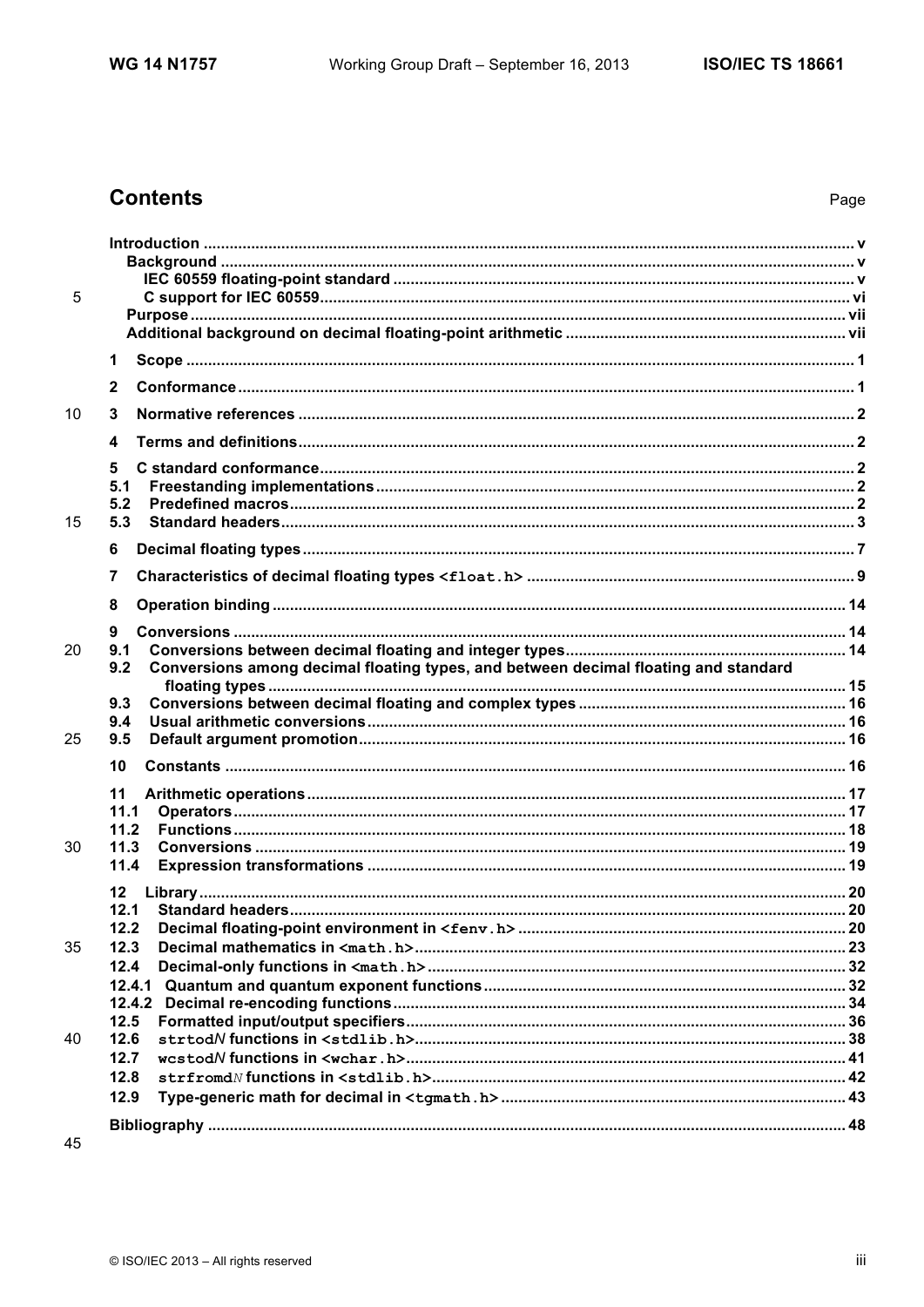# **Foreword**

ISO (the International Organization for Standardization) is a worldwide federation of national standards bodies (ISO member bodies). The work of preparing International Standards is normally carried out through ISO technical committees. Each member body interested in a subject for which a technical committee has been 5 established has the right to be represented on that committee. International organizations, governmental and non-governmental, in liaison with ISO, also take part in the work. ISO collaborates closely with the International Electrotechnical Commission (IEC) on all matters of electrotechnical standardization.

International Standards are drafted in accordance with the rules given in the ISO/IEC Directives, Part 2.

The main task of technical committees is to prepare International Standards. Draft International Standards 10 adopted by the technical committees are circulated to the member bodies for voting. Publication as an International Standard requires approval by at least 75 % of the member bodies casting a vote.

Attention is drawn to the possibility that some of the elements of this document may be the subject of patent rights. ISO shall not be held responsible for identifying any or all such patent rights.

ISO/IEC TS 18661 was prepared by Technical Committee ISO JTC 1, *Information Technology*, Subcommittee 15 SC 22, *Programming languages, their environments, and system software interfaces*.

ISO/IEC TS 18661 consists of the following parts, under the general title *Floating-point extensions for C*:

- ⎯ *Part 1: Binary floating-point arithmetic*
- ⎯ *Part 2: Decimal floating-point arithmetic*
- ⎯ *Part 3: Interchange and extended types*
- 20 ⎯ *Part 4: Supplemental functions*
	- ⎯ *Part 5: Supplemental attributes*

Part 1 updates ISO/IEC 9899:2011 (*Information technology — Programming languages, their environments and system software interfaces — Programming Language C*), Annex F in particular, to support all required features of ISO/IEC/IEEE 60559:2011 (*Information technology — Microprocessor Systems — Floating-point*  25 *arithmetic*).

Part 2 supersedes ISO/IEC TR 24732:2009 (Information technology – Programming languages, their environments and system software interfaces – Extension for the programming language C to support decimal floating-point arithmetic).

30

Parts 3-5 specify extensions to ISO/IEC 9899:2011 for features recommended in ISO/IEC/IEEE 60559:2011.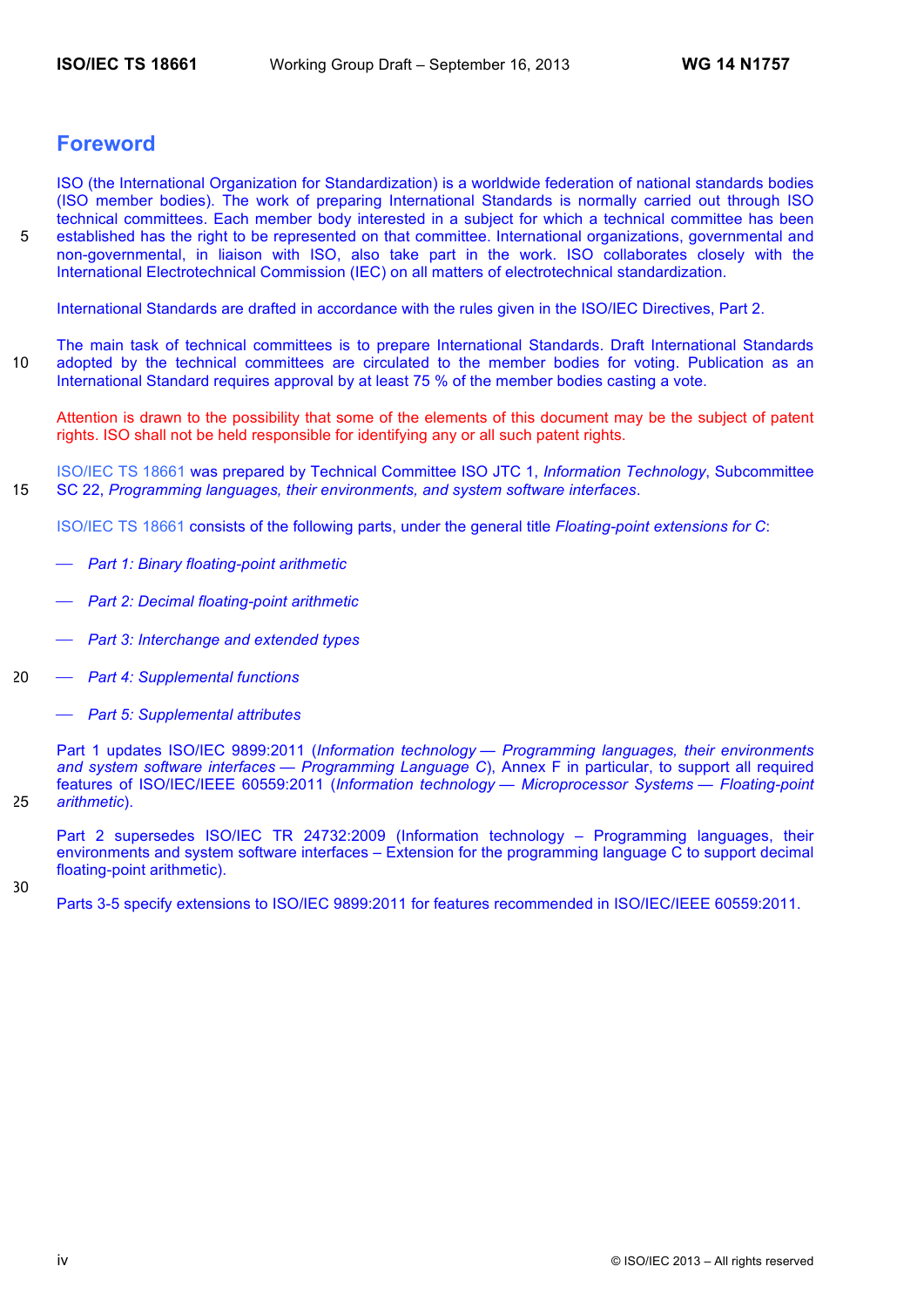# **Introduction**

### **Background**

### **IEC 60559 floating-point standard**

- The IEEE 754-1985 standard for binary floating-point arithmetic was motivated by an expanding diversity in 5 floating-point data representation and arithmetic, which made writing robust programs, debugging, and moving programs between systems exceedingly difficult. Now the great majority of systems provide data formats and arithmetic operations according to this standard. The IEC 60559:1989 international standard was equivalent to the IEEE 754-1985 standard. Its stated goals were:
- 1 Facilitate movement of existing programs from diverse computers to those that adhere to this 10 standard.
	- 2 Enhance the capabilities and safety available to programmers who, though not expert in numerical methods, may well be attempting to produce numerically sophisticated programs. However, we recognize that utility and safety are sometimes antagonists.
- 3 Encourage experts to develop and distribute robust and efficient numerical programs that are 15 portable, by way of minor editing and recompilation, onto any computer that conforms to this standard and possesses adequate capacity. When restricted to a declared subset of the standard, these programs should produce identical results on all conforming systems.
	- 4 Provide direct support for
		- a. Execution-time diagnosis of anomalies
- 20 b. Smoother handling of exceptions
	- c. Interval arithmetic at a reasonable cost
	- 5 Provide for development of
		- a. Standard elementary functions such as exp and cos
		- b. Very high precision (multiword) arithmetic
- 25 c. Coupling of numerical and symbolic algebraic computation
	- 6 Enable rather than preclude further refinements and extensions.

To these ends, the standard specified a floating-point model comprising:

*formats* – for binary floating-point data, including representations for Not-a-Number (NaN) and signed infinities and zeros

30 *operations* – basic arithmetic operations (addition, multiplication, etc.) on the format data to compose a well-defined, closed arithmetic system; also specified conversions between floating-point formats and decimal character sequences, and a few auxiliary operations

*context* – status flags for detecting exceptional conditions (invalid operation, division by zero, overflow, underflow, and inexact) and controls for choosing different rounding methods

35 The IEC 60559:2011 international standard is equivalent to the IEEE 754-2008 standard for floating-point arithmetic, which is a major revision to IEEE 754-1985.

The revised standard specifies more formats, including decimal as well as binary. It adds a 128-bit binary format to its basic formats. It defines extended formats for all of its basic formats. It specifies data interchange

- 
-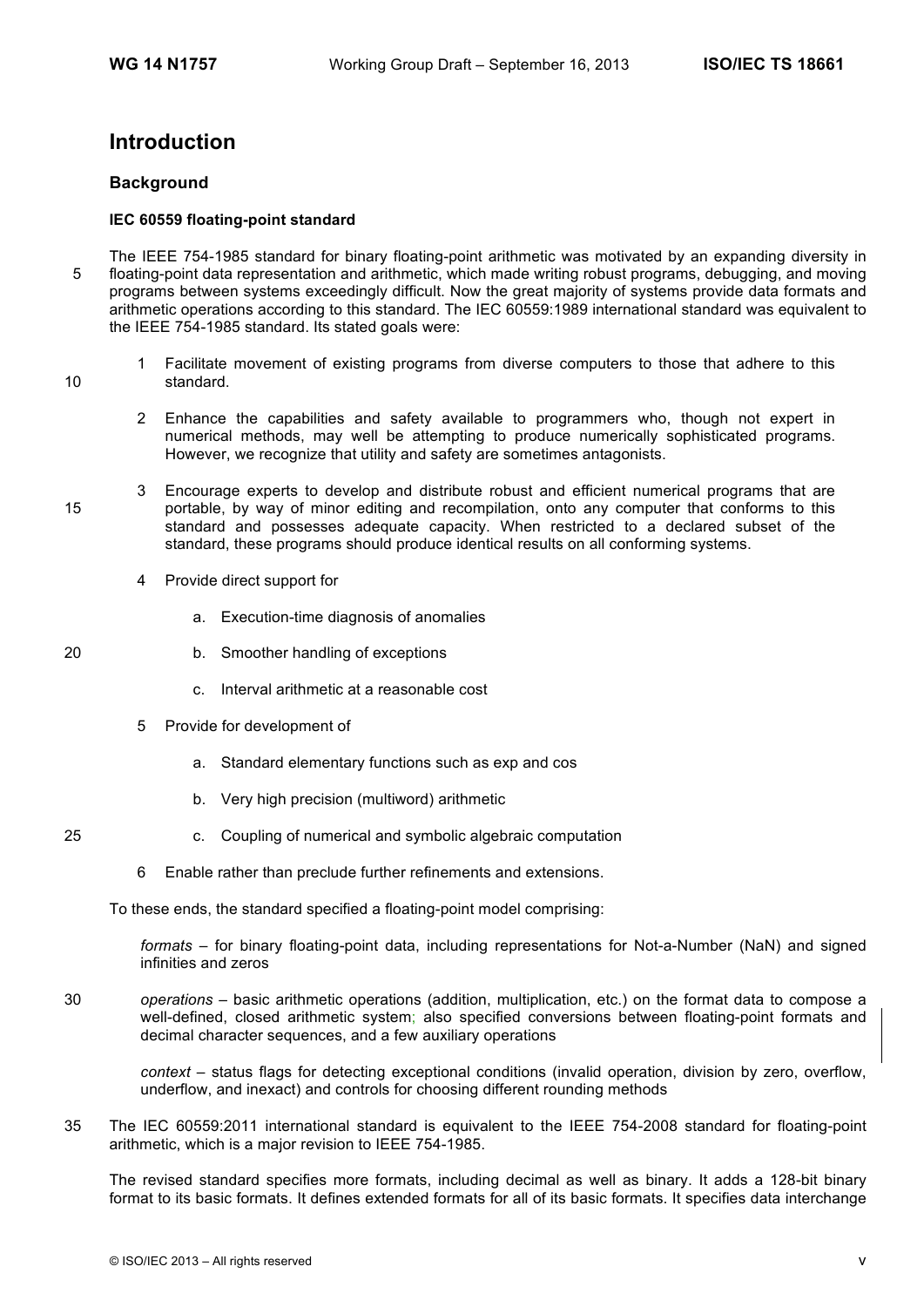formats (which may or may not be arithmetic), including a 16-bit binary format and an unbounded tower of wider formats. To conform to the floating-point standard, an implementation must provide at least one of the basic formats, along with the required operations.

- The revised standard specifies more operations. New requirements include among others arithmetic 5 operations that round their result to a narrower format than the operands (with just one rounding), more conversions with integer types, more classifications and comparisons, and more operations for managing flags and modes. New recommendations include an extensive set of mathematical functions and seven reduction functions for sums and scaled products.
- The revised standard places more emphasis on reproducible results, which is reflected in its standardization 10 of more operations. For the most part, behaviors are completely specified. The standard requires conversions between floating-point formats and decimal character sequences to be correctly rounded for at least three more decimal digits than is required to distinguish all numbers in the widest supported binary format; it fully specifies conversions involving any number of decimal digits. It recommends that transcendental functions be correctly rounded.
- 15 The revised standard requires a way to specify a constant rounding direction for a static portion of code, with details left to programming language standards. This feature potentially allows rounding control without incurring the overhead of runtime access to a global (or thread) rounding mode.

Other features recommended by the revised standard include alternate methods for exception handling, controls for expression evaluation (allowing or disallowing various optimizations), support for fully reproducible 20 results, and support for program debugging.

The revised standard, like its predecessor, defines its model of floating-point arithmetic in the abstract. It neither defines the way in which operations are expressed (which might vary depending on the computer language or other interface being used), nor does it define the concrete representation (specific layout in storage, or in a processor's register, for example) of data or context, except that it does define specific 25 encodings that are to be used for data that may be exchanged between different implementations that conform to the specification.

IEC 60559 does not include bindings of its floating-point model for particular programming languages. However, the revised standard does include guidance for programming language standards, in recognition of the fact that features of the floating-point standard, even if well supported in the hardware, are not available to 30 users unless the programming language provides a commensurate level of support. The implementation's combination of both hardware and software determines conformance to the floating-point standard.

#### **C support for IEC 60559**

The C standard specifies floating-point arithmetic using an abstract model. The representation of a floatingpoint number is specified in an abstract form where the constituent components (sign, exponent, significand) 35 of the representation are defined but not the internals of these components. In particular, the exponent range, significand size, and the base (or radix) are implementation-defined. This allows flexibility for an implementation to take advantage of its underlying hardware architecture. Furthermore, certain behaviors of operations are also implementation-defined, for example in the area of handling of special numbers and in exceptions.

- 40 The reason for this approach is historical. At the time when C was first standardized, before the floating-point standard was established, there were various hardware implementations of floating-point arithmetic in common use. Specifying the exact details of a representation would have made most of the existing implementations at the time not conforming.
- Beginning with ISO/IEC 9899:1999 (C99), C has included an optional second level of specification for 45 implementations supporting the floating-point standard. C99, in conditionally normative Annex F, introduced nearly complete support for the IEC 60559:1989 standard for binary floating-point arithmetic. Also, C99's informative Annex G offered a specification of complex arithmetic that is compatible with IEC 60559:1989.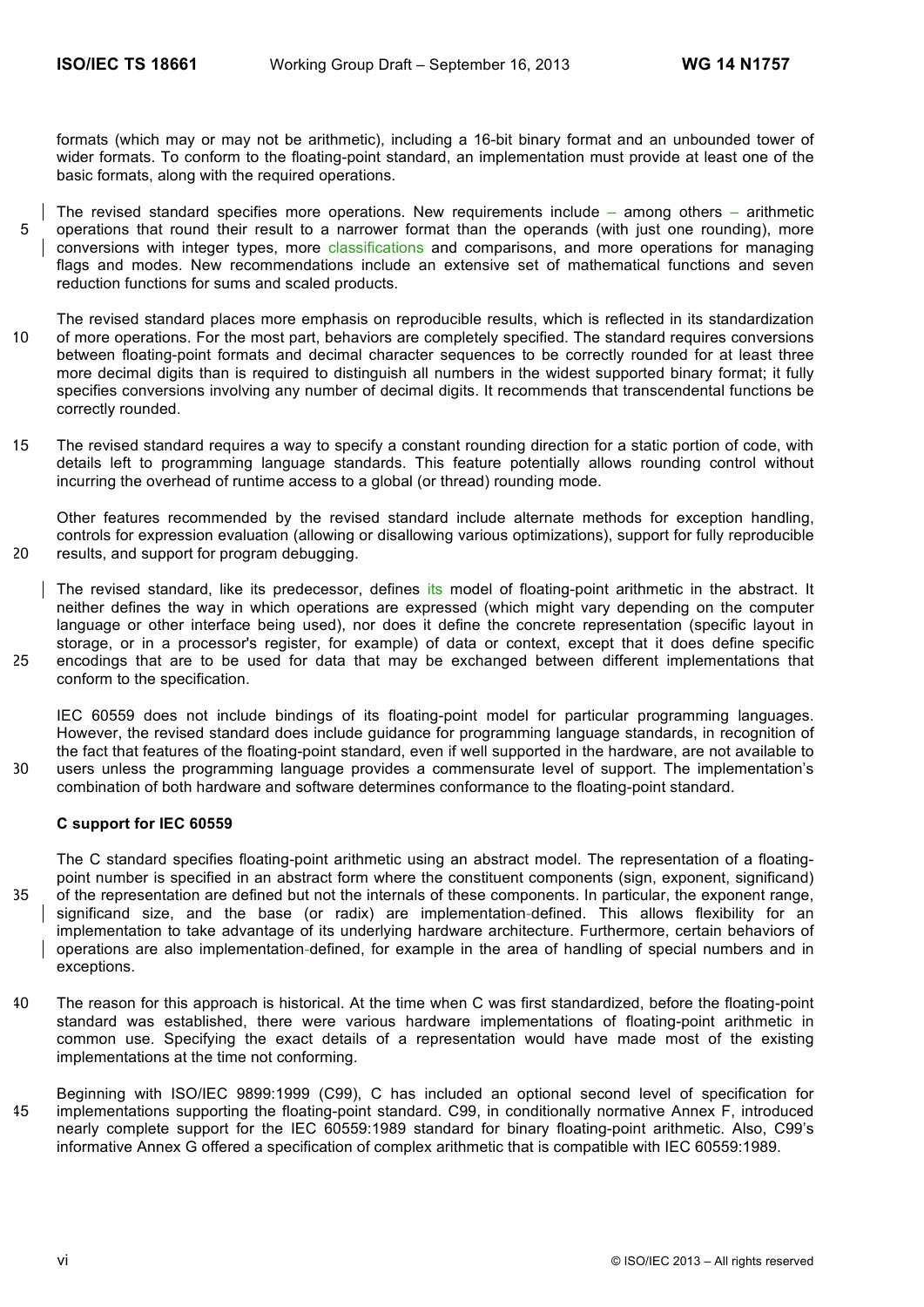ISO/IEC 9899:2011 (C11) includes refinements to the C99 floating-point specification, though is still based on IEC 60559:1989. C11 upgrades Annex G from "informative" to "conditionally normative".

ISO/IEC Technical Report 24732:2009 introduced partial C support for the decimal floating-point arithmetic in IEC 60559:2011. TR 24732, for which technical content was completed while IEEE 754-2008 was still in the 5 later stages of development, specifies decimal types based on IEC 60559:2011 decimal formats, though it does not include all of the operations required by IEC 60559:2011.

### **Purpose**

The purpose of this Technical Specification is to provide a C language binding for IEC 60559:2011, based on the C11 standard, that delivers the goals of IEC 60559 to users and is feasible to implement. It is organized 10 into five Parts.

Part 1 provides changes to C11 that cover all the requirements, plus some basic recommendations, of IEC 60559:2011 for binary floating-point arithmetic. C implementations intending to support IEC 60559:2011 are expected to conform to conditionally normative Annex F as enhanced by the changes in Part 1.

Part 2, this document, enhances TR 24732 to cover all the requirements, plus some basic recommendations, 15 of IEC 60559:2011 for decimal floating-point arithmetic. C implementations intending to provide an extension for decimal floating-point arithmetic supporting IEC 60559-2011 are expected to conform to Part 2.

Part 3 (Interchange and extended types), Part 4 (Supplementary functions), and Part 5 (Supplementary attributes) cover recommended features of IEC 60559-2011. C implementations intending to provide extensions for these features are expected to conform to the corresponding Parts.

### 20 **Additional background on decimal floating-point arithmetic**

Most of today's general-purpose computing architectures provide binary floating-point arithmetic in hardware. Binary floating point is an efficient representation that minimizes memory use, and is simpler to implement than floating-point arithmetic using other bases. It has therefore become the norm for scientific computations, with almost all implementations following the IEEE 754 standard for binary floating-point arithmetic (and the 25 equivalent international ISO/IEC 60559 standard).

However, human computation and communication of numeric values almost always uses decimal arithmetic and decimal notations. Laboratory notes, scientific papers, legal documents, business reports and financial statements all record numeric values in decimal form. When numeric data are given to a program or are displayed to a user, conversion between binary and decimal is required. There are inherent rounding errors 30 involved in such conversions; decimal fractions cannot, in general, be represented exactly by binary floating-

point values. These errors often cause usability and efficiency problems, depending on the application.

These problems are minor when the application domain accepts, or requires results to have, associated error estimates (as is the case with scientific applications). However, in business and financial applications, computations are either required to be exact (with no rounding errors) unless explicitly rounded, or be 35 supported by detailed analyses that are auditable to be correct. Such applications therefore have to take special care in handling any rounding errors introduced by the computations.

The most efficient way to avoid conversion error is to use decimal arithmetic. Currently, the IBM z/Architecture (and its predecessors since System/360) is a widely used system that supports built-in decimal arithmetic. Prior to the IBM System z10 processor, however, this provided integer arithmetic only, meaning that every 40 number and computation has to have separate scale information preserved and computed in order to maintain the required precision and value range. Such scaling is difficult to code and is error-prone; it affects execution time significantly, and the resulting program is often difficult to maintain and enhance.

Even though the hardware may not provide decimal arithmetic operations, the support can still be emulated by software. Programming languages used for business applications either have native decimal types (such as 45 PL/I, COBOL, REXX, C#, or Visual Basic) or provide decimal arithmetic libraries (such as the BigDecimal class in Java). The arithmetic used in business applications, nowadays, is almost invariably decimal floating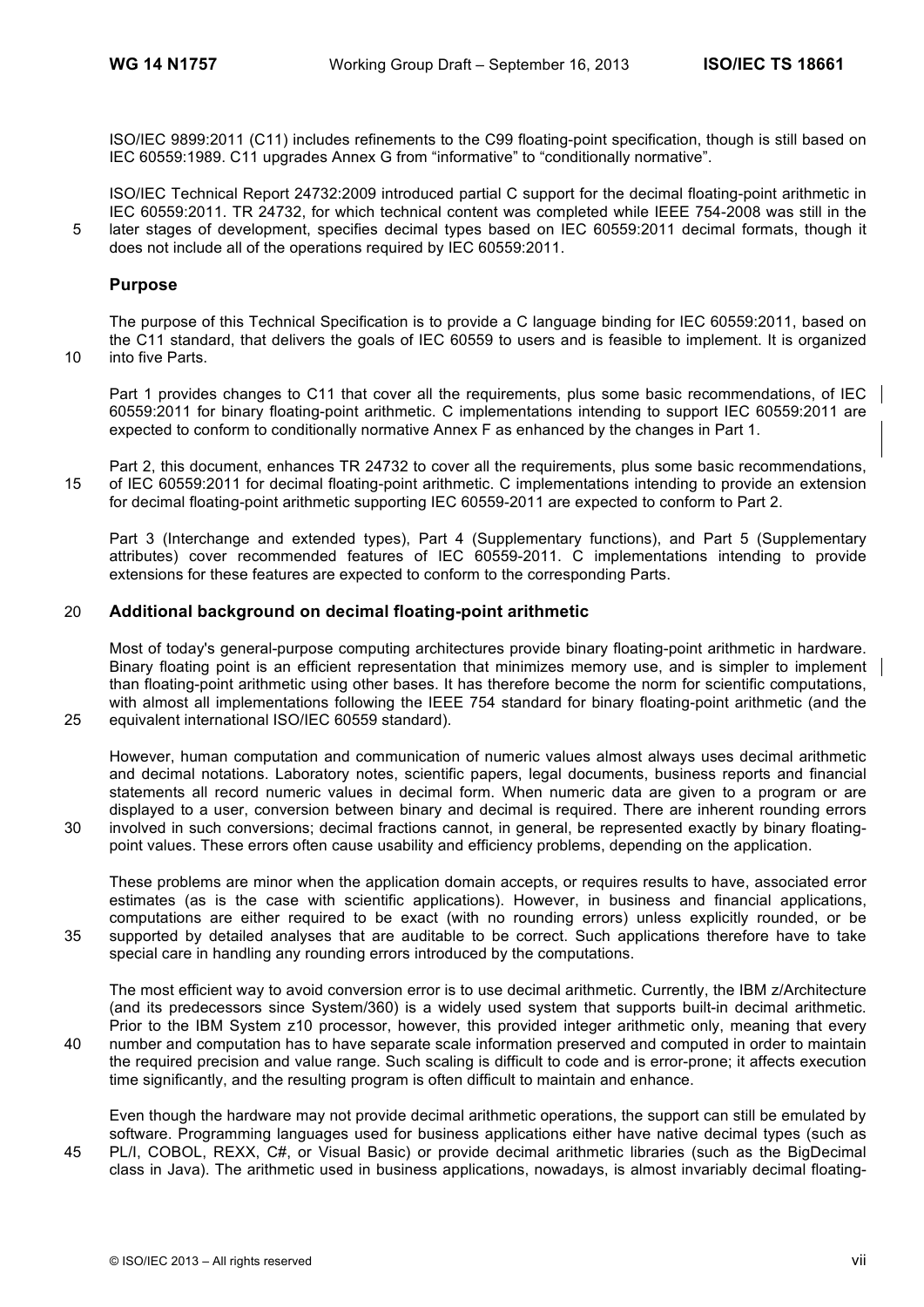point; the COBOL 2002 ISO standard, for example, requires that all standard decimal arithmetic calculations use 32-digit decimal floating-point.

The IEEE has recognized the importance of this. Decimal floating-point formats and arithmetic are major new features in the IEEE 754:2008 standard and its international equivalent IEC 60559:2011.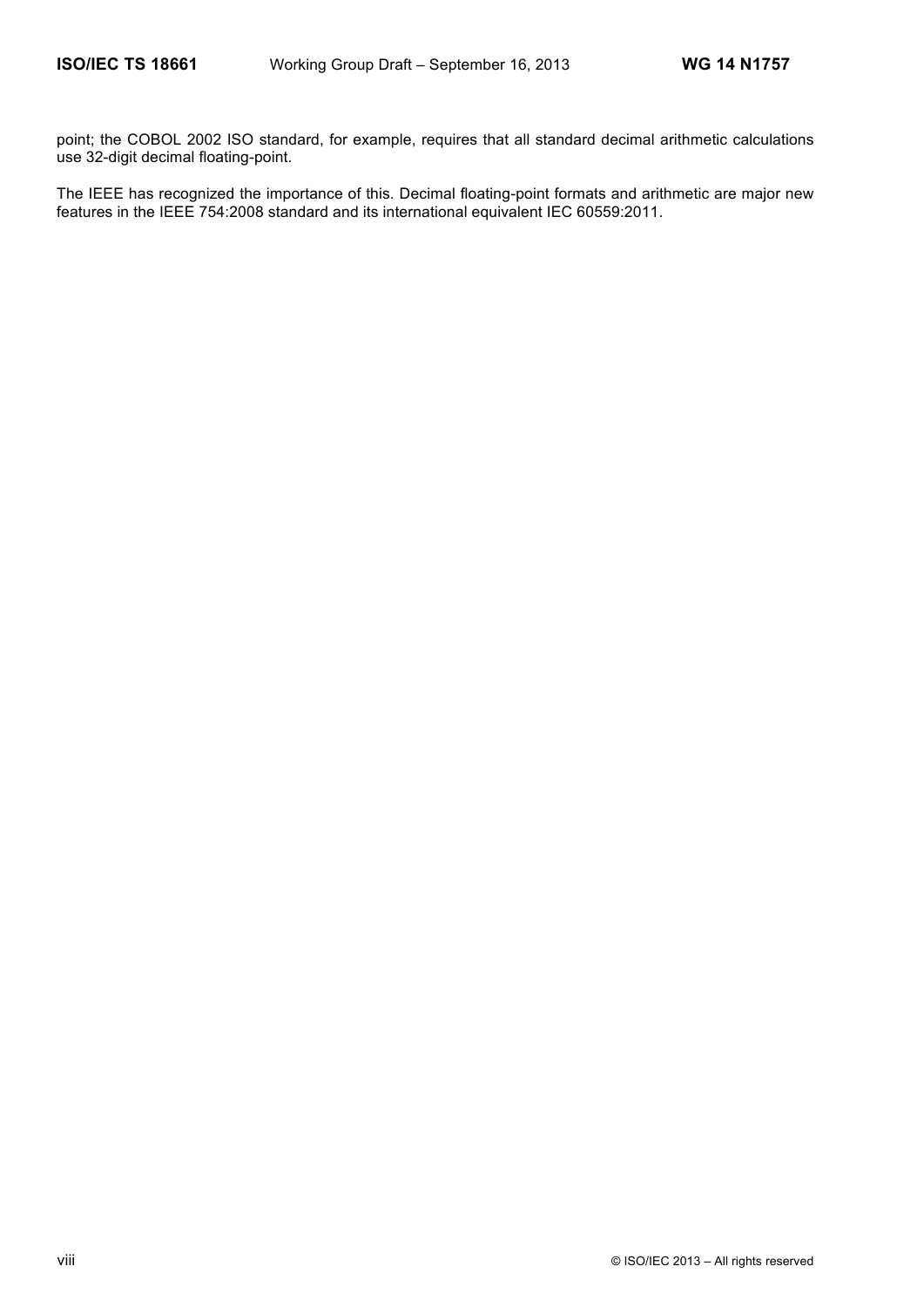# **Information Technology — Programming languages, their environments, and system software interfaces — Floating-point extensions for C — Part 2: Decimal floating-point arithmetic**

### 5 **1 Scope**

This document, Part 2 of ISO/IEC Technical Specification 18661, extends programming language C, as specified in IEC 9899:2011 (C11) with changes specified in Part 1 of ISO/IEC Technical Specification 18661, to support decimal floating-point arithmetic conforming to ISO/IEC/IEEE 60559:2011. It covers all requirements of IEC 60559 as they pertain to C decimal floating types.

10 This document supersedes ISO/IEC TR 24732:2009 (Information technology – Programming languages, their environments and system software interfaces – Extension for the programming language C to support decimal floating-point arithmetic).

This document does not cover binary floating-point arithmetic (which is covered in Part 1 of ISO/IEC TS 18661), nor does it cover most optional features of IEC 60559.

### 15 **2 Conformance**

An implementation conforms to Part 2 of Technical Specification 18661 if all the following are true:

- a) It meets the requirements for a conforming implementation of C11 with all the changes to C11 specified in Parts 1 and 2 of Technical Specification 18661.
- 20 b) It meets the requirements of the following clauses of C11 Annex F with all the changes specified in Parts 1 and 2 of Technical Specification 18661:
	- F.2.1 Infinities and NaNs
	- F.3 Operations (see clause 8 below)
- 25 F.4 Floating to integer conversions
	- F.6 The return statement
	- F.7 Contracted expressions
	- F.8 Floating-point environment
	- F.9 Optimization
- 30 F.10 Mathematics **<math.h>** (see clause 8 below)

For the purpose of specifying these conformance requirements, the macros, functions, and values mentioned in the clauses listed above are understood to refer to the corresponding macros, functions, and values defined in this document for decimal floating types. Likewise, the "rounding direction 35 mode" is understood to refer to the rounding direction mode for decimal floating-point arithmetic.

- 
- c) It defines **\_\_STDC\_IEC\_60559\_DFP\_\_** to **201**ymm**L.**

NOTE Conformance to Part 2 of Technical Specification 18661 does not include all the requirements of 40 Part 1. An implementation may conform to either or both of Parts 1 and 2.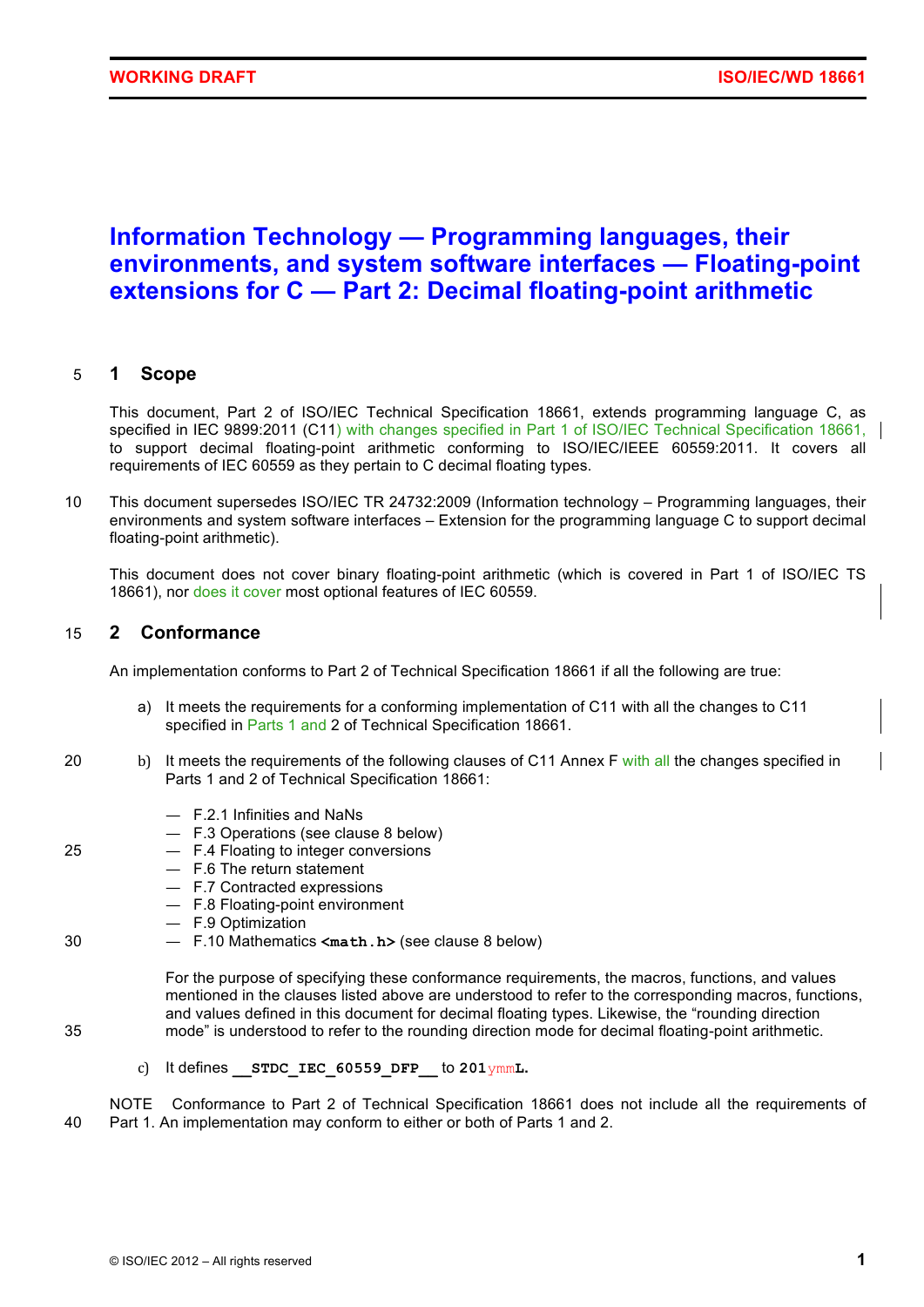### **3 Normative references**

The following referenced documents are indispensable for the application of this document. Only the editions cited apply.

ISO/IEC 9899:2011, *Information technology — Programming languages, their environments and system*  5 *software interfaces — Programming Language C*

ISO/IEC 9899:2011/Cor.1:2012, *Technical Corrigendum 1*

ISO/IEC/IEEE 60559:2011, *Information technology — Microprocessor Systems — Floating-point arithmetic* (with identical content to IEEE 754-2008, *IEEE Standard for Floating-Point Arithmetic*. The Institute of Electrical and Electronic Engineers, Inc., New York, 2008)

10 ISO/IEC TS 18661-1:yyyy, *Information technology – Programming languages, their environments and system software interfaces – Floating-point extension for C – Part 1: Binary floating-point arithmetic*

### **4 Terms and definitions**

For the purposes of this document, the terms and definitions given in ISO/IEC 9899:2011 and ISO/IEC/IEEE 60559:2011 and the following apply.

#### 15 **4.1 C11**

standard ISO/IEC 9899:2011, *Information technology — Programming languages, their environments and system software interfaces — Programming Language C*, including *Technical Corrigendum 1* (ISO/IEC 9899:2011/Cor. 1:2012)

### 20 **5 C standard conformance**

### **5.1 Freestanding implementations**

The following change to C11  $+$  TS18661-1 expands the conformance requirements for freestanding implementations so that they might conform to this Part of Technical Specification 18661.

### **Change to C11 + TS18661-1:**

25 | Replace the fourth sentence of 4#6:

The strictly conforming programs that shall be accepted by a conforming freestanding implementation that defines **STDC IEC 60559 BFP** may also use features in the contents of the standard headers <fenv.h> and <math.h> and the numeric conversion functions (7.22.1) of the standard header **<stdlib.h>**.

30 with:

The strictly conforming programs that shall be accepted by a conforming freestanding implementation that defines **STDC\_IEC\_60559\_BFP\_\_\_Or** STDC\_IEC\_60559\_DFP\_\_\_ may also use features in the contents of the standard headers **<fenv.h>** and **<math.h>** and the numeric conversion functions (7.22.1) of the standard header **<stdlib.h>**.

### 35 **5.2 Predefined macros**

The following change to C11 + TS18661-1 replaces **\_\_STDC\_DEC\_FP\_\_**, the conformance macro for decimal floating-point arithmetic specified in TR 24732, with **STDC IEC 60559 DFP**, for consistency with the conformance macro for Part 1 of Technical Specification 18661. Note that an implementation may continue to define **STDC DEC FP**, so that programs that use **STDC DEC FP** may remain valid under the 40 changes in Part 2 of Technical Specification 18661.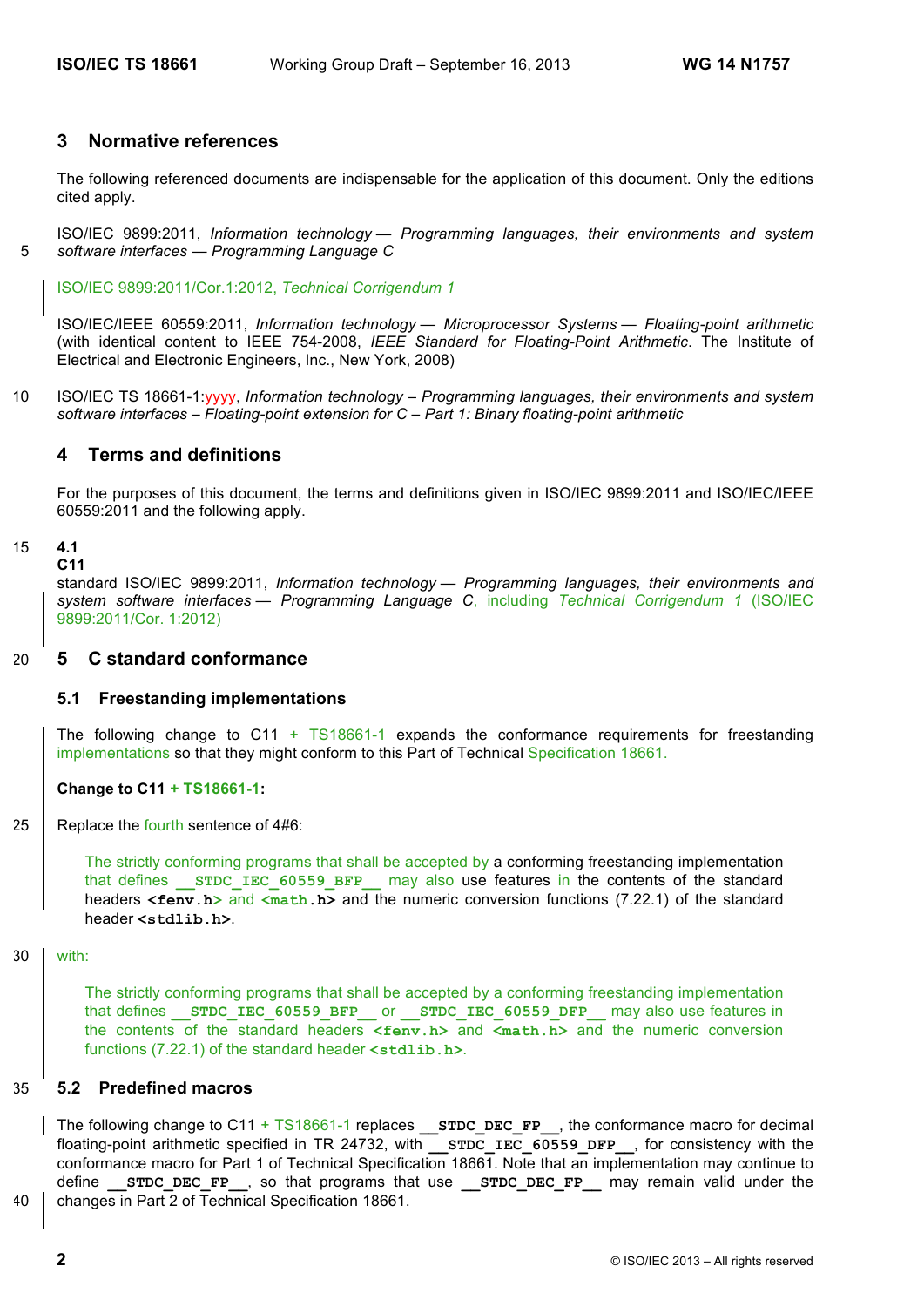### **Change to C11 + TS18661-1:**

In 6.10.8.3#1, add:

**STDC** IEC 60559 DFP The integer constant 201ymmL, intended to indicate support of decimal floating types, with decimal floating-point arithmetic according to IEC 60559.

### 5 **5.3 Standard headers**

The new identifiers added to C11 library headers by this Part of Technical Specification 18661 are defined or declared by their respective headers only if **STDC\_WANT\_IEC\_60559\_DFP\_EXT\_** is defined as a macro at the point in the source file where the appropriate header is first included. The following changes to C11 + TS18661-1 list these identifiers in each applicable library subclause.

#### 10 **Changes to C11 + TS18661-1:**

In 5.2.4.2.1#1a, change:

[1a] The following identifiers are defined only if **STDC WANT IEC 60559 BFP EXT** is defined as a macro at the point in the source file where  $\langle$ **1imits.h**> is first included:

to:

15 [1a] The following identifiers are defined only if **STDC WANT IEC 60559 BFP EXT** or **STDC\_WANT\_IEC\_60559\_DFP\_EXT\_\_\_\_** is defined as a macro at the point in the source file where **<limits.h>** is first included:

After 5.2.4.2.2#6a, insert the paragraph:

[6b] The following identifiers are defined if **STDC WANT IEC 60559 DFP EXT** is defined as a 20 macro at the point in the source file where **<float.h>** is first included:

for *N* = 32, 64, and 128:

| DECN MANT DIG | DECN MAX     | DECN TRUE MIN |
|---------------|--------------|---------------|
| DECN MIN EXP  | DECN EPSILON |               |
| DECN MAX EXP  | DECN MIN     |               |

#### 25 After 7.6#3a, insert the paragraph:

[3b] The following identifiers are defined or declared only if **STDC WANT IEC 60559 DFP EXT** is defined as a macro at the point in the source file where **<fenv.h>** is first included:

**fe\_dec\_getround fe\_dec\_setround**

30 Change 7.12#1a from:

[1a] The following identifiers are defined or declared only if **STDC WANT IEC 60559 BFP EXT** is defined as a macro at the point in the source file where **<math.h>** is first included: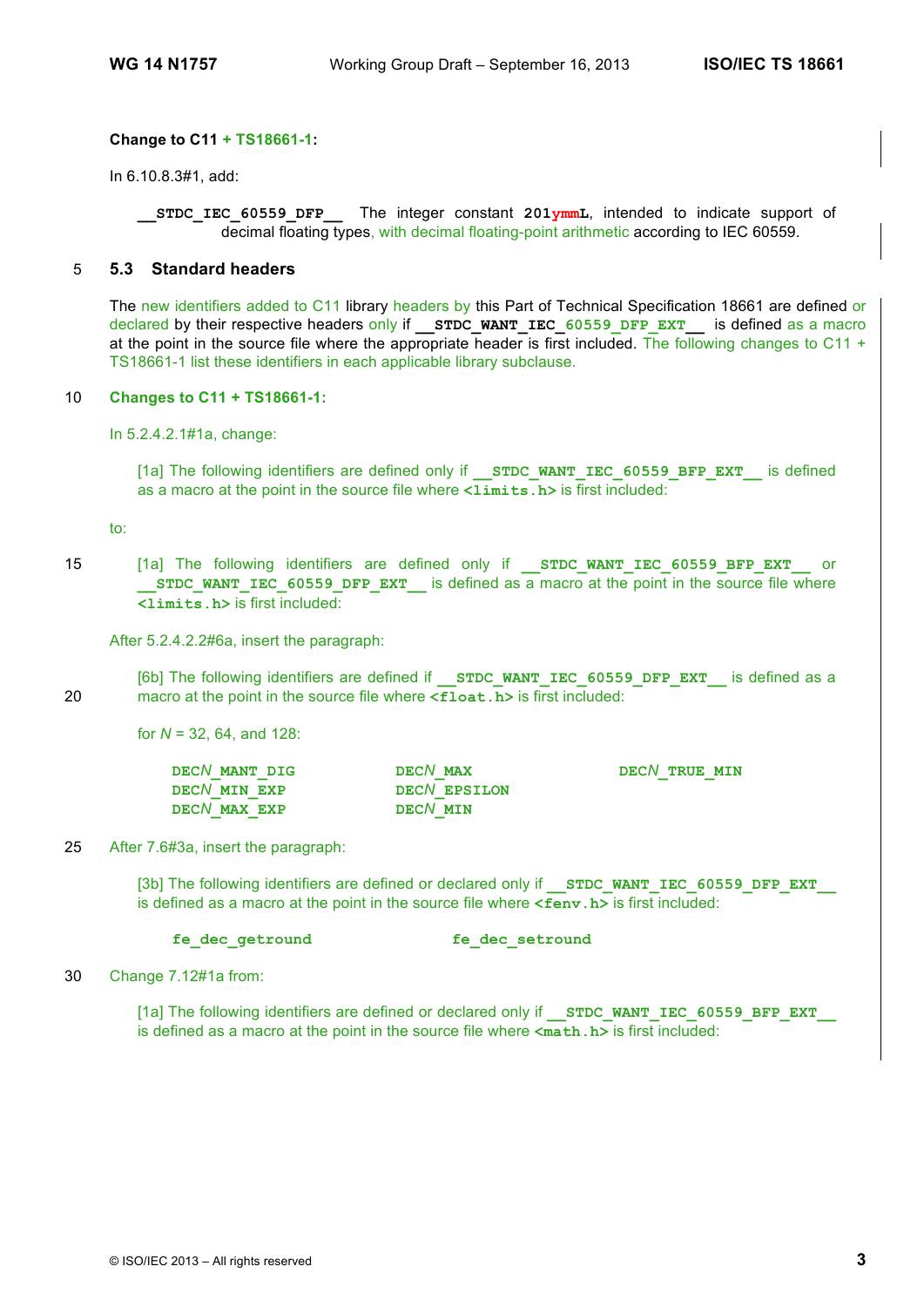|    | FP INT UPWARD            | FP FAST FSUB   |                |
|----|--------------------------|----------------|----------------|
|    | FP INT DOWNWARD          | FP FAST FSUBL  |                |
|    | FP INT TOWARDZERO        | FP FAST DSUBL  |                |
|    | FP INT TONEARESTFROMZERO | FP FAST FMUL   |                |
| 5  | FP INT TONEAREST         | FP FAST FMULL  |                |
|    | FP LLOGB0                | FP FAST DMULL  |                |
|    | FP LLOGBNAN              | FP FAST FDIV   |                |
|    | <b>SNANF</b>             | FP FAST FDIVL  |                |
|    | <b>SNAN</b>              | FP FAST DDIVL  |                |
| 10 | <b>SNANL</b>             | FP FAST FSQRT  |                |
|    | FP FAST FADD             | FP FAST FSQRTL |                |
|    | FP FAST FADDL            | FP FAST DSQRTL |                |
|    | FP FAST DADDL            |                |                |
|    |                          |                |                |
| 15 | iseqsig                  | fmaxmaqf       | ffmal          |
|    | iscanonical              | fmaxmaql       | dfmal          |
|    | issignaling              | fminmag        | fsqrt          |
|    | issubnormal              | fminmagf       | fsqrtl         |
|    | iszero                   | fminmagl       | dsqrtl         |
| 20 | fromfp                   | nextup         | totalorder     |
|    | fromfpf                  | nextupf        | totalorderf    |
|    | fromfpl                  | nextupl        | totalorderl    |
|    | ufromfp                  | nextdown       | totalordermag  |
|    | ufromfpf                 | nextdownf      | totalordermagf |
| 25 | ufromfpl                 | nextdownl      | totalordermagl |
|    | fromfpx                  | fadd           | canonicalize   |
|    | fromfpxf                 | faddl          | canonicalizef  |
|    | fromfpxl                 | daddl          | canonicalizel  |
|    | ufromfpx                 | fsub           | qetpayload     |
| 30 | ufromfpxf                | fsubl          | getpayloadf    |
|    | ufromfpxl                | dsubl          | getpayloadl    |
|    | roundeven                | fmu1           | setpayload     |
|    | roundevenf               | fmu11          | setpayloadf    |
|    | roundevenl               | dmull          | setpayloadl    |
| 35 | llogb                    | fdiv           | setpayloadsig  |
|    | llogbf                   | fdivl          | setpayloadsigf |
|    | 11ogb1                   | ddivl          | setpayloadsigl |
|    | fmaxmag                  | ffma           |                |
|    |                          |                |                |

40 to:

[1a] The following identifiers are defined only if **\_\_STDC\_WANT\_IEC\_60559\_BFP\_EXT\_\_** or **\_\_STDC\_WANT\_IEC\_60559\_DFP\_EXT\_\_** is defined as a macro at the point in the source file where **<math.h>** is first included:

|    | FP INT UPWARD            | <b>FP LLOGBNAN</b> |
|----|--------------------------|--------------------|
| 45 | FP INT DOWNWARD          | isegsig            |
|    | FP INT TOWARDZERO        | iscanonical        |
|    | FP INT TONEARESTFROMZERO | issignaling        |
|    | FP INT TONEAREST         | issubnormal        |
|    | FP LLOGB0                | iszero             |
|    |                          |                    |

50

[1b] The following identifiers are defined or declared only if **STDC WANT IEC 60559 BFP EXT** is defined as a macro at the point in the source file where **<math.h>** is first included: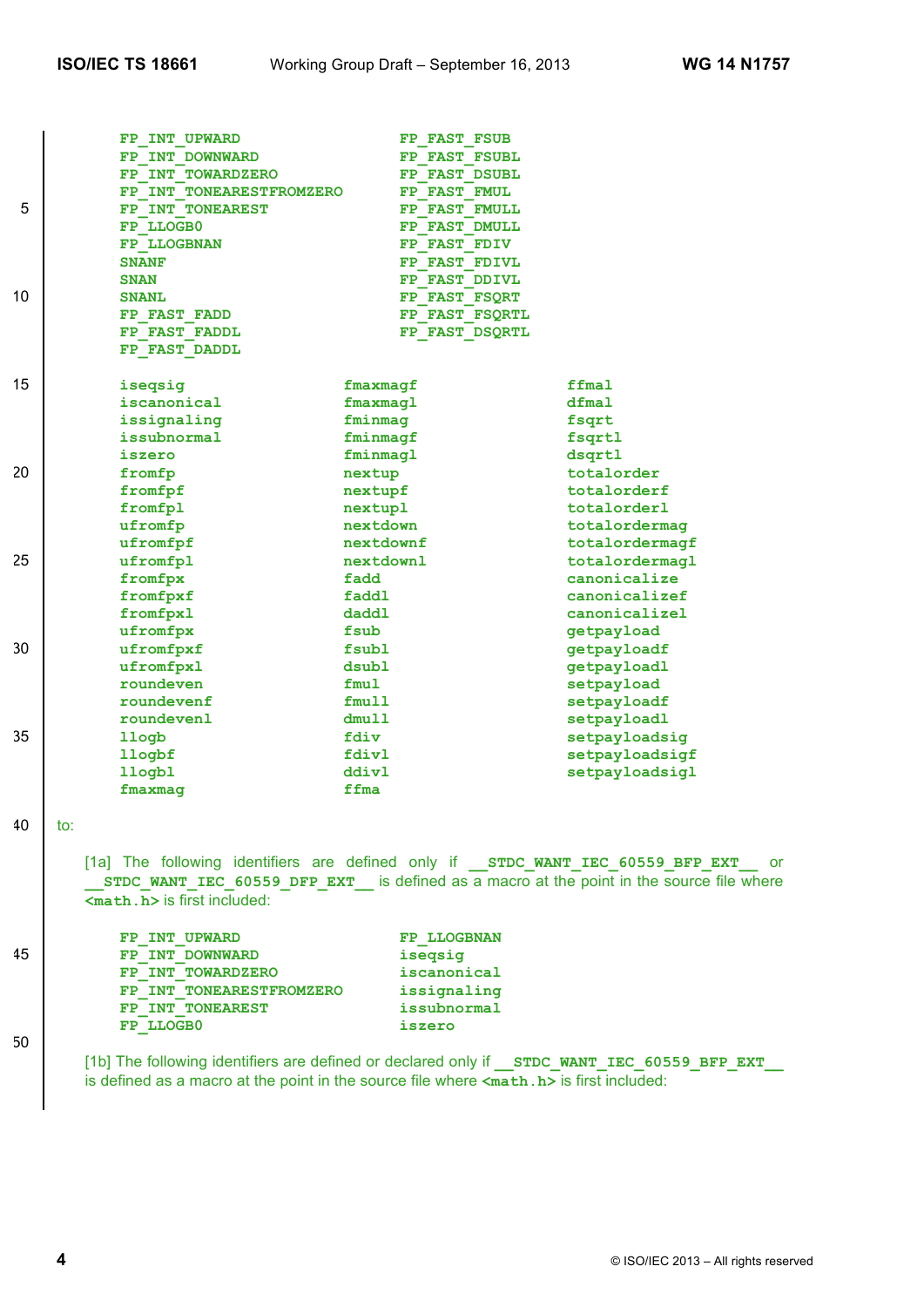|    | <b>SNANF</b>   |            | dmull          |
|----|----------------|------------|----------------|
|    |                | ufromfpxf  |                |
|    | <b>SNAN</b>    | ufromfpxl  | fdiv           |
|    | <b>SNANL</b>   | roundeven  | fdivl          |
|    | FP FAST FADD   | roundevenf | ddivl          |
| 5  | FP FAST FADDL  | roundevenl | ffma           |
|    | FP FAST DADDL  | llogb      | ffmal          |
|    | FP FAST FSUB   | llogbf     | dfmal          |
|    | FP FAST FSUBL  | llogbl     | fsqrt          |
|    | FP FAST DSUBL  | fmaxmaq    | fsqrtl         |
| 10 | FP FAST FMUL   | fmaxmaqf   | dsgrtl         |
|    | FP FAST FMULL  | fmaxmaql   | totalorder     |
|    | FP FAST DMULL  | fminmag    | totalorderf    |
|    | FP FAST FDIV   | fminmagf   | totalorderl    |
|    | FP FAST FDIVL  | fminmagl   | totalordermag  |
| 15 | FP FAST DDIVL  | nextup     | totalordermagf |
|    | FP FAST FSQRT  | nextupf    | totalordermagl |
|    | FP FAST FSQRTL | nextupl    | canonicalize   |
|    | FP FAST DSQRTL | nextdown   | canonicalizef  |
|    | fromfp         | nextdownf  | canonicalizel  |
| 20 | fromfpf        | nextdownl  | getpayload     |
|    | fromfpl        | fadd       | getpayloadf    |
|    | ufromfp        | faddl      | getpayloadl    |
|    | ufromfpf       | daddl      | setpayload     |
|    | ufromfpl       | fsub       | setpayloadf    |
| 25 | fromfpx        | fsubl      | setpayloadl    |
|    | fromfpxf       | dsubl      | setpayloadsig  |
|    | fromfpxl       | fmul       | setpayloadsigf |
|    | ufromfpx       | fmull      | setpayloadsigl |

30 [1c] The following identifiers are defined or declared only if **\_\_STDC\_WANT\_IEC\_60559\_DFP\_EXT\_\_** is defined as a macro at the point in the source file where **<math.h>** is first included:

> **\_Decimal32\_t DEC\_INFINITY**  $\sqrt{\frac{Decima164}{t}}$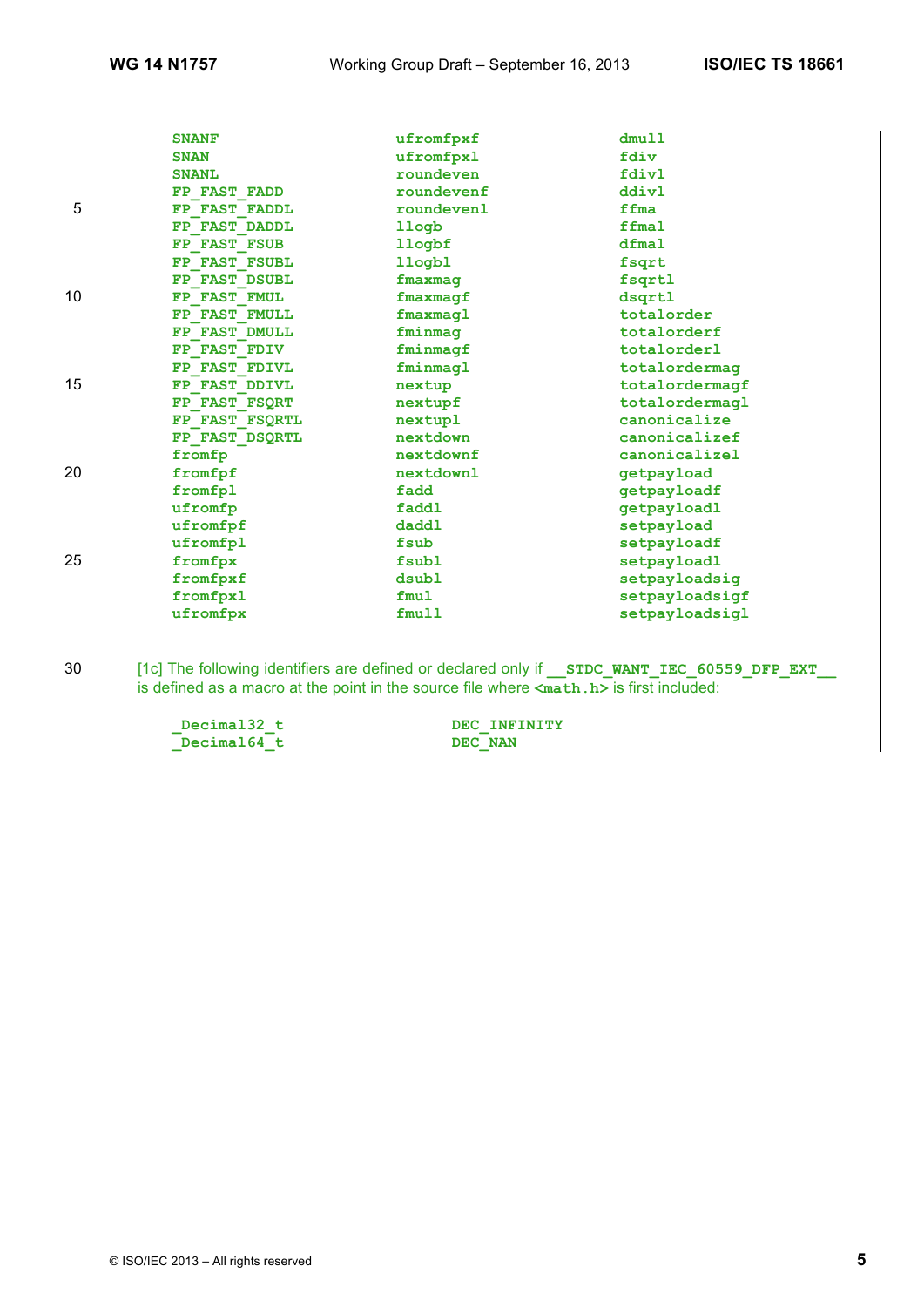and for *N* = 32, 64, 128:

|    | HUGE VAL DN                                           | modfdN                                                                                    | remainderdN                                                                                     |
|----|-------------------------------------------------------|-------------------------------------------------------------------------------------------|-------------------------------------------------------------------------------------------------|
|    | <b>SNANDN</b>                                         | scalbndN                                                                                  | copysigndN                                                                                      |
| 5  | FP FAST FMADN                                         | $scal$ blnd $N$                                                                           | $n$ and $N$                                                                                     |
|    | acosdN                                                | cbrtdN                                                                                    | nextafterdN                                                                                     |
|    | asind $N$                                             | fabsdN                                                                                    | nexttowarddN                                                                                    |
|    | $\texttt{atand}N$                                     | hypotdN                                                                                   | nextupdN                                                                                        |
|    | atan2dN                                               | powdN                                                                                     | nextdowndN                                                                                      |
| 10 | cos dN                                                | sqrtdN                                                                                    | canonicalizedN                                                                                  |
|    | sindN                                                 | erfdN                                                                                     | fdimdN                                                                                          |
|    | tan dN                                                | erfcdN                                                                                    | $fracd$                                                                                         |
|    | acoshdN                                               | $1$ gammad $N$                                                                            | fmindN                                                                                          |
|    | asinhd $N$                                            | $t$ gammad $N$                                                                            | $f$ maxmagd $N$                                                                                 |
| 15 | $\tt a nhdN$                                          | ceilIdN                                                                                   | fminmagdN                                                                                       |
|    | $\mathtt{coshd}N$                                     | floordN                                                                                   | fmadN                                                                                           |
|    | sinhd $N$                                             | nearbyintdN                                                                               | totalorderdN                                                                                    |
|    | tanhdN                                                | rintdN                                                                                    | totalordermagdN                                                                                 |
|    | expdN                                                 | <b>1rintdN</b>                                                                            | getpayloaddN                                                                                    |
| 20 | exp2dN                                                | <b>11rintdN</b>                                                                           | setpayloaddN                                                                                    |
|    | expm1dN                                               | rounddN                                                                                   | setpayloadsigdN                                                                                 |
|    | frexpdN                                               | $1$ roundd $N$                                                                            | quantizedN                                                                                      |
|    | ilogbdN                                               | $11$ roundd $N$                                                                           | $s$ amequantumd $N$                                                                             |
|    | 11ogbdN                                               | truncdN                                                                                   | quantum dN                                                                                      |
| 25 | $1$ dexpd $N$                                         | roundevent                                                                                | <b>11quantexpdN</b>                                                                             |
|    | logdN                                                 | fromfpdN                                                                                  | encodedecdN                                                                                     |
|    | log10dN                                               | ufromfpdN                                                                                 | decodedecdN                                                                                     |
|    | log1 <sub>p</sub> dN                                  | fromfpxdN                                                                                 | encodebindN                                                                                     |
|    | log2dN                                                | ufromfpxdN                                                                                | decodebindN                                                                                     |
| 30 | logbdN                                                | $f$ modd $N$                                                                              |                                                                                                 |
|    | and for $(M,N) = (32,64)$ , $(32,128)$ , $(64,128)$ : |                                                                                           |                                                                                                 |
|    | FP FAST DMADDDN                                       | FP FAST DMFMADN                                                                           | dMmu1dN                                                                                         |
| 35 | FP FAST DMSUBDN                                       | FP FAST DMSQRTDN                                                                          | dMdivdN                                                                                         |
|    | FP FAST DMMULDN                                       | $dM$ add $dN$                                                                             | $dM$ fmad $N$                                                                                   |
|    | FP FAST DMDIVDN                                       | dMsubdN                                                                                   | dMsqrtdN                                                                                        |
|    | In 7.20#4a, change:                                   |                                                                                           |                                                                                                 |
| 40 |                                                       | as a macro at the point in the source file where <stdint.h> is first included:</stdint.h> | [4a] The following identifiers are defined only if STDC WANT IEC 60559 BFP EXT is defined       |
|    | to:                                                   |                                                                                           |                                                                                                 |
| 45 | <stdint.h> is first included:</stdint.h>              | [4a] The following identifiers are defined only if STDC WANT IEC 60559 BFP EXT            | or o<br>STDC WANT IEC 60559 DFP EXT is defined as a macro at the point in the source file where |
|    | After 7.22#1a, insert the paragraph:                  |                                                                                           |                                                                                                 |
|    |                                                       | as a macro at the point in the source file where <stdlib.h> is first included:</stdlib.h> | [1b] The following identifiers are declared only if STDC WANT IEC 60559 DFP EXT is defined      |
| 50 | strfromd32                                            | strfromd64                                                                                | strfromd128                                                                                     |
|    |                                                       |                                                                                           |                                                                                                 |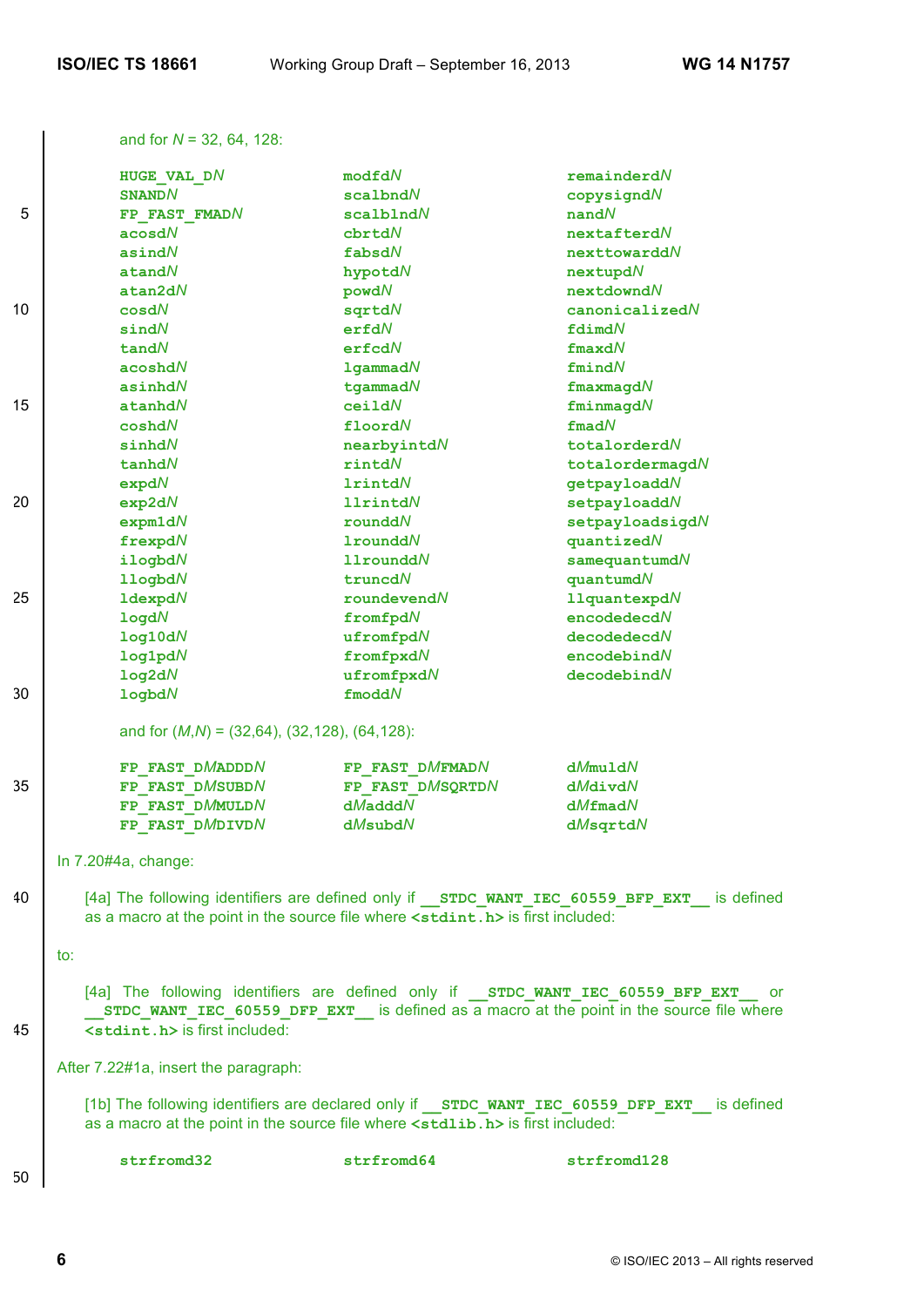Change 7.25#1a from:

[1a] The following identifiers are defined as type-generic macros only if **STDC\_WANT\_IEC\_60559\_BFP\_EXT\_\_\_\_** is defined as a macro at the point in the source file where **<tgmath.h>** is first included:

| 5  | roundeven | fromfpx       | fmul  |
|----|-----------|---------------|-------|
|    | llogb     | ufromfpx      | dmul  |
|    | fmaxmag   | totalorder    | fdiv  |
|    | fminmag   | totalordermag | ddiv  |
|    | nextup    | fadd          | ffma  |
| 10 | nextdown  | dadd          | dfma  |
|    | fromfp    | fsub          | fsqrt |
|    | ufromfp   | dsub          | dsqrt |

to:

15 [1a] The following identifiers are defined as type-generic macros only if **\_\_STDC\_WANT\_IEC\_60559\_BFP\_EXT\_\_** or **\_\_STDC\_WANT\_IEC\_60559\_DFP\_EXT\_\_** is defined as a macro at the point in the source file where **<tgmath.h>** is first included:

| roundeven | nextup   | fromfpx       |
|-----------|----------|---------------|
| llogb     | nextdown | ufromfpx      |
| fmaxmaq   | fromfp   | totalorder    |
| fminmag   | ufromfp  | totalordermag |
|           |          |               |

[1b] The following identifiers are defined as type-generic macros only if **STDC\_WANT\_IEC\_60559\_BFP\_EXT\_\_\_\_** is defined as a macro at the point in the source file where 25 **<tgmath.h>** is first included:

| fadd | fmul | ffma  |
|------|------|-------|
| dadd | dmul | dfma  |
| fsub | fdiv | fsqrt |
| dsub | ddiv | dsgrt |

30

[1c] The following identifiers are defined as type-generic macros only if **STDC\_WANT\_IEC\_60559\_DFP\_EXT\_\_\_\_\_\_ is defined as a macro at the point in the source file where <tgmath.h>** is first included:

| 35 | d32sub<br>d32mul | d64sub<br>d64mul | samequantum<br>quantum |
|----|------------------|------------------|------------------------|
|    | d32div           | d64div           | llquantexp             |
|    | $d32$ <i>fma</i> | $d64$ fma        |                        |
|    | d32sqrt          | d64sqrt          |                        |

### 40 **6 Decimal floating types**

This Part of Technical Specification 18661 introduces three decimal floating types, designated as **Decimal32, Decimal64 and Decimal128. These types support the IEC 60559 decimal formats:** decimal32, decimal64, and decimal128.

Within the type hierarchy, decimal floating types are basic types, real types and arithmetic types.

45 This part of Technical Specification 18661 introduces the term *standard floating types* to refer to the types **float**, **double**, and **long double**, which are the floating types the C Standard requires unconditionally.

NOTE C does not specify a radix for **float**, **double**, and **long double**. An implementation can choose the representation of **float**, **double**, and **long double** to be the same as the decimal floating types. In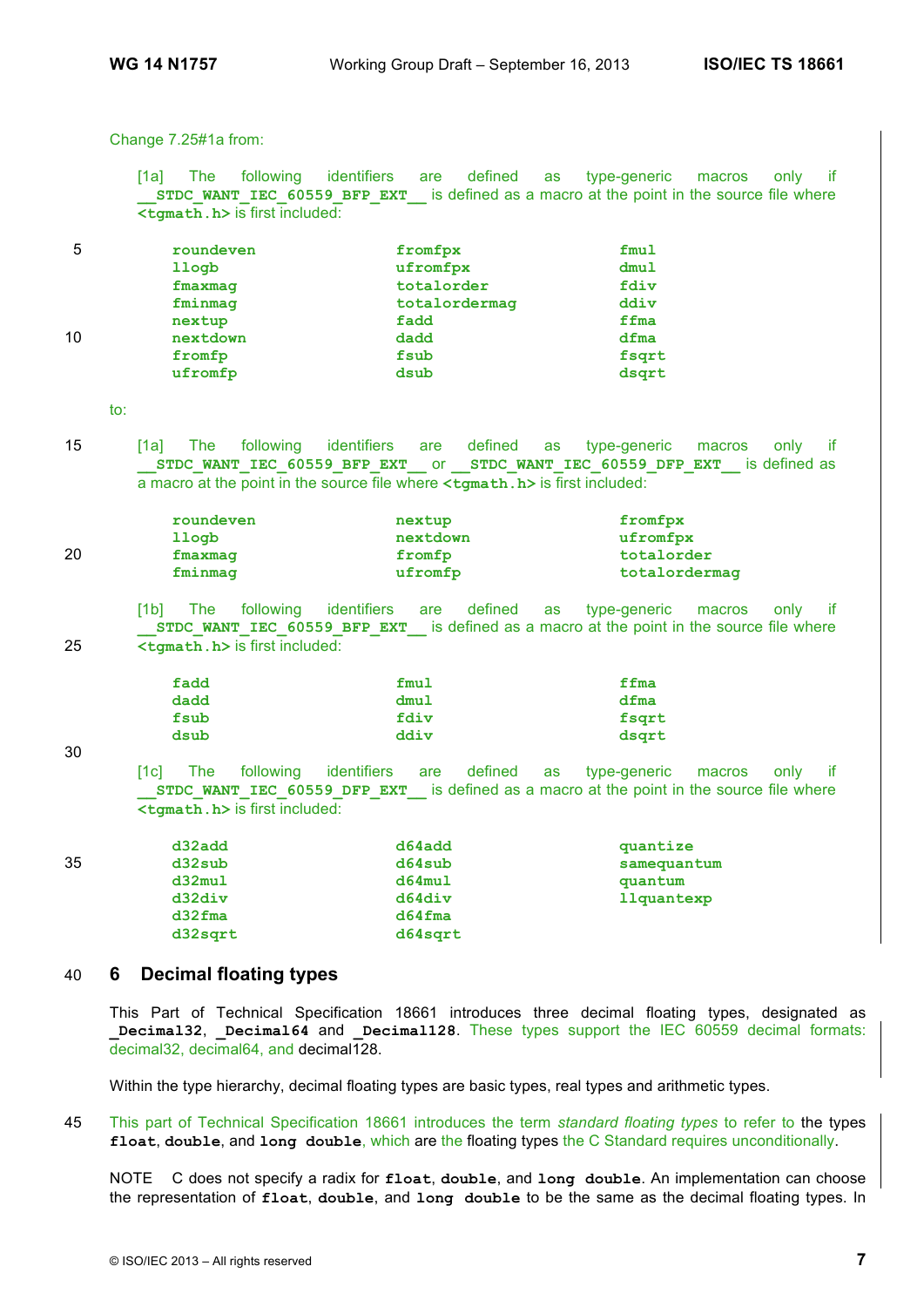any case, the decimal floating types are distinct from **float**, **double**, and **long double** regardless of the representation.

NOTE This Part of Technical Specification 18661 does not define decimal complex types or decimal imaginary types. The three complex types remain as **float \_Complex**, **double \_Complex**, and **long**  5 **double \_Complex**, and the three imaginary types remain as **float \_Imaginary**, **double \_Imaginary**,

and **long double \_Imaginary**.

**Changes to C11 + TS18661-1:**

Change the first sentence of 6.2.5#10 from:

[10] There are three *real floating types,* designated as **float, double,** and **long double**.

10 to:

[10] There are three *standard floating types*, designated as **float**, **double**, and **long double**.

Add the following paragraphs after 6.2.5#10:

[10a] There are three *decimal floating types*, designated as **\_Decimal32**, **\_Decimal64**, and **\_Decimal128**. Respectively, they have the IEC 60559 formats: decimal32, decimal64, and 15 **decimal 128.** Decimal floating types are real floating types.

[10b] Together, the standard floating types and the decimal floating types comprise the *real floating types*.

In 6.2.5#10a, attach a footnote to the wording:

they have the IEC 60559 formats: decimal32

20 where the footnote is:

\*) IEC 60559 specifies decimal32 as a data-interchange format that does not require arithmetic support; however, **Decimal32** is a fully supported arithmetic type.

Add the following to 6.4.1 Keywords:

*keyword*: 25 **\_Decimal32 \_Decimal64 \_Decimal128**

Add the following to 6.7.2 Type specifiers:

30 *type-specifier*: **\_Decimal32 \_Decimal64 \_Decimal128**

- 35 Add the following bullets in 6.7.2#2 Constraints:
	- **\_Decimal32**
	- **\_Decimal64**
	- **\_Decimal128**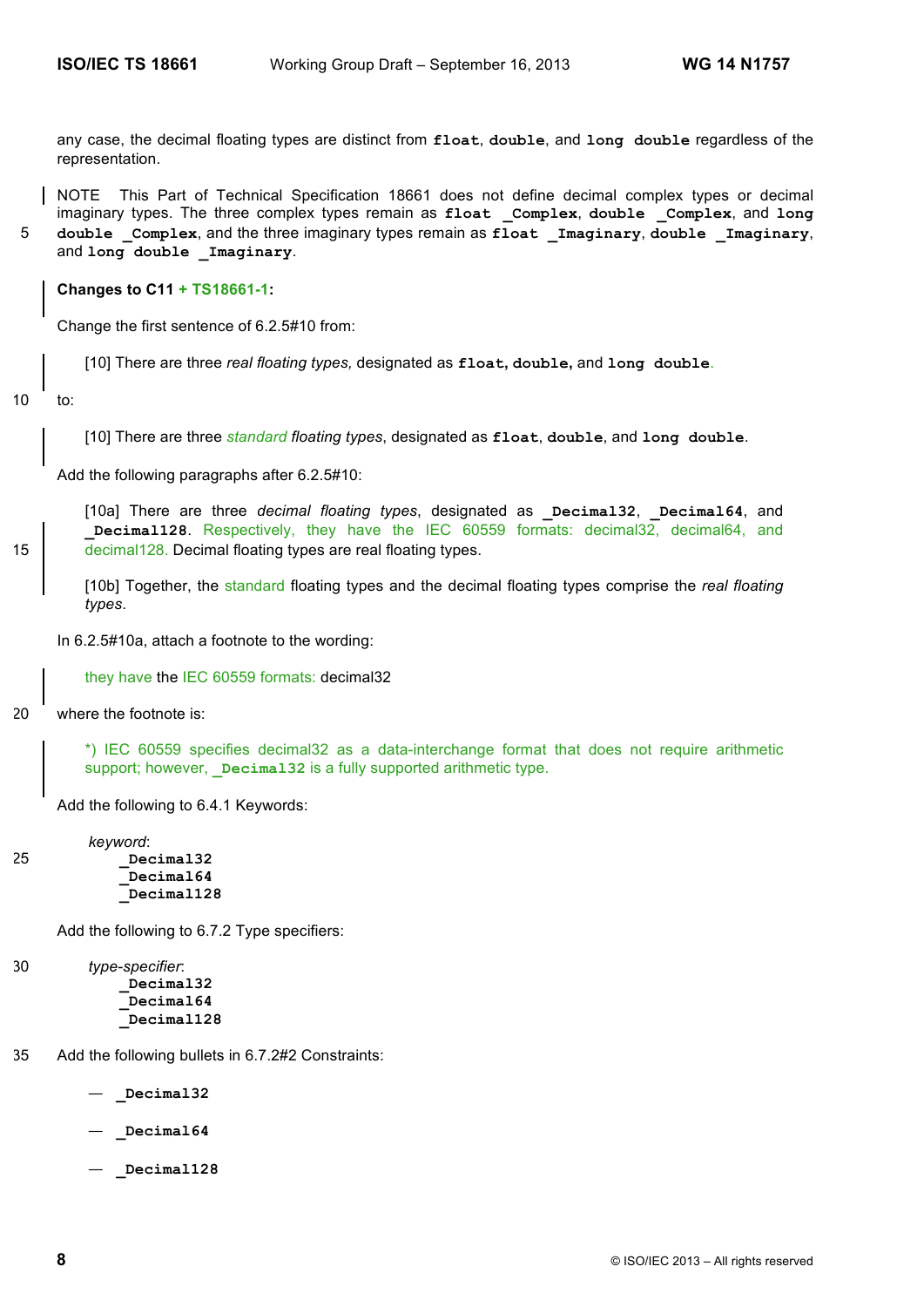Add the following after 6.7.2#3:

[3a] The type specifiers **Decimal32**, **Decimal64**, and **Decimal128** shall not be used if the implementation does not support decimal floating types (see 6.10.8.3).

Add the following after 6.5#8:

5 [8a] Expressions involving decimal floating types are evaluated according to the semantics of IEC 60559, including production of results with the preferred quantum exponent as specified in IEC 60559.

### **7 Characteristics of decimal floating types <float.h>**

IEC 60559 defines a general model for floating-point data, specifies formats (both binary and decimal) for the 10 data, and defines encodings for the formats.

The three decimal floating types correspond to decimal formats defined in IEC 60559 as follows:

⎯ **\_Decimal32** is a *decimal32* format, which is encoded in 32 bits

- ⎯ **\_Decimal64** is a *decimal64* format, which is encoded in 64 bits
- ⎯ **\_Decimal128** is a *decimal128* format, which is encoded in 128 bits
- The value of a finite number is given by (−1)<sup>sign</sup> x significand x 10<sup>exponent</sup>. Refer to IEC 60559 for details of the format.

These formats are characterized by the length of the significand and the maximum exponent. Note that, for decimal IEC 60559 decimal formats, trailing zeros in the significand are significant; i.e., 1.0 is equal to but can be distinguished from 1.00. Table 1 below shows these characteristics by type:

### 20 **Table 1 – Format characteristics**

| туре                                | Decimal32 | Decimal64 | Decimal128 |
|-------------------------------------|-----------|-----------|------------|
| Significand length in digits        |           |           |            |
| Maximum Exponent $(E_{\text{max}})$ |           | 385       | 6145       |
| Minimum Exponent $(E_{min})$        | $-94$     | $-382$    | $-6142$    |

The maximum and minimum exponents in Table 1 are for floating-point numbers expressed with significands less than 1, as in the C11 model (5.2.4.2.2). They differ (by 1) from the maximum and minimum exponents in the IEC 60559 standard, where normalized floating-point numbers are expressed with one significant digit to

25 the left of the radix point.

If the macro **STDC WANT IEC** 60559 DFP EXT is defined at the point in the source file where the header **<float.h>** is first included, the header **<float.h>** shall define several macros that expand to various limits and parameters of the decimal floating types. The names and meaning of these macros are similar to the corresponding macros for standard floating types.

### 30 **Changes to C11 + TS18661-1:**

In 5.2.4.2.2#6, append the sentence:

Decimal floating-point operations have stricter requirements.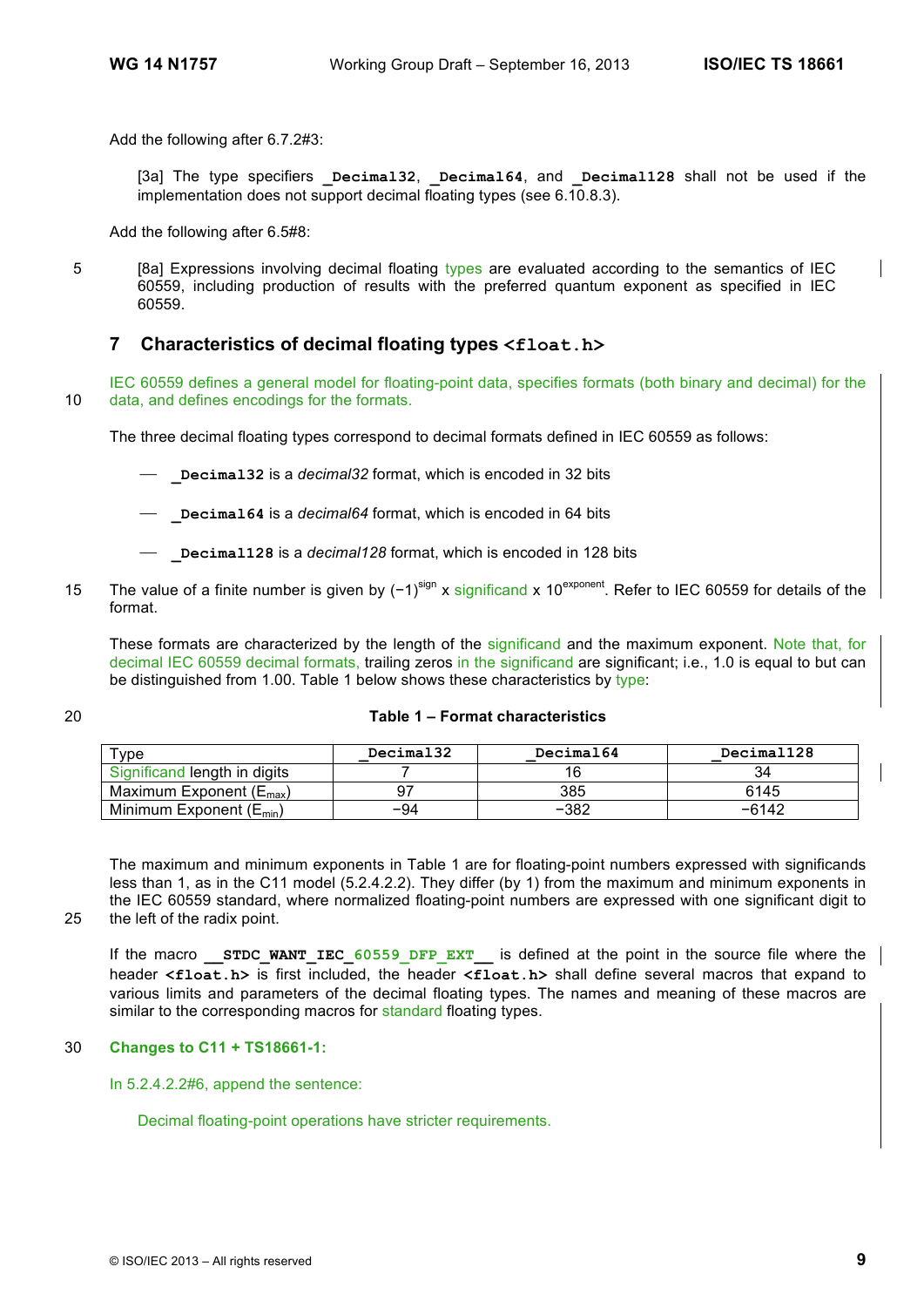In 5.2.4.2.2#7, change:

All except **CR\_DECIMAL\_DIG** (F.5), **DECIMAL\_DIG**, **FLT\_EVAL\_METHOD**, **FLT\_RADIX**. and FLT ROUNDS have separate names for all three floating-point types. The floating- point model representation is provided for all values except **FLT\_EVAL\_METHOD** and **FLT\_ROUNDS**.

#### 5 to:

All except **DECIMAL\_DIG**, **CR\_DECIMAL\_DIG** (F.5), **DEC\_EVAL\_METHOD**, **FLT\_EVAL\_METHOD**, **FLT\_RADIX**, and **FLT\_ROUNDS** have separate names for all real floating types. The floating-point model representation is provided for all values except **DEC\_EVAL\_METHOD**, **FLT\_EVAL\_METHOD**, and **FLT\_ROUNDS**.

10 | After 5.2.4.2.2#7, insert the paragraph:

[7a] The remainder of this subclause specifies characteristics of standard floating types.

Add the following after 5.2.4.2.2:

#### **5.2.4.2.2a Characteristics of decimal floating types in <float.h>**

[1] This subclause specifies macros in **<float.h>** that provide characteristics of decimal floating 15 types in terms of the model presented in 5.2.4.2.2. The prefixes **DEC32\_**, **DEC64\_**, and **DEC128\_** denote the types **Decimal32**, **Decimal64**, and **Decimal128** respectively.

[2] Except for assignment and cast (which remove all extra range and precision), the values of the decimal floating operands and results of expressions that are subject to the usual arithmetic conversions, and the values of floating constants of decimal floating type, are evaluated to a format 20 whose range and precision may be greater than required by the type. The use of evaluation formats is characterized by the implementation-defined value of **DEC\_EVAL\_METHOD**: [ISSUE: wording here is a clarification of the analogous specification in 5.2.4.2.2#9 – how to fix 5.2.4.2.2?]

- **−1** indeterminable;
- **0** evaluate all operations and constants just to the range and precision of the type;
- 25 **1** evaluate operations and constants of type **Decimal32** and **Decimal64** to the range and precision of the **\_Decimal64** type, evaluate **\_Decimal128** operations and constants to the range and precision of the **\_Decimal128** type;
	- **2** evaluate all operations and constants to the range and precision of the **\_Decimal128** type.

[3] The integer values given in the following lists shall be replaced by constant expressions suitable 30 for use in **#if** preprocessing directives:

⎯ radix of exponent representation, *b(=10)*

For the standard floating types, this value is implementation-defined and is specified by the macro **FLT\_RADIX**. For the decimal floating types there is no corresponding macro, since the value 10 35 is an inherent property of the types. Wherever **FLT** RADIX appears in a description of a function that has versions that operate on decimal floating types, it is noted that for the decimal floatingpoint versions the value used is implicitly 10, rather than **FLT\_RADIX**.

⎯ number of digits in the coefficient

| 40 | DEC32 MANT DIG  |     |
|----|-----------------|-----|
|    | DEC64 MANT DIG  |     |
|    | DEC128 MANT DIG | -34 |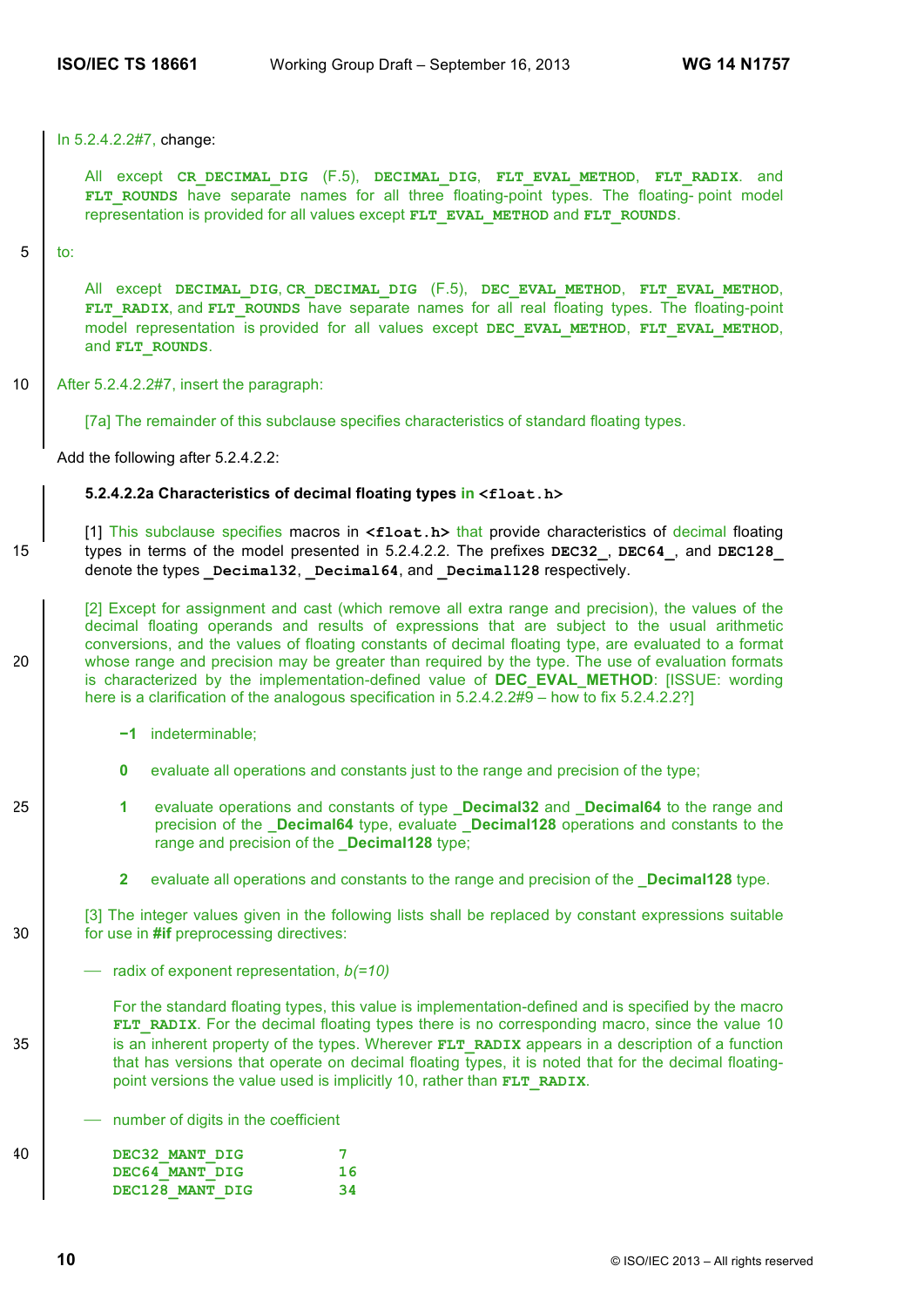|    | $-$ minimum exponent                                        |                                                                                                      |
|----|-------------------------------------------------------------|------------------------------------------------------------------------------------------------------|
|    | DEC32 MIN EXP                                               | $-94$                                                                                                |
| 5  | DEC64 MIN EXP                                               | $-382$                                                                                               |
|    | DEC128 MIN EXP                                              | $-6142$                                                                                              |
|    | - maximum exponent                                          |                                                                                                      |
|    | DEC32 MAX EXP                                               | 97                                                                                                   |
| 10 | DEC64 MAX EXP                                               | 385                                                                                                  |
|    | DEC128 MAX EXP                                              | 6145                                                                                                 |
| 15 | decimal points respectively)                                | - maximum representable finite decimal floating-point number (there are 6, 15 and 33 9's after the   |
|    | DEC32 MAX                                                   | 9.999999E96DF                                                                                        |
|    | DEC64 MAX                                                   | 9.999999999999999E384DD                                                                              |
|    | DEC128 MAX                                                  | 9.9999999999999999999999999999999999986144DL                                                         |
| 20 | floating type                                               | - the difference between 1 and the least value greater than 1 that is representable in the given     |
|    | DEC32 EPSILON 1E-6DF                                        |                                                                                                      |
|    | DEC64 EPSILON 1E-15DD                                       |                                                                                                      |
| 25 | DEC128 EPSILON                                              | $1E-33DL$                                                                                            |
|    | - minimum normalized positive decimal floating-point number |                                                                                                      |
|    | DEC32 MIN                                                   | $1E-95DF$                                                                                            |
| 30 | DEC64 MIN                                                   | 1E-383DD                                                                                             |
|    | DEC128 MIN                                                  | 1E-6143DL                                                                                            |
|    | - minimum positive subnormal decimal floating-point number  |                                                                                                      |
| 35 | DEC32 TRUE MIN                                              | $0.000001E-95DF$                                                                                     |
|    | DEC64_TRUE_MIN                                              | $0.000000000000001E-383DD$                                                                           |
|    | DEC128 TRUE MIN                                             | $0.0000000000000000000000000000000001E-6143DL$                                                       |
|    |                                                             | [4] Ear decimel flosting point erithmetic it is often convenient to consider an elternate equivalent |

[4] For decimal floating-point arithmetic, it is often convenient to consider an alternate equivalent 40 model where the significand is represented with integer rather than fraction digits: a floating-point number (*x*) is defined by the model

$$
x = s b^{(e-p)} \sum_{k=1}^{p} f_k b^{(p-k)}
$$

where  $s$ ,  $b$ ,  $e$ ,  $p$ , and  $f_k$  are as defined in 5.2.4.2.2, and  $b = 10$ .

|    | [5] The term quantum exponent refers to $q = e - p$ and coefficient to $c = f_1 f_2 f_p$ , an integer between 0 |
|----|-----------------------------------------------------------------------------------------------------------------|
| 45 | and $b^p$ – 1 inclusive. Thus, $x = s * c * b^q$ is represented by the triple of integers (s, c, q). The term   |
|    | quantum refers to the value of a unit in the last place of the coefficient. Thus, the quantum of x is $b^q$ .   |

| Table 2 - Quantum exponent ranges |  |  |
|-----------------------------------|--|--|
|-----------------------------------|--|--|

| $\tau_\mathsf{VDE}$                     | Decimal32 | Decimal64 | Decimal128  |
|-----------------------------------------|-----------|-----------|-------------|
| Quantum Exponent $(q_{max})$<br>Maximum | 90        | 369       | <b>C111</b> |
| Minimum Quantum Exponent<br>$(q_{min}$  | ·101<br>- | $-398$    | -6176       |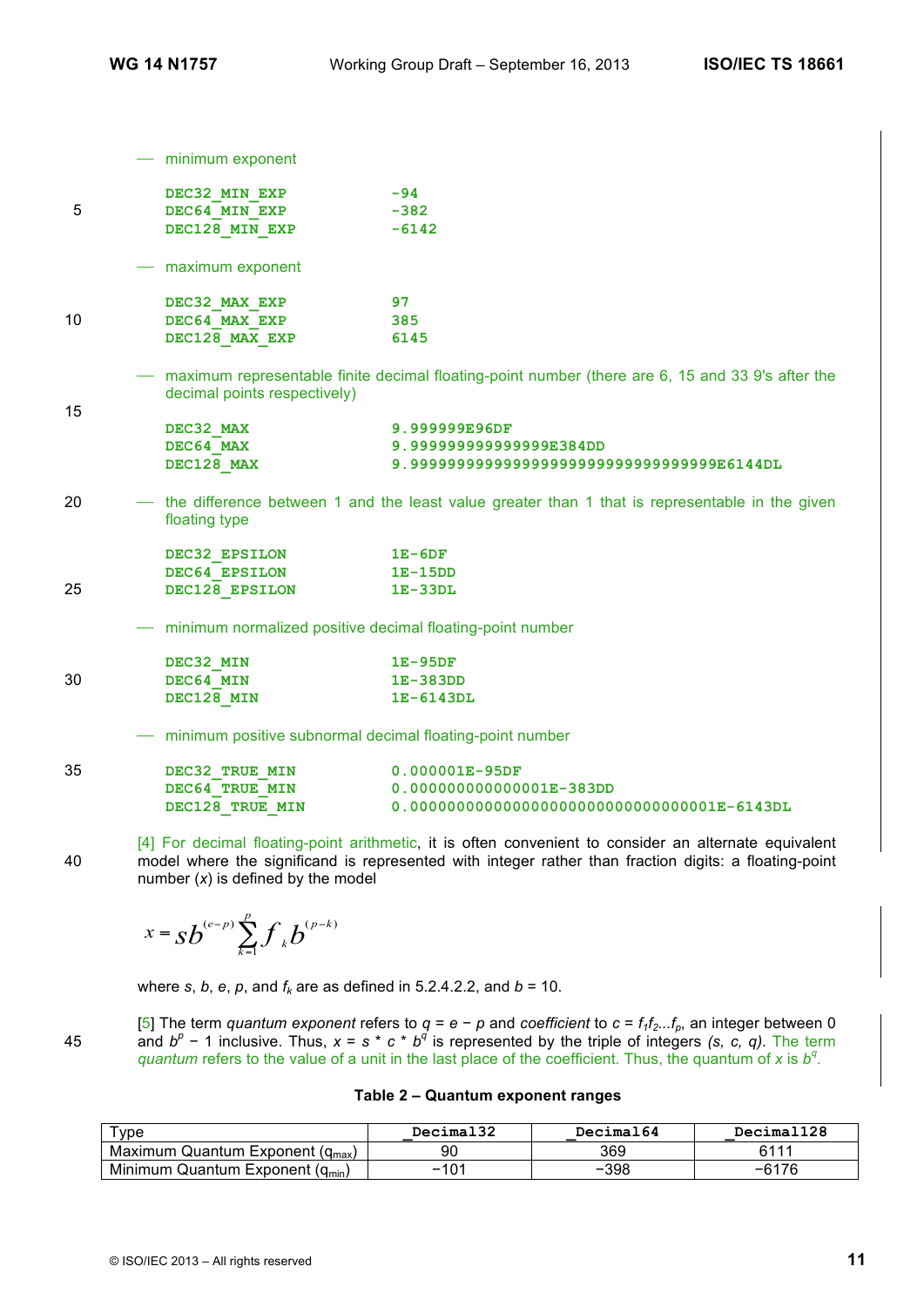- [6] For binary floating-point arithmetic following IEC 60559, representations in the model described in 5.2.4.2.2 that have the same numerical value are indistinguishable in the arithmetic. However, for decimal floating-point arithmetic, representations that have the same numerical value but different quantum exponents, e.g., (1, 10, -1) representing 1.0 and (1, 100, -2) representing 1.00 are 5 distinguishable. To facilitate exact fixed-point calculation, operation results that are of decimal floating type have a *preferred quantum exponent*, as specified in IEC 60559, which is determined by the quantum exponents of the operands if they have decimal floating types (or by specific rules for conversions from other types). Table 3 below gives rules for determining preferred quantum exponents for results of IEC 60559 operations, and for other operations specified in this document. 10 When exact, these operations produce a result with their preferred quantum exponent, or as close to it as possible within the limitations of the type. When inexact, these operations produce a result with the least possible quantum exponent. For example, the preferred quantum exponent for addition is the minimum of the quantum exponents of the operands. Hence  $(1, 123, -2) + (1, 4000, -3) = (1,$ 5230,  $-3$ ) or 1.23 + 4.000 = 5.230.
- 15 [7] Table 3 shows, for each operation, how the preferred quantum exponents of the operands, Q(**x**), Q(**y**), etc., determine the preferred quantum exponent of the operation result.

**12** © ISO/IEC 2013 – All rights reserved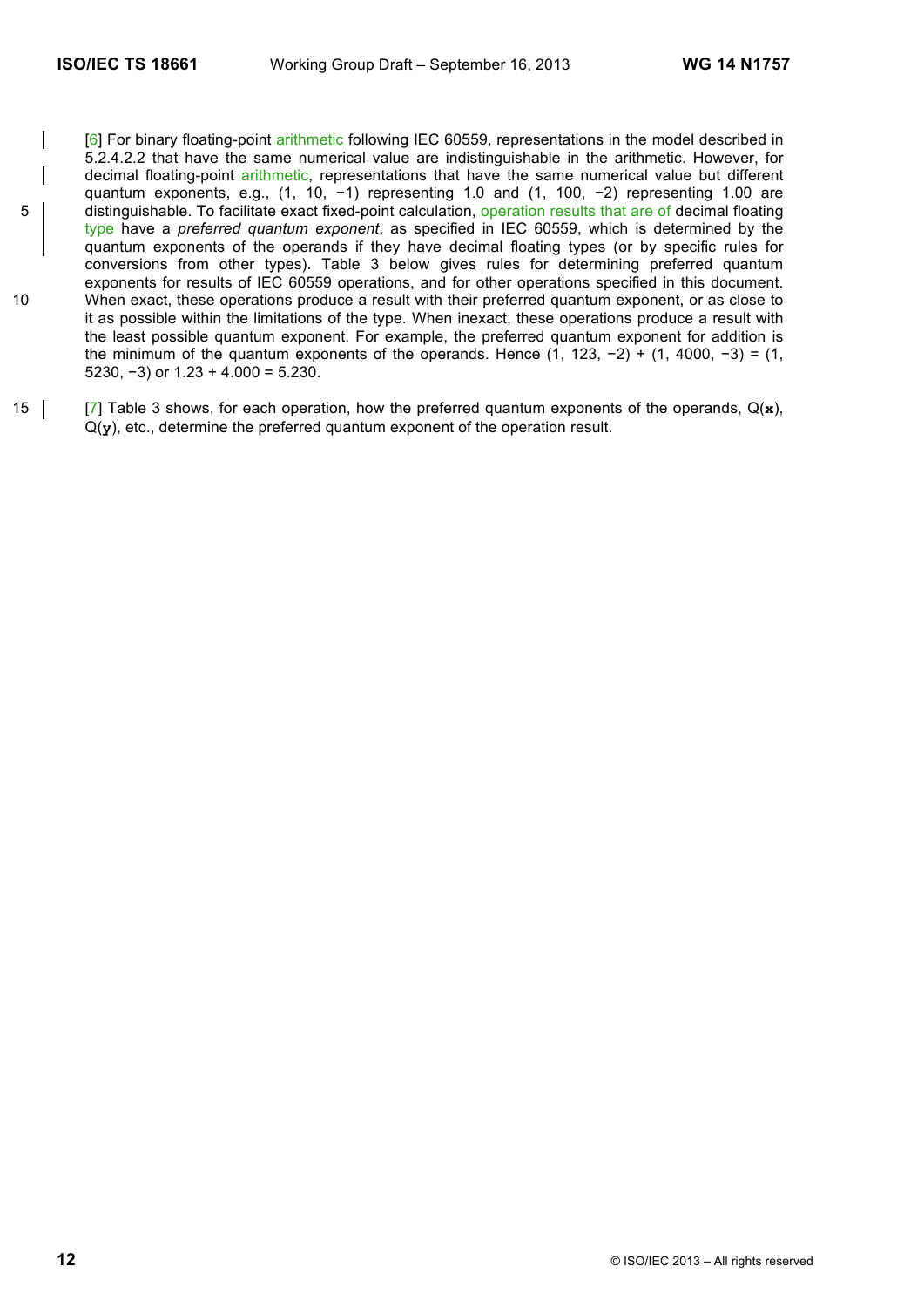$\overline{\phantom{a}}$ 

| Decimal operation (shown without suffixes)                            | Preferred quantum exponent of result         |
|-----------------------------------------------------------------------|----------------------------------------------|
| roundeven, round, trunc, ceil, floor,<br>rint, nearbyint              | max(Q(x),0)                                  |
| nextup, nextdown, nextafter, nexttoward                               | least possible                               |
| remainder                                                             | min(Q(x), Q(y))                              |
| fmin, fmax, fminmag, fmaxmag                                          | $Q(x)$ if x gives the result,                |
|                                                                       | $Q(y)$ if y gives the result                 |
| scalbn, scalbln                                                       | $Q(x)+n$                                     |
| <b>ldexp</b>                                                          | $Q(x)$ +exp                                  |
| logb                                                                  | $\mathbf{0}$                                 |
| $+$ , d32add, d64add                                                  | min(Q(x), Q(y))                              |
| $-$ , d32sub, d64sub                                                  | min(Q(x), Q(y))                              |
| $\star$ , d32mul, d64mul                                              | $Q(x)+Q(y)$                                  |
| $/$ , d32div, d64div                                                  | $Q(x)$ - $Q(y)$                              |
| sqrt, d32sqrt, d64sqrt                                                | floor( $Q(\mathbf{x})/2$ )                   |
| fma, d32fma, d64fma                                                   | $min(Q(x)+Q(y),Q(z))$                        |
| conversion from integer type                                          | 0                                            |
| exact conversion from non-decimal floating type                       | 0                                            |
| inexact conversion from non-decimal floating<br>type                  | least possible                               |
| conversion between decimal floating types                             | Q(x)                                         |
| *cx returned by canonicalize                                          | $Q(\star x)$                                 |
| strtod, westod, scanf, floating constants of<br>decimal floating type | see 7.22.1.3a                                |
| $-$ (x)                                                               | Q(x)                                         |
| fabs                                                                  | Q(x)                                         |
| copysign                                                              | Q(x)                                         |
| quantize                                                              | Q(y)                                         |
| quantum                                                               | Q(x)                                         |
| *encptr returned by encodedec, encodebin                              | $Q$ (*xptr)                                  |
| *xptr returned by decodedec, decodebin                                | $Q$ (*encptr)                                |
| fmod                                                                  | min(Q(x), Q(y))                              |
| fdim                                                                  | $min((Q(x), Q(y))$ if $x > y$ ,              |
|                                                                       | 0 if $x \leq y$                              |
| cbrt                                                                  | floor( $Q(x)/3$ )                            |
| hypot                                                                 | min(Q(x), Q(y))                              |
| pow                                                                   | floor( $\mathbf{y} \times Q(\mathbf{x})$ )   |
| modf                                                                  | $Q($ value $)$                               |
| *iptr returned by modf                                                | max(Q( <b>value</b> ),0)                     |
| frexp                                                                 | $Q(\text{value})$ if $\text{value}=0$ ,      |
|                                                                       | - (length of coefficient of value) otherwise |
| returned<br>by<br>setpayload,<br>*res                                 | 0 if p1 does not represent a valid payload,  |
| setpayloadsig                                                         | not applicable otherwise (NaN returned)      |
| getpayload                                                            | 0 if $\star$ <b>x</b> is a NaN,              |
|                                                                       | unspecified otherwise                        |
| transcendental functions                                              | 0                                            |

### **Table 3 – Preferred quantum exponents**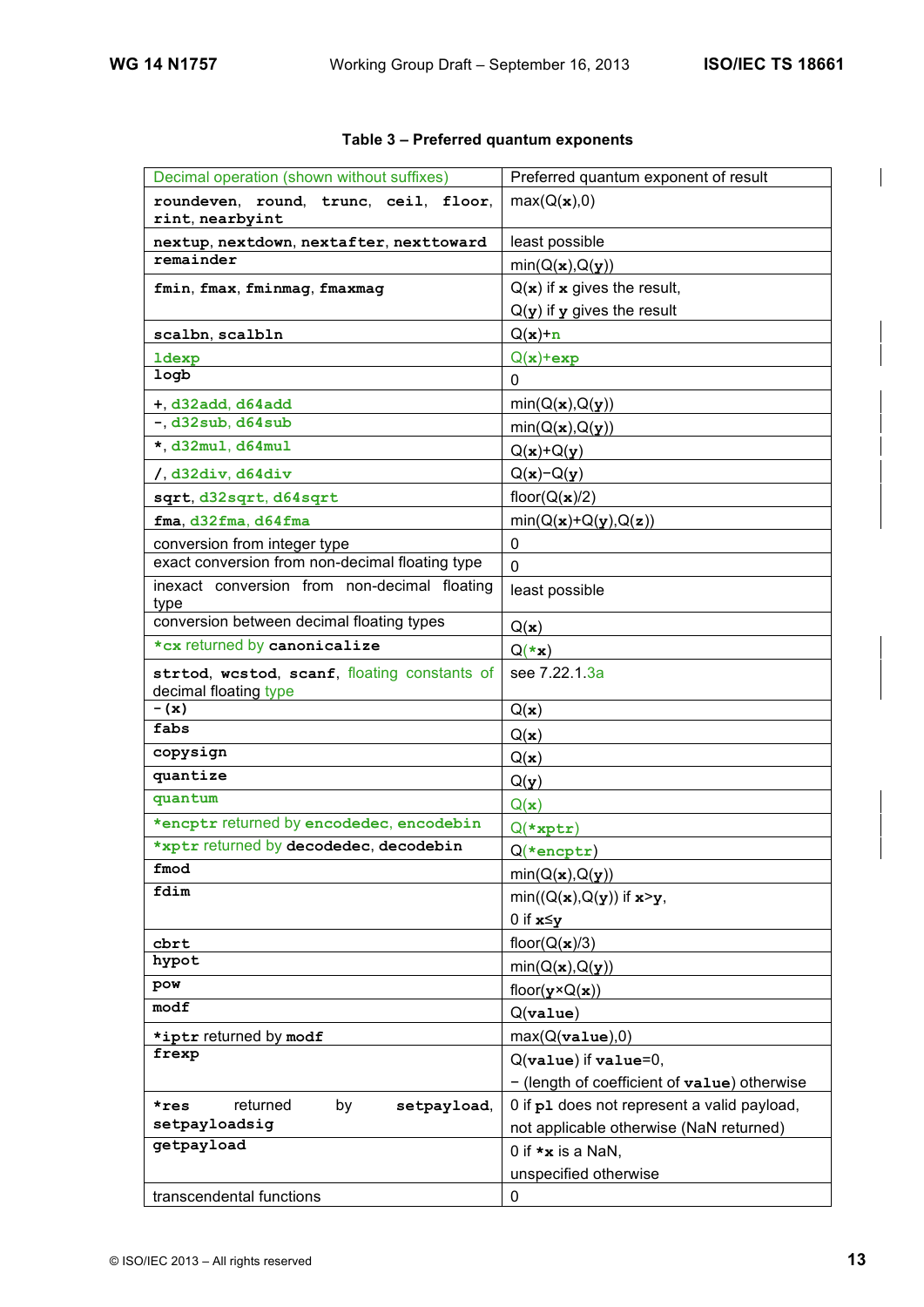### **8 Operation binding**

Table 1 and subsequent text in F.3 as specified in Part 1 of Technical Specification 18661, with the further change below, show how the C decimal operations specified in this document, Part 2 of Technical Specification 18661, provide the operations required by IEC 60559 for decimal floating-point arithmetic.

### 5 **Change to C11 + TS18661-1:**

After F.3#10 (see Part 1 of Technical Specification 18661), append the following:

[11] Decimal versions of the C **remquo** function are not provided. (The C decimal **remainder** functions provide the remainder operation defined by IEC 60559.)

[12] The C **quantized***N* functions (7.12.11a.1) provide the quantize operation defined in IEC 60559 10 | for decimal floating-point arithmetic.

[13] The binding for the convertFormat operation applies to all conversions among IEC 60559 formats. Therefore, for implementations that conform to Annex F, conversions between decimal floating types and standard floating types with IEC 60559 formats are correctly rounded and raise floating-point exceptions as specified in IEC 60559.

### 15 [14] IEC 60559 specifies the convertFromHexCharacter and convertToHexCharacter operations only for binary floating-point arithmetic.

[15] The C integer constant **10** provides the radix operation defined in IEC 60559 for decimal floating-point arithmetic.

[16] The C **samequantumd***N* functions (7.12.11a.2) provide the sameQuantum operation defined in 20 | IEC 60559 for decimal floating-point arithmetic.

[17] The C **fe\_dec\_getround** (7.6.3.3) and **fe\_dec\_setround** (7.6.3.4) functions provide the getDecimalRoundingDirection and setDecimalRoundingDirection operations defined in IEC 60559 for decimal floating-point arithmetic. The macros (7.6) **FE\_DEC\_DOWNWARD**, **FE\_DEC\_TONEAREST**, FE\_DEC\_TONEARESTFROMZERO, FE\_DEC\_TOWARDZERO, and FE\_DEC\_UPWARD, which are used in 25 conjunction with the fe dec getround and fe dec setround functions, represent the IEC 60559 rounding-direction attributes roundTowardNegative, roundTiesToEven, roundTiesToAway, roundTowardZero, and roundTowardPositive, respectively.

[18] The C **quantumd***N* (7.12.11a.3) and **llquantexpd***N* (7.12.11a.4) functions compute the quantum and the (quantum) exponent *q* defined in IEC 60559 for decimal numbers viewed as having 30 integer significands.

[19] The C **encodedecd***N* (7.12.11b.1) and **decodedecd***N* (7.12.11b.2) functions provide the encodeDecimal and decodeDecimal operations defined in IEC 60559 for decimal floating-point arithmetic.

[20] The C **encodebind***N* (7.12.11b.3) and **decodebind***N* (7.12.11b.4) functions provide the 35 encodeBinary and decodeBinary operations defined in IEC 60559 for decimal floating-point arithmetic.

### **9 Conversions**

### **9.1 Conversions between decimal floating and integer types**

For conversions between real floating and integer types, C11 6.3.1.4 leaves the behavior undefined if the 40 conversion result cannot be represented (Annex F.3 and F.4 define the behavior). To help writing portable code, this Part of Technical Specification 18661 provides defined behavior for decimal floating types.

**14** © ISO/IEC 2013 – All rights reserved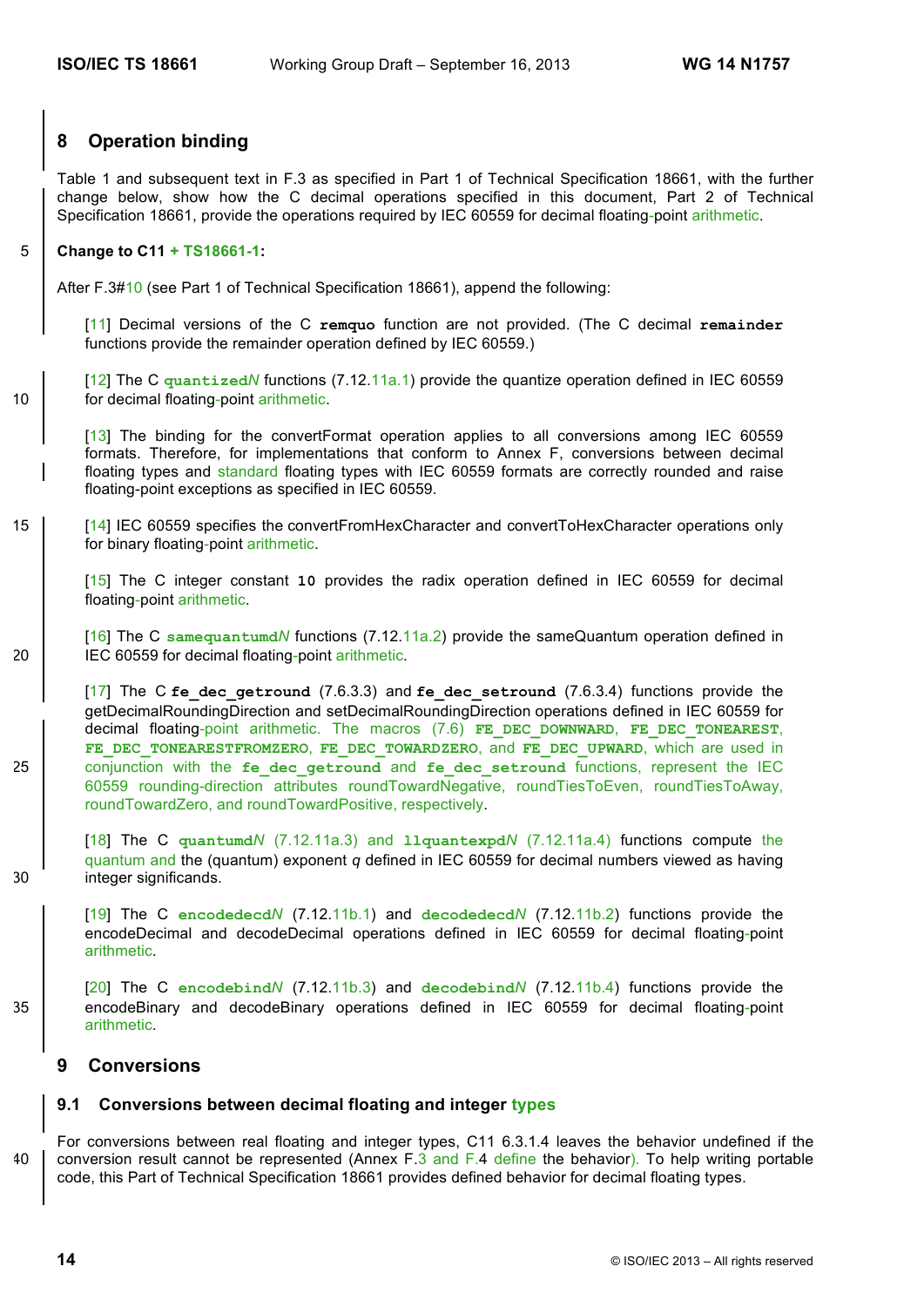### **Changes to C11 + TS18661-1:**

Change the first sentence of 6.3.1.4#1 from:

[1] When a finite value of real floating type is converted to an integer type ...

to:

5 [1] When a finite value of standard floating type is converted to an integer type ...

Add the following paragraph after 6.3.1.4#1:

[1a] When a finite value of decimal floating type is converted to an integer type other than **\_Bool**, the fractional part is discarded (i.e., the value is truncated toward zero). If the value of the integral part cannot be represented by the integer type, the "invalid" floating-point exception shall be raised and 10 the result of the conversion is unspecified.

Change the first sentence of 6.3.1.4#2 from:

[2] When a value of integer type is converted to a real floating type, …

to:

- [2] When a value of integer type is converted to a standard floating type, ...
- 15 Add the following paragraph after 6.3.1.4#2:

[2a] When a value of integer type is converted to a decimal floating type, if the value being converted can be represented exactly in the new type, it is unchanged. If the value being converted cannot be represented exactly, the result shall be correctly rounded with exceptions raised as specified in IEC 60559.

### 20 **9.2 Conversions among decimal floating types, and between decimal floating and standard floating types**

In the following change to C11 + TS18661-1, the specification of conversions among decimal floating types is similar to the existing one for **float**, **double**, and **long double**, except that when the result cannot be represented exactly, the specification requires correct rounding. It also requires correct rounding for 25 conversions from standard to decimal floating types. The specification in Annex F requires correct rounding for conversions from decimal to the standard floating types that conform to IEC 60559.

### **Change to C11 + TS18661-1:**

Replace 6.3.1.5#1:

[1] When a value of real floating type is converted to a real floating type, if the value being converted 30 can be represented exactly in the new type, it is unchanged. If the value being converted is in the range of values that can be represented but cannot be represented exactly, the result is either the nearest higher or nearest lower representable value, chosen in an implementation-defined manner. If the value being converted is outside the range of values that can be represented, the behavior is undefined. Results of some implicit conversions (6.3.1.8, 6.8.6.4) may be represented in greater 35 range and precision than that required by the new type.

with:

[1] When a value of real floating type is converted to a real floating type, if the value being converted can be represented exactly in the new type, it is unchanged.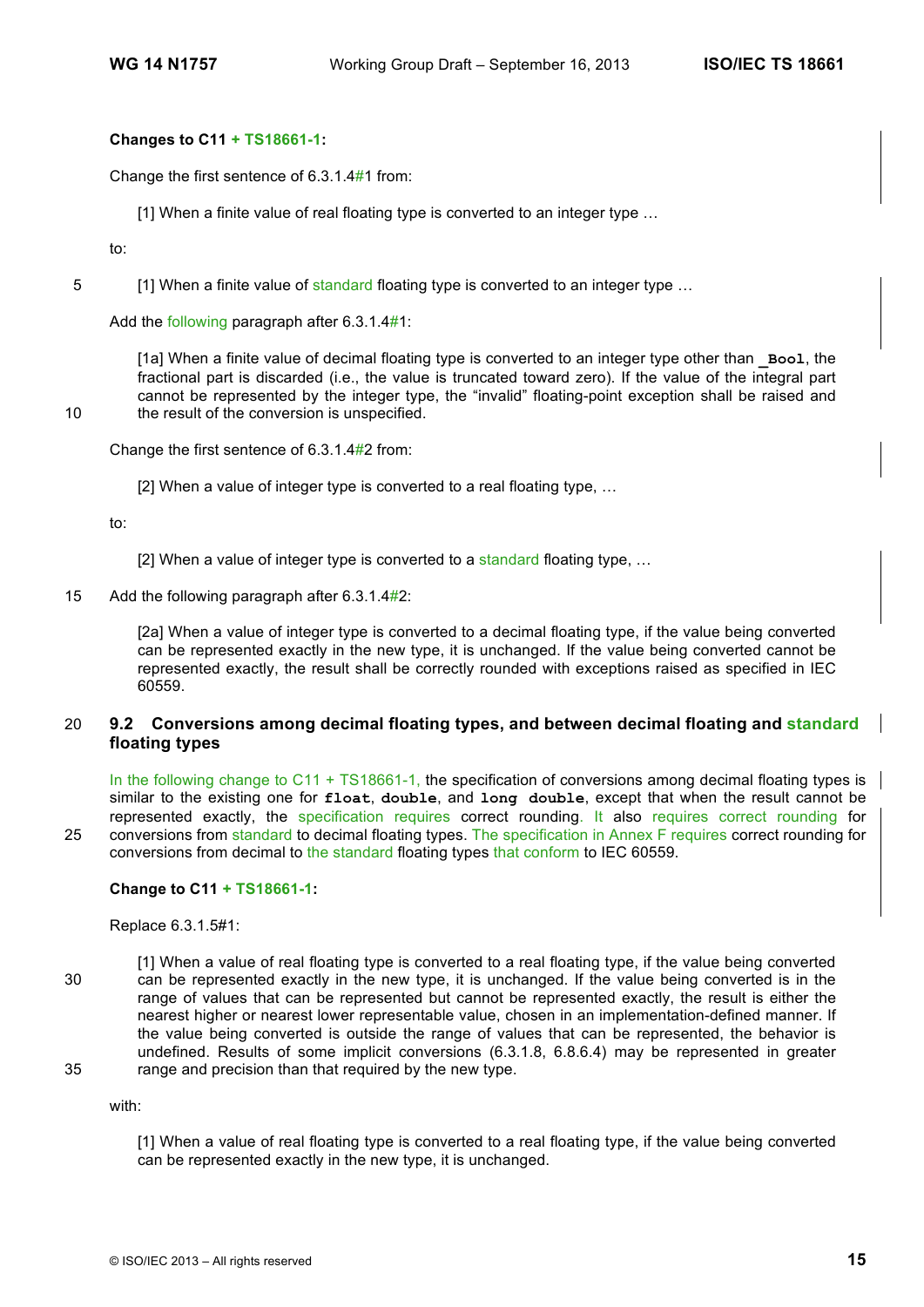[2] When a value of real floating type is converted to a standard floating type, if the value being converted is in the range of values that can be represented but cannot be represented exactly, the result is either the nearest higher or nearest lower representable value, chosen in an implementationdefined manner. If the value being converted is outside the range of values that can be represented, 5 the behavior is undefined.

[3] When a value of real floating type is converted to a decimal floating type, if the value being converted cannot be represented exactly, the result is correctly rounded with exceptions raised as specified in IEC 60559

[4] Results of some implicit conversions (6.3.1.8, 6.8.6.4) may be represented in greater range and 10 precision than that required by the new type.

### **9.3 Conversions between decimal floating and complex types**

This is covered by C11 6.3.1.7.

### **9.4 Usual arithmetic conversions**

In an application that is written using decimal floating-point arithmetic, mixed operations between decimal and 15 other real types are likely to occur only when interfacing with other languages, calling existing libraries written for binary floating-point arithmetic, or accessing existing data. Determining the common type for mixed operations is difficult because ranges overlap; therefore, mixed mode operations are not allowed and the programmer must use explicit casts. Implicit conversions are allowed only for simple assignment, **return** statement, and in argument passing involving prototyped functions.

### 20 **Change to C11 + TS18661-1:**

Insert the following in 6.3.1.8#1, after "This pattern is called the *usual arithmetic conversions*:"

If one operand has decimal floating type, all other operands shall not have standard floating, complex, or imaginary type.

First, if the type of either operand is **pecimal128**, the other operand is converted to **pecimal128**.

25 Otherwise, if the type of either operand is **Decimal64**, the other operand is converted to **\_Decimal64**.

Otherwise, if the type of either operand is **Decimal32**, the other operand is converted to **\_Decimal32**.

If there are no decimal floating types in the operands:

30 First, if the corresponding real type of either operand is **long double**, the other operand is converted, without ... < the rest of 6.3.1.8#1 remains the same>

### **9.5 Default argument promotion**

There is no default argument promotion specified for the decimal floating types. Default argument promotion covered in C11 6.5.2.2 [6] and [7] remains unchanged, and applies to standard floating types only.

### 35 **10 Constants**

New suffixes are added to denote decimal floating constants: **df** and **DF** for **\_Decimal32**, **dd** and **DD** for **\_Decimal64**, and **dl** and **DL** for **\_Decimal128**.

This specification does not carry forward two features introduced in TR 24732: the **FLOAT\_CONST\_DECIMAL64** pragma and the **d** and **D** suffixes for floating constants. The pragma changed the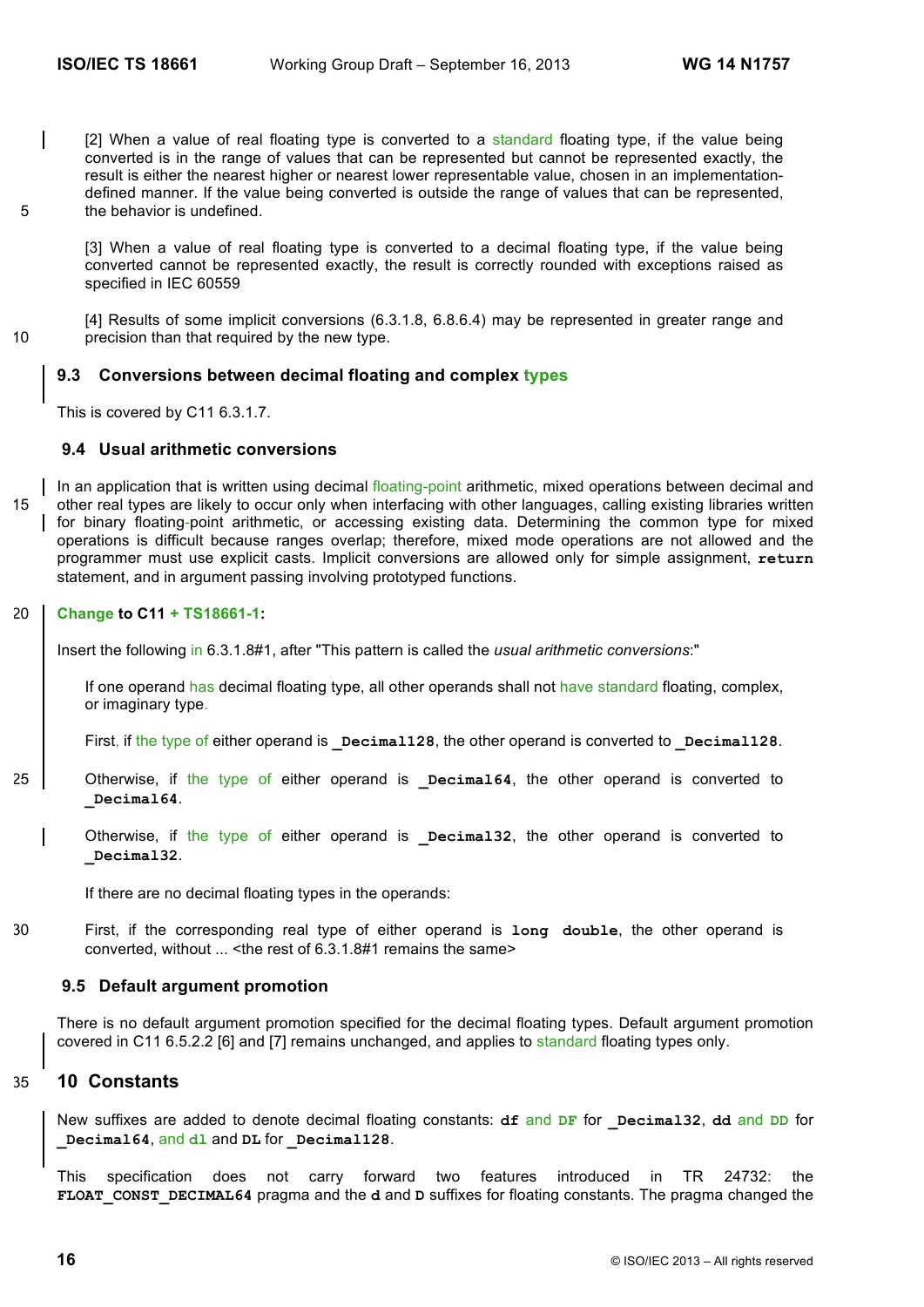interpretation of unsuffixed floating constants between double and **Decimal64**. The suffixes provided a way to designate **double** floating constants so that the pragma would not affect them. The pragma is not included because of its potential for inadvertently reinterpreting constants. Without the pragma, the suffixes are no longer needed. Also, significant implementations use the **d** and **D** suffixes for other purposes.

### 5 **Changes to C11 + TS18661-1:**

Change *floating-suffix* in 6.4.4.2 from:

*floating-suffix*: one of **f l F L**

to:

10 *floating-suffix*: one of **f l F L df dd dl DF DD DL**

Add the following after 6.4.4.2#2:

#### **Constraints**

[2a] A *floating-suffix* **df**, **dd**, **dl**, **DF**, **DD**, or **DL** shall not be used in a *hexadecimal-floating-constant*.

15 Add the following paragraph after 6.4.4.2#4:

[4a] If a floating constant is suffixed by **df** or **DF**, it has type **\_Decimal32**. If suffixed by **dd** or **DD**, it has type **Decimal64**. If suffixed by **dl** or **DL**, it has type **Decimal128**.

Add the following paragraph after 6.4.4.2#5:

[5a] Floating constants of decimal floating type that have the same numerical value but different 20 quantum exponents have distinguishable internal representations. The quantum exponent is specified to be the same as for the corresponding **strtod32**, **strtod64**, or **strtod128** function for the same numeric string.

### **11 Arithmetic operations**

### **11.1 Operators**

25 The operators *Add* (C11 6.5.6), *Subtract* (C11 6.5.6), *Multiply* (C11 6.5.5), *Divide* (C11 6.5.5), *Relational operators* (C11 6.5.8), *Equality operators* (C11 6.5.9), *Unary Arithmetic operators* (C11 6.5.3.3), and *Compound Assignment operators* (C11 6.5.16.2) when applied to decimal floating type operands shall follow the semantics as defined in IEC 60559.

### **Changes to C11 + TS18661-1:**

30 Add the following after 6.5.5#2:

[2a] If either operand has decimal floating type, the other operand shall not have standard floating type, complex type, nor imaginary type.

Add the following after 6.5.6#3:

[3a] If either operand has decimal floating type, the other operand shall not have standard floating 35 type, complex type, nor imaginary type.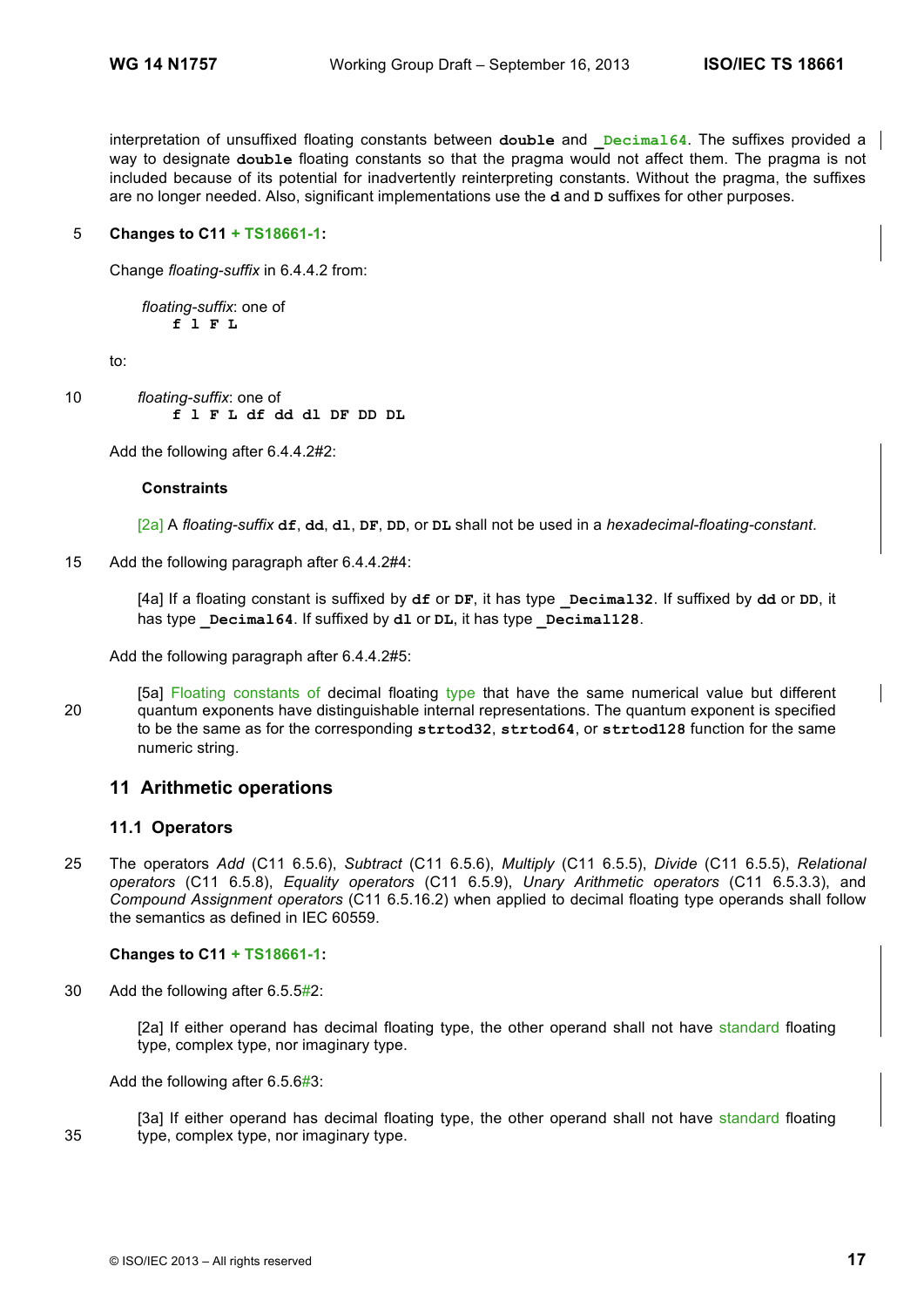Add the following after 6.5.8#2:

[2a] If either operand has decimal floating type, the other operand shall not have standard floating type.

Add the following after 6.5.9#2:

5 [2a] If either operand has decimal floating type, the other operand shall not have standard floating type, complex type, nor imaginary type.

Add the following bullet to 6.5.15#3:

- one operand has decimal floating type, and the other has arithmetic type other than standard floating type, complex type, and imaginary type;
- 10 Add the following after 6.5.16.2#2:

[2a] If either operand has decimal floating type, the other operand shall not have standard floating type, complex type, nor imaginary type.

### **11.2 Functions**

The headers and library supply a number of functions and function-like macros that support decimal floating-15 point arithmetic with the semantics specified in IEC 60559, including producing results with the preferred quantum exponent where appropriate. That support is provided by the following:

From C11 **<math.h>**, with changes in Part 1 of Technical Specification 18661, the decimal floating-point versions of:

**sqrt**, **fma**, **fabs**, **fmax**, **fmin**, **ceil**, **floor**, **trunc**, **round**, **rint**, **lround**, **llround**, **ldexp**, 20 **frexp**, **ilogb**, **logb, scalbn**, **scalbln**, **copysign**, **remainder**, **isnan**, **isinf**, **isfinite**, **isnormal**, **signbit**, **fpclassify**, **isunordered**, **isgreater**, **isgreaterequal**, **isless**, **islessequal** and **islessgreater**.

From the **<math.h>** extensions specified in Part 1 of Technical Specification 18661, the decimal floating-point versions of:

- 25 **roundeven**, **nextup**, **nextdown**, **fminmag**, **fmaxmag**, **llogb**, **fadd**, **faddl**, **daddl**, **fsub**, **fsubl**, **dsubl**, **fmul**, **fmull**, **dmull**, **fdiv**, **fdivl**, **ddivl**, **fsqrt**, **fsqrtl**, **dsqrtl**, **ffma**, **ffmal**, **dfmal**, **fromfp**, **ufromfp**, **fromfpx**, **ufromfpx**, **canonicalize**, **iseqsig**, **issignaling**, **issubnormal**, **iscanonical**, **iszero**, **totalorder**, **totalordermag**, **getpayload**, **setpayload**, and **setpayloadsig**.
- 30 The **<math.h>** extensions specified below in 12.4 for the decimal-specific functions:

**quantized***N*, **samequantumd***N*, **quantumd***N*, **llquantexpd***N*, **encodedecd***N*, **decodedecd***N*, **encodebind***N*, and **decodebind***N*.

From C11 <**fenv.h>**, facilities dealing with decimal context:

**feraiseexcept**, **feclearexcept**, **fetestexcept**, **fesetexceptflag**, **fegetexceptflag**, 35 **fesetenv**, **fegetenv**, **feupdateenv**, and **feholdexcept**.

From the **<fenv.h>** extensions specified in Part 1 of Technical Specification 18661, facilities dealing with decimal context:

**fetestexceptflag**, **fesetexcept**, **fegetmode**, and **fesetmode**.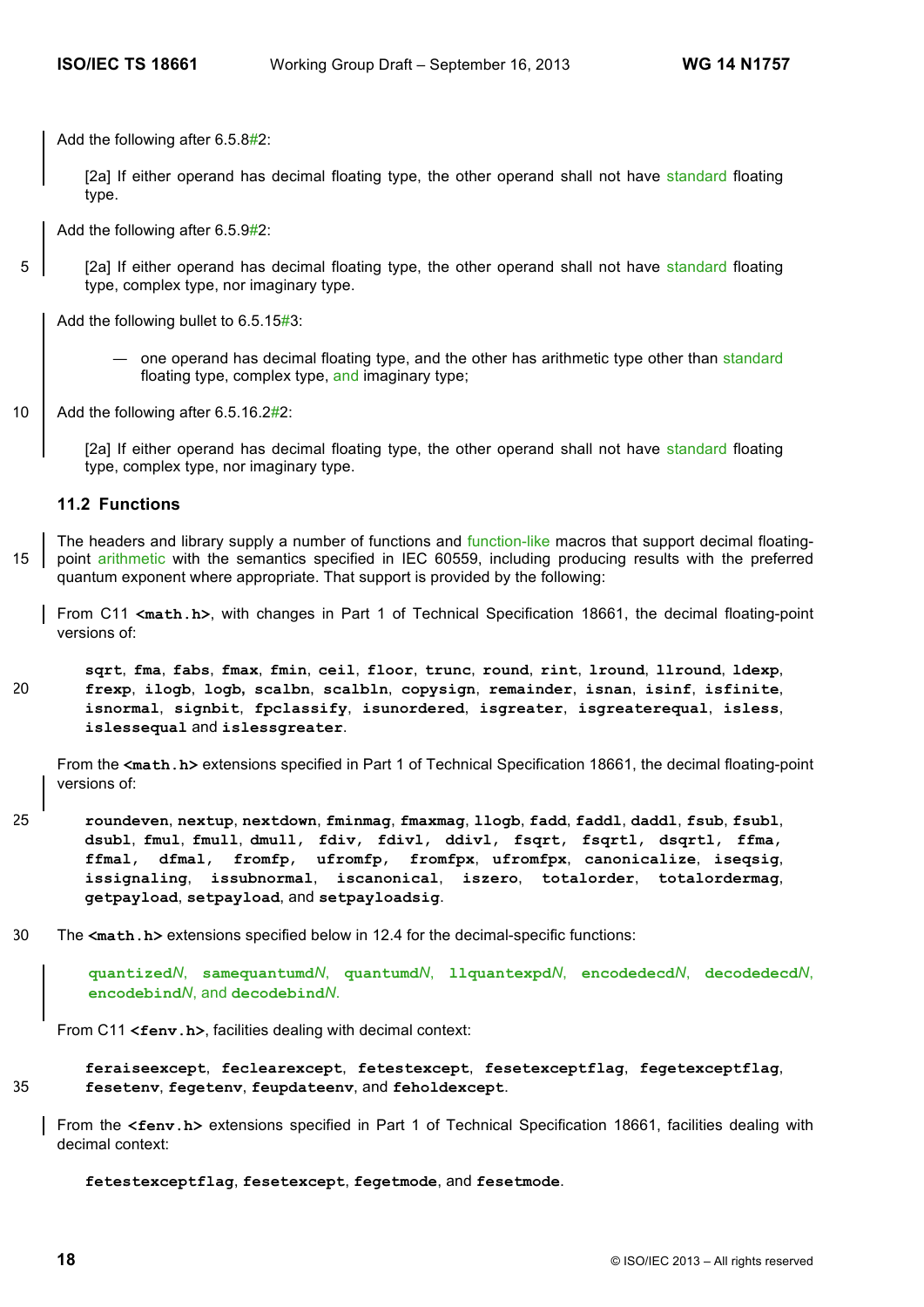From the **<fenv.h>** extensions specified in this Part of Technical Specification 18661, facilities dealing with decimal context:

### **fe\_dec\_getround** and **fe\_dec\_setround**.

From **<stdio.h>**, decimal floating-point modified format specifiers for:

5 The **printf**/**scanf** family of functions.

From **<stdlib.h>** and **<wchar.h>**, with changes in Part 1 of Technical Specification 18661, the decimal floating-point versions of:

**strtod** and **wcstod**.

From the **<stdlib.h>** extensions specified in Part 1 of Technical Specification 18661, the decimal floating-10 point versions of:

**strfromd**.

From **<wchar.h>**, decimal floating-point modified format specifiers for:

The **wprintf**/**wscanf** family of functions.

### **11.3 Conversions**

15 Conversions between different floating types and conversions to and from integer types are covered in clause 9.

### **11.4 Expression transformations**

The following changes to C11 + TS18661-1 alert implementors that some expression transformations must be avoided in order to preserve the quantum exponent (7) of decimal floating-point numbers.

### 20 **Changes to C11 + TS18661-1:**

```
In F.9.2, insert before paragraph #1:
```
[0] Valid expression transformations must preserve numerical values.

### In F.9.2, insert at the beginning of paragraph #1:

[1] The equivalences noted below apply to expressions of standard floating types.

25 In F.9.2, append:

[2] For expressions of decimal floating types, transformations must preserve quantum exponents, as well as numerical values (5.2.4.2.2a).

[3] EXAMPLE **1.** × *x* -> *x* is valid for decimal floating-point expressions *x*, but **1.0** × *x* -> *x* is not:

1. × 12.34 = (1, 1, 0) x (1, 1234, −2) = (1, 1234, −2) = 12.34

30 1.0 × 12.34 = (1, 10, −1) x (1, 1234, −2) = (1, 12340, −3) = 12.340

The results are numerically equal, but have different quantum exponents, hence have different values.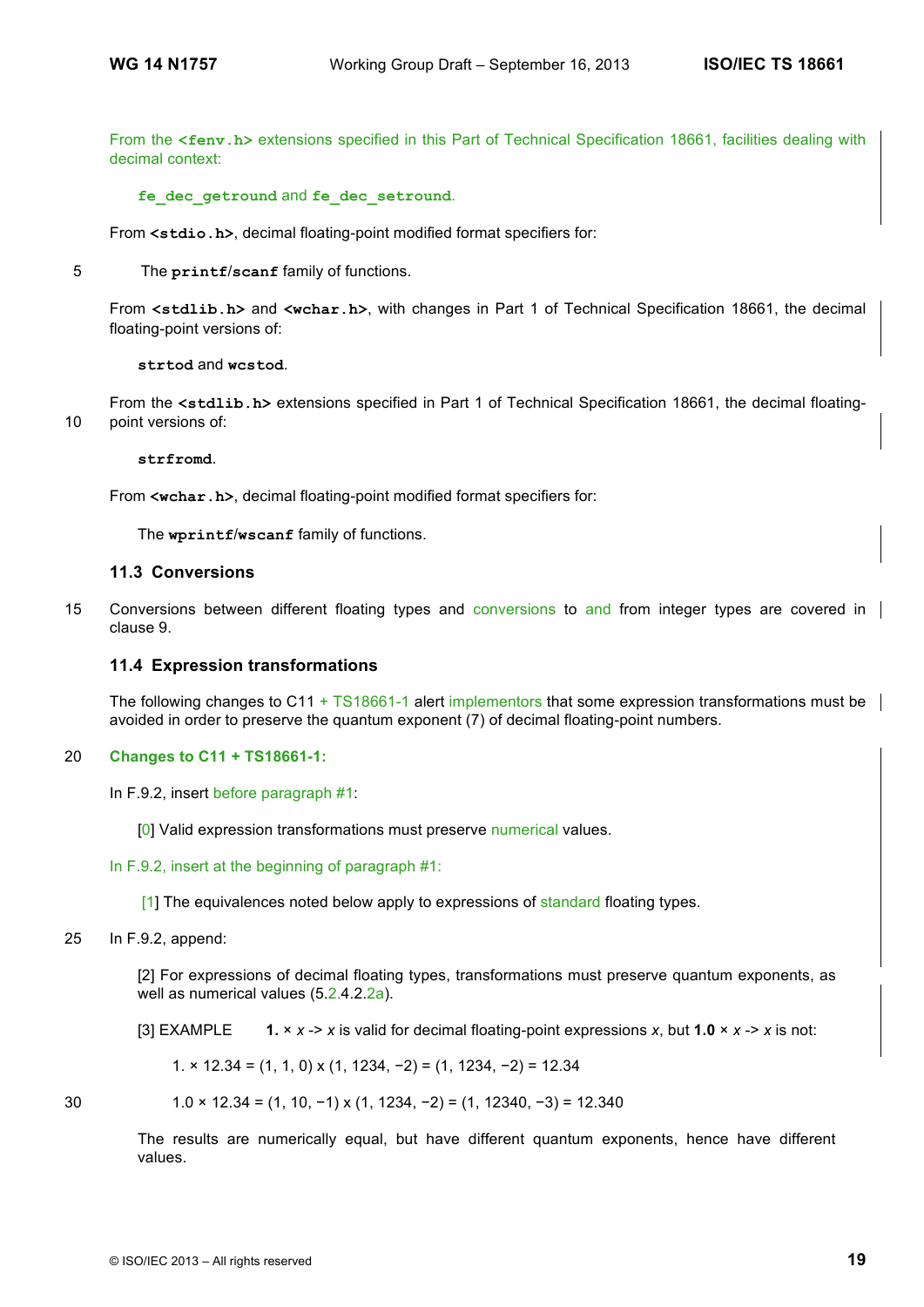### **12 Library**

### **12.1 Standard headers**

The functions, macros, and types declared or defined in Clause 12 and its subclauses are only declared or defined by their respective headers if the macro **STDC\_WANT\_IEC\_60559\_DFP\_EXT** is defined at the 5 point in the source file where the appropriate header is first included.

### **12.2 Decimal floating-point environment in <fenv.h>**

The floating-point environment specified in C11 7.6 applies to operations for both standard floating types and decimal floating types. This is to implement the *context* defined in IEC 60559. The existing general C11 specification gives flexibility to an implementation on which part of the environment is accessible to programs. 10 | Annex F requires support for all the (binary) rounding directions and exception flags (for operations for standard floating types). This document requires support for all the rounding directions and exceptions flags for operations for decimal floating types.

IEC 60559 requires separate rounding modes for binary and decimal floating-point operations. This document requires a separate rounding mode for decimal floating-point operations if the standard floating types are not 15 decimal, and it allows the implementation to define whether the rounding modes are separate or the same if the standard floating types are decimal.

#### **Table 4 – Rounding mode macros**

| For decimal floating types | For standard floating types | IEC 60559                       |
|----------------------------|-----------------------------|---------------------------------|
| FE DEC TOWARDZERO          | FE TOWARDZERO               | Toward zero                     |
| FE DEC TONEAREST           | FE TONEAREST                | To nearest, ties to even        |
| FE DEC UPWARD              | FE UPWARD                   | Toward plus infinity            |
| FE DEC DOWNWARD            | FE DOWNWARD                 | Toward minus infinity           |
| FE DEC TONEARESTFROMZERO   | n/a                         | To nearest, ties away from zero |

#### **Changes to C11 + TS18661-1:**

20  $\vert$  Add the following after 7.6#6:

[6a] Decimal floating-point operations and IEC 60559 binary floating-point operations (Annex F) access the same floating-point exception status flags.

In 7.6#8, delete the sentence (and retain footnote 211 at the end of the paragraph):

The defined macros expand to integer constant expressions whose values are distinct nonnegative 25 values.

Add the following after 7.6#8:

[8a] Each of the macros

**FE\_DEC\_DOWNWARD FE\_DEC\_TONEAREST** 30 **FE\_DEC\_TONEARESTFROMZERO FE\_DEC\_TOWARDZERO FE\_DEC\_UPWARD**

is defined for use with the fe dec getround and fe dec setround functions for getting and 35 setting the dynamic rounding direction mode, and with the **FENV DEC** ROUND rounding control pragma (7.6.1b) for specifying a constant rounding direction, for decimal floating-point operations. The decimal rounding direction affects all (inexact) operations that produce a result of decimal floating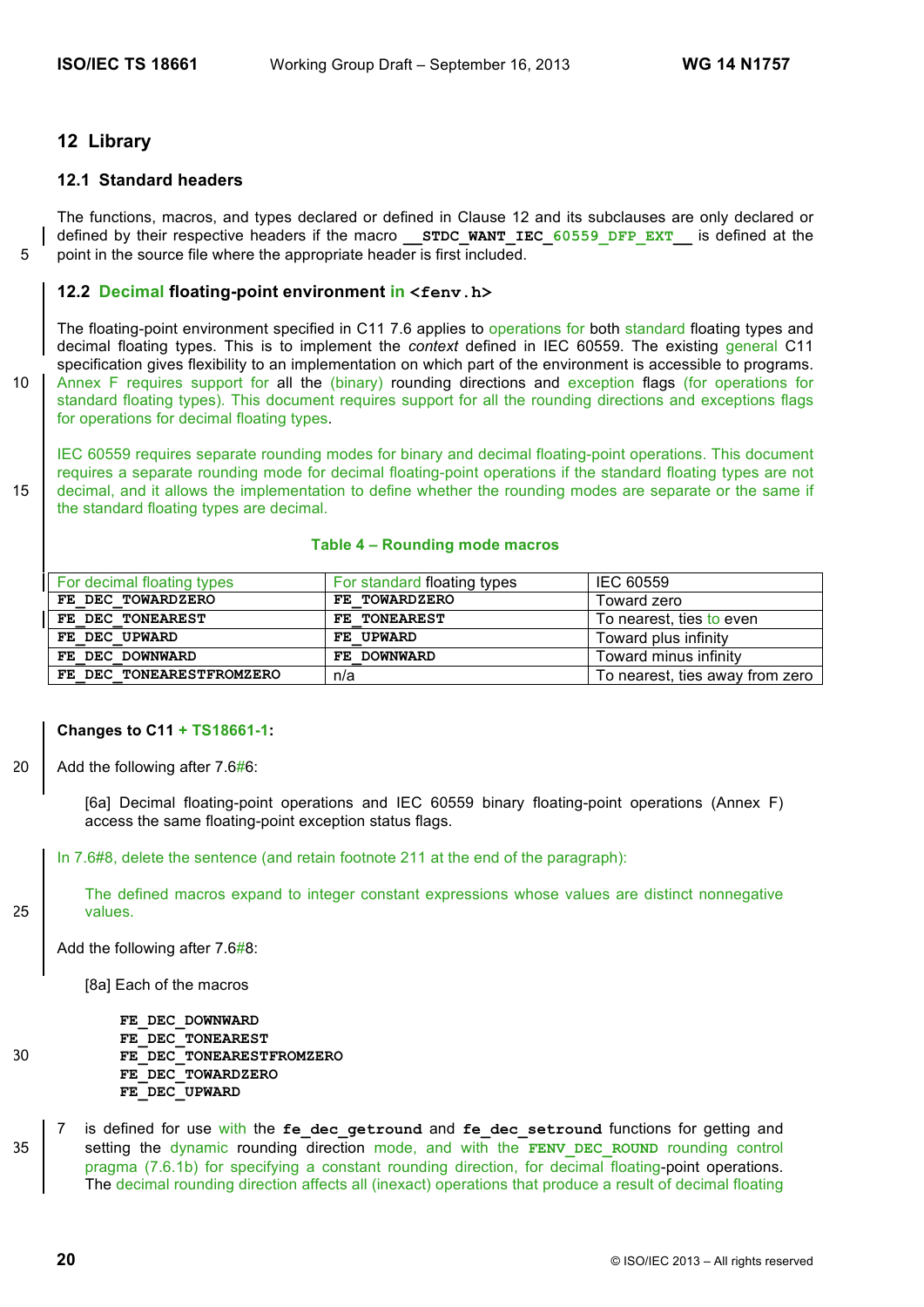type and all operations that produce an integer or character sequence result and have an operand of decimal floating type, unless stated otherwise. The macros expand to integer constant expressions whose values are distinct nonnegative values.

[8b] During translation, constant rounding direction modes for decimal floating-point arithmetic are in 5 effect where specified. Elsewhere, during translation the decimal rounding direction mode is **FE\_DEC\_TONEAREST**.

[8c] At program startup the dynamic rounding direction mode for decimal floating-point arithmetic is initialized to **FE\_DEC\_TONEAREST**.

In 7.6.1a#2, change the first sentence from:

10 The **FENV** ROUND pragma provides a means to specify a constant rounding direction for floating-point operations within a translation unit or compound statement.

to:

The **FENV** ROUND pragma provides a means to specify a constant rounding direction for floating-point operations for standard floating types within a translation unit or compound statement.

15 In 7.6.1a#3, change the first sentence from:

*direction* shall be one of the rounding direction macro names defined in 7.6, or **FE\_DYNAMIC.**

to:

direction shall be one of the names of the supported rounding direction macros for operations for standard floating types (7.6), or **FE\_DYNAMIC.**

20 In 7.6.1a#4, replace the first sentence:

Within the scope of an **FENV** ROUND directive establishing a mode other than **FE\_DYNAMIC**, all floating-point operators, …

with:

The **FENV** ROUND directive affects operations for standard floating types. Within the scope of an 25 **FENV\_ROUND** directive establishing a mode other than **FE\_DYNAMIC,** floating-point operators, …

In 7.6.1a#4, change the last sentence from:

Floating constants (6.4.4.2) that occur in the scope of a constant rounding mode shall be interpreted according to that mode.

to:

30 Floating constants (6.4.4.2) of a standard floating type that occur in the scope of a constant rounding mode shall be interpreted according to that mode.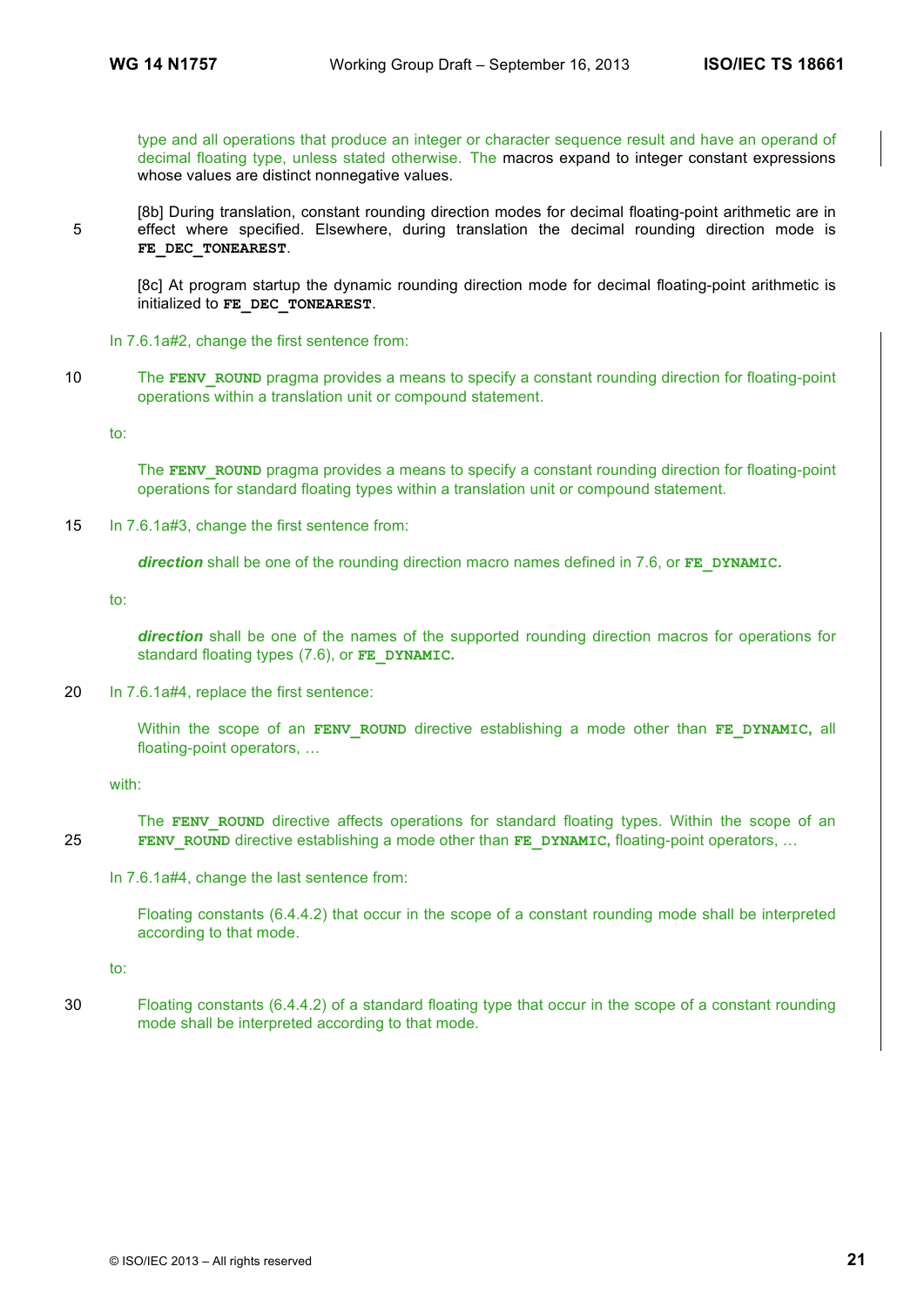After 7.6.1a, insert:

#### **7.6.1b Decimal rounding control pragma**

**Synopsis**

```
[1] #define __STDC_WANT_IEC_60559_DFP_EXT__
5 #include <fenv.h>
          #pragma STDC FENV_DEC_ROUND dec-direction
```
#### **Description**

[2] The **FENV\_DEC\_ROUND** pragma is a decimal floating-point analogue of the **FENV\_ROUND** pragma. It 10 **affects operations only for decimal floating types. If <b>FLT** RADIX is not 10, the **FENV** DEC ROUND pragma affects operations only for decimal floating types; otherwise, if **FLT RADIX** is 10, whether the FENV ROUND and FENV DEC ROUND pragmas alter the rounding direction of both standard and decimal floating-point operations is implementation-defined. **dec-***direction* shall be one of the decimal rounding direction macro names (**FE\_DEC\_DOWNWARD**, **FE\_DEC\_TONEAREST**, 15 **FE\_DEC\_TONEARESTFROMZERO**, **FE\_DEC\_TOWARDZERO**, and **FE\_DEC\_UPWARD**) defined in 7.6, to specify a constant rounding mode, or **FE DEC DYNAMIC**, to specify dynamic rounding. The corresponding dynamic rounding mode can be established by a call to **fe\_dec\_setround.**

Add the following after 7.6.3.2:

### **7.6.3.3 The fe\_dec\_getround function**

- 20 **Synopsis**
	- **[1] #define \_\_STDC\_WANT\_IEC\_60559\_DFP\_EXT\_\_ #include <fenv.h> int fe\_dec\_getround(void);**

#### 25 **Description**

[2] The *fe* dec getround function gets the current value of the dynamic rounding direction mode for decimal floating-point operations.

#### **Returns**

[3] The fe dec getround function returns the value of the rounding direction macro representing  $30$  the current dynamic rounding direction for decimal floating-point operations, or a negative value if there is no such rounding macro or the current rounding direction is not determinable.

#### **7.6.3.4 The fe\_dec\_setround function**

#### **Synopsis**

**[1] #define \_\_STDC\_WANT\_IEC\_60559\_DFP\_EXT\_\_** 35 **#include <fenv.h> int fe\_dec\_setround(int round);**

### **Description**

[2] The *fe* dec setround function sets the dynamic rounding direction mode for decimal floating-40 point operations to be the rounding direction represented by its argument **round**. If the argument is not equal to the value of a decimal rounding direction macro, the rounding direction is not changed.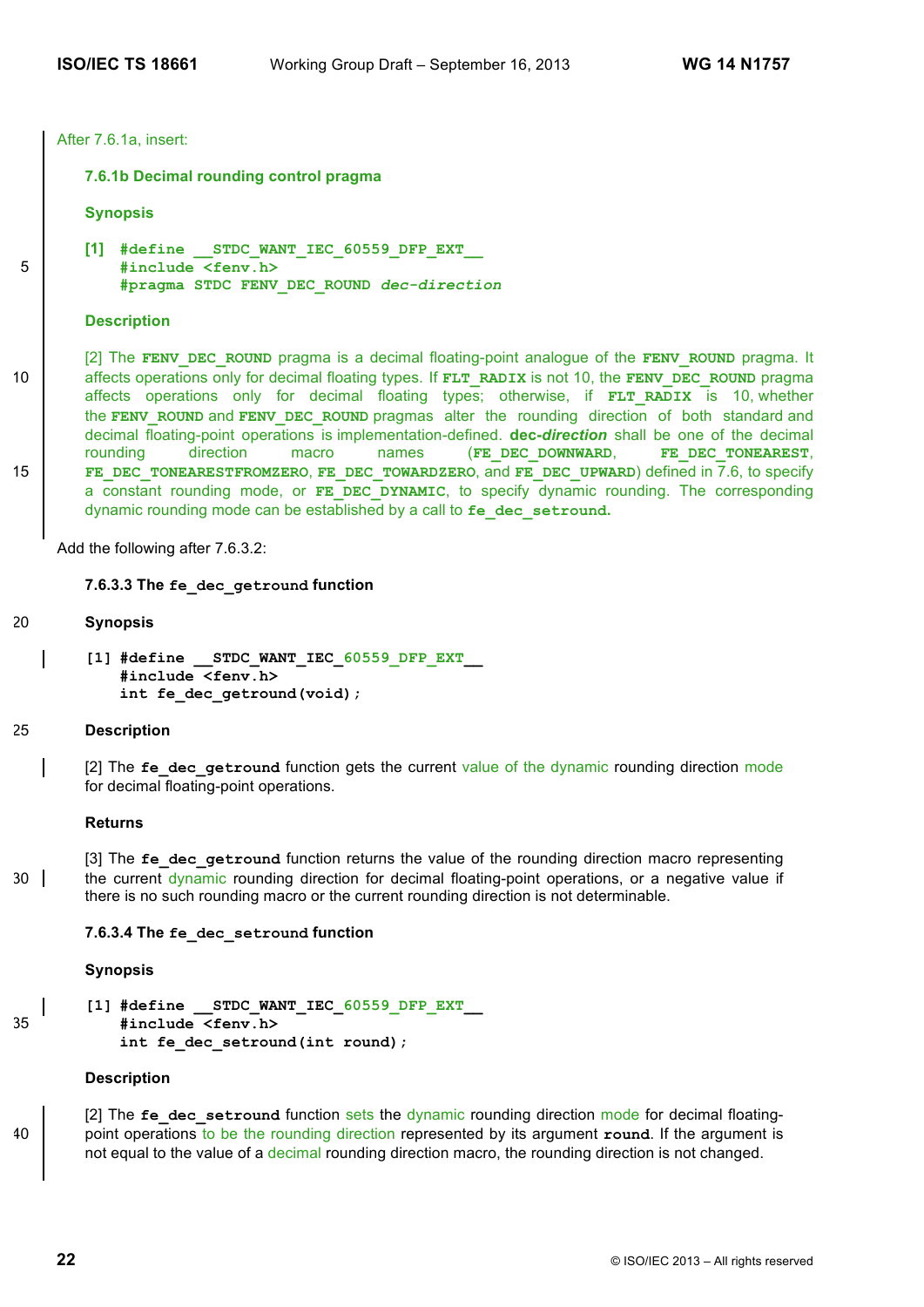[3] If **FLT\_RADIX** is not 10, the rounding direction altered by the **fesetround** function is independent of the rounding direction altered by the fe dec setround function; otherwise if FLT RADIX is 10, whether the fesetround and fe dec setround functions alter the rounding direction of both standard and decimal floating-point operations is implementation-defined.

### 5 **Returns**

[4] The fe dec setround function returns a zero value if and only if the argument is equal to a decimal rounding direction macro (that is, if and only if the dynamic rounding direction mode for decimal floating-point operations was set to the requested rounding direction).

### **12.3 Decimal mathematics in <math.h>**

- 10 The list of types, macros, and functions specified in the mathematics library is extended to handle decimal floating types. These include functions specified in C11 (7.12.4, 7.12.5, 7.12.6, 7.12.7, 7.12.8, 7.12.9, 7.12.10, 7.12.11, 7.12.12, and 7.12.13) and in Part 1 of Technical Specification 18661 (14.1, 14.2, 14.3, 14.4, 14.5, 14.8, 14.9, and 14.0). With the exception of the decimal floating-point functions listed in 11.2, which have accuracy as specified in IEC 60559, the accuracy of decimal floating-point results is implementation-defined.
- 15 The implementation may state that the accuracy is unknown. All classification macros specified in C11 (7.12.3) and in Part 1 of Technical Specification 18661 (14.7) are also extended to handle decimal floating types. The same applies to all comparison macros specified in C11 (7.12.14) and in Part 1 of Technical Specification 18661 (14.6).

The names of the functions are derived by adding suffixes **d32**, **d64**, and **d128** to the **double** version of the 20 function name, except for the functions that round result to narrower type (7.12.13a).

#### **Changes to C11 + TS18661-1:**

Add after 7.12#2:

[2a] The types

**\_Decimal32\_t** 25 **\_Decimal64\_t**

are decimal floating types at least as wide as **Decimal32** and **Decimal64**, respectively, and such that **\_Decimal64\_t** is at least as wide as **\_Decimal32\_t**. If **DEC\_EVAL\_METHOD** equals 0, **\_Decimal32\_t** and **\_Decimal64\_t** are **\_Decimal32** and **\_Decimal64**, respectively; if 30 **DEC\_EVAL\_METHOD** equals 1, they are both **\_Decimal64**; if **DEC\_EVAL\_METHOD** equals 2, they are both **Decimal128**; and for other values of **DEC** EVAL METHOD, they are otherwise implementationdefined.

Add after 7.12#3:

[3a] The macro

#### 35 **HUGE\_VAL\_D64**

expands to a constant expression of type **Decimal64** representing positive infinity. The macros

**HUGE\_VAL\_D32 HUGE\_VAL\_D128**

### 40 are respectively **\_Decimal32** and **\_Decimal128** analogues of **HUGE\_VAL\_D64**.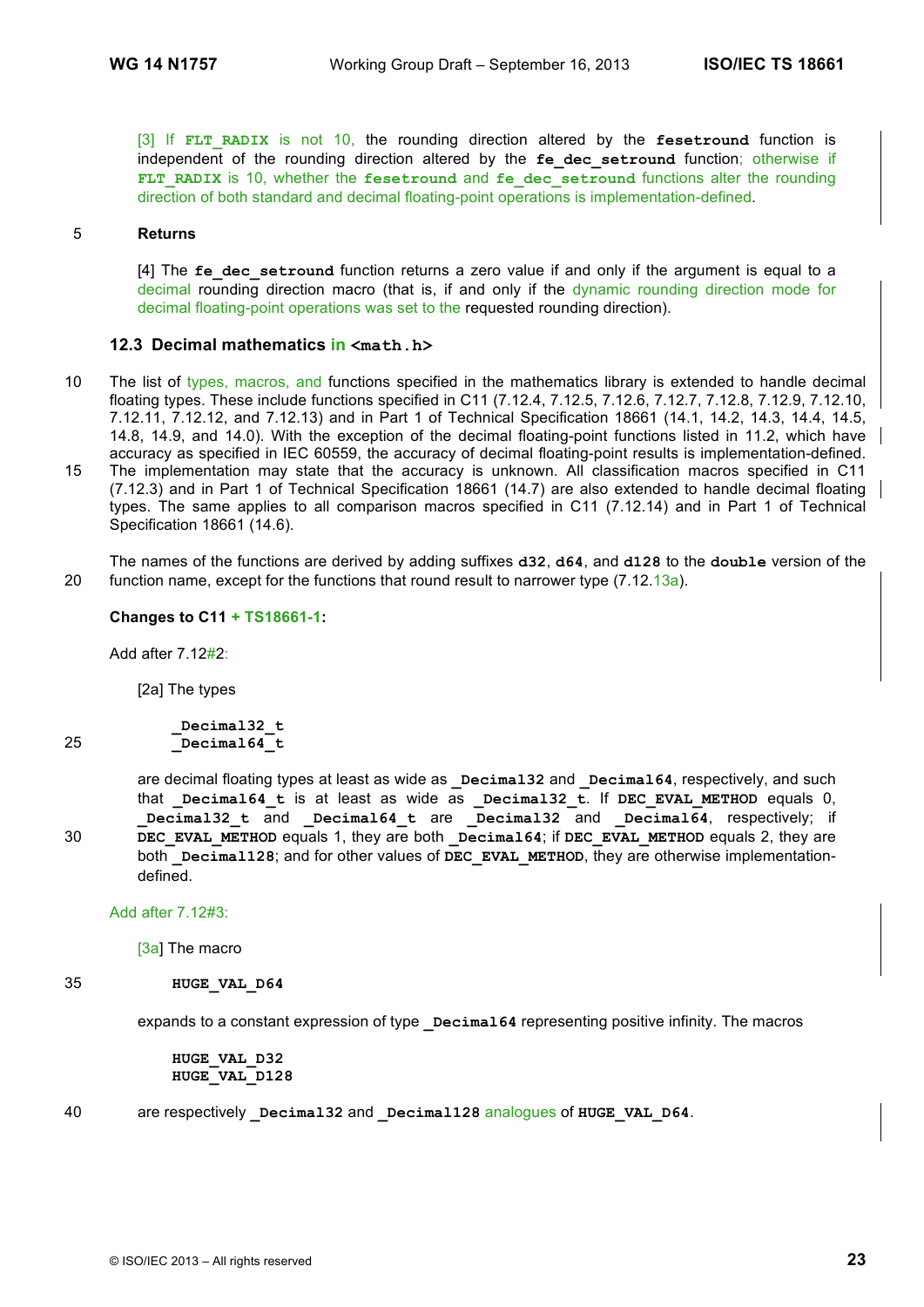Add after 7.12#4:

[4a] The macro

**DEC\_INFINITY**

expands to a constant expression of type **Decimal32** representing positive infinity.

5 Add after 7.12#5, before 7.12#5a (see Part 1 of Technical Specification 18661):

[5a-] The macro

**DEC\_NAN**

expands to a constant expression of type **Decimal32** representing a quiet NaN.

Add after 7.12#5a:

10 | [5b] The decimal signaling NaN macros

**SNAND32 SNAND64 SNAND128**

15 each expands to a constant expression of the respective decimal floating type representing a signaling NaN. If a signaling NaN macro is used for initializing an object of the same type that has static or thread-local storage duration, the object is initialized with a signaling NaN value.

Add after 7.12#7a:

[7b] The macros

20 **FP\_FAST\_FMAD32 FP\_FAST\_FMAD64 FP\_FAST\_FMAD128**

are, respectively, Decimal32, Decimal64, and Decimal128 analogues of FP\_FAST\_FMA.

25 [7c] The macros

|    | D32ADDD64<br><b>FAST</b><br>FP         |
|----|----------------------------------------|
|    | <b>D32ADDD128</b><br><b>FAST</b><br>FP |
|    | <b>D64ADDD128</b><br><b>FAST</b><br>FP |
|    | D32SUBD64<br><b>FAST</b><br>${\bf FP}$ |
| 30 | D32SUBD128<br>FP FAST                  |
|    | D64SUBD128<br><b>FAST</b><br>FP        |
|    | FP FAST D32MULD64                      |
|    | D32MULD128<br><b>FAST</b><br>FP        |
|    | D64MULD128<br><b>FP FAST</b>           |
| 35 | D32DIVD64<br><b>FAST</b><br>FP         |
|    | D32DIVD128<br><b>FAST</b><br>FP        |
|    | D64DIVD128<br><b>FAST</b><br>FP        |
|    | D32FMAD64<br><b>FAST</b><br>FP         |
|    | D32FMAD128<br><b>FAST</b><br>FP        |
| 40 | D64FMAD128<br><b>FAST</b><br>FP        |
|    | D32SORTD64<br><b>FAST</b><br>FP        |
|    | D32SORTD128<br><b>FP FAST</b>          |
|    | D64SORTD128<br>FP FAST                 |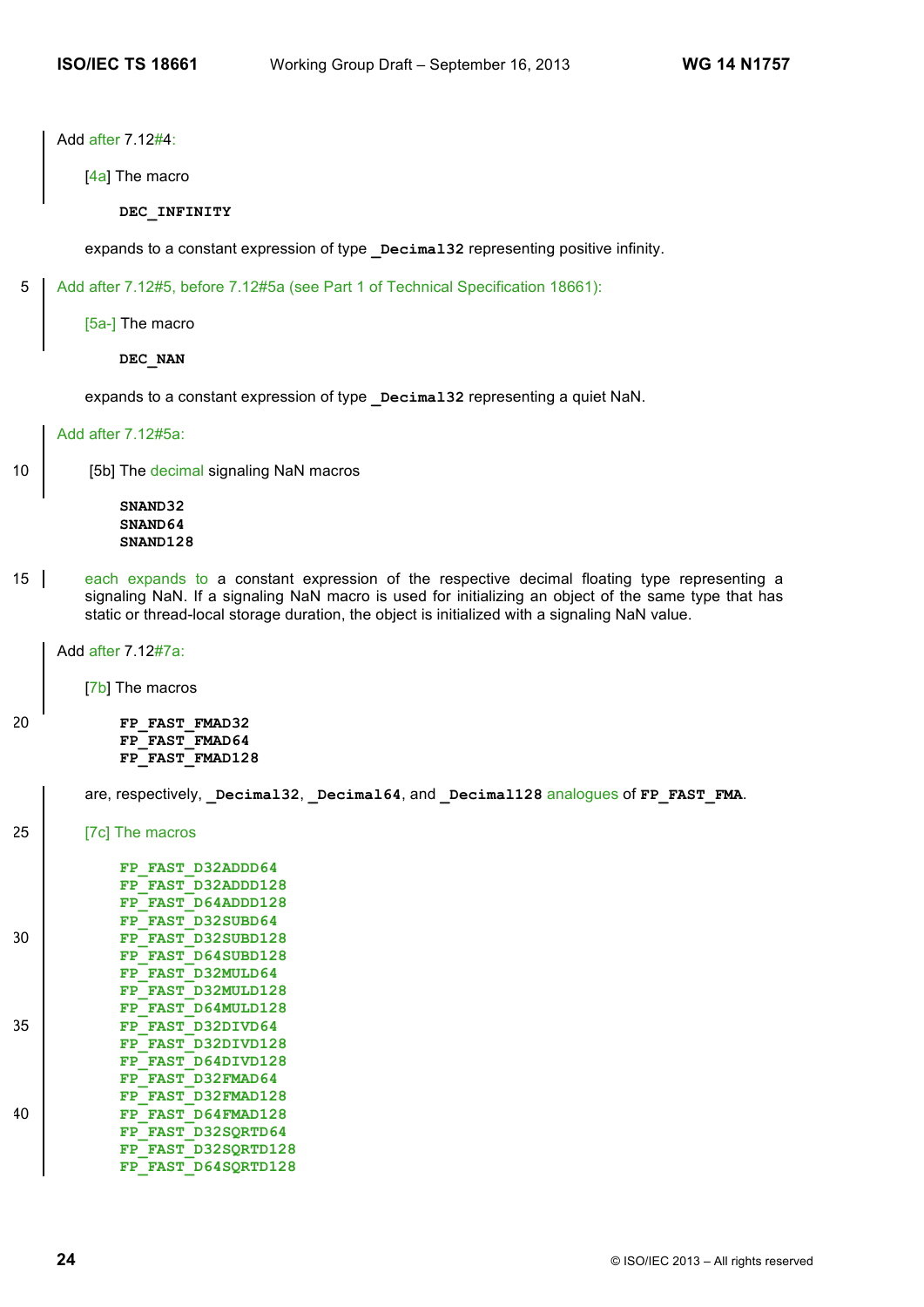are decimal analogues of **FP\_FAST\_FADD**, **FP\_FAST\_FADDL**, **FP\_FAST\_DADDL**, etc.

Add the following list of function prototypes to the synopsis of the respective subclauses:

7.12.4 Trigonometric functions

```
5 _Decimal64 acosd64(_Decimal64 x);
             _Decimal32 acosd32(_Decimal32 x);
            _Decimal128 acosd128(_Decimal128 x);
           Decimal64 asind64 (Decimal64 x);
10 _Decimal32 asind32(_Decimal32 x);
            _Decimal128 asind128(_Decimal128 x);
            _Decimal64 atand64(_Decimal64 x);
            _Decimal32 atand32(_Decimal32 x);
15 _Decimal128 atand128(_Decimal128 x);
           Decimal64 atan2d64 (Decimal64 y, Decimal64 x);
           Decimal32 atan2d32(Decimal32 y, Decimal32 x);
           Decimal128 atan2d128(Decimal128 y, Decimal128 x);
20
           Decimal64 cosd64( Decimal64 x);
           Decimal32 cosd32( Decimal32 x);
           Decimal128 cosd128 (Decimal128 x);
25 _Decimal64 sind64(_Decimal64 x);
            Decimal32 sind32 (Decimal32 x);
           Decimal128 sind128 (Decimal128 x);
            _Decimal64 tand64(_Decimal64 x);
30 _Decimal32 tand32(_Decimal32 x);
            _Decimal128 tand128(_Decimal128 x);
       7.12.5 Hyperbolic functions
           Decimal64 acoshd64 ( Decimal64 x);
           Decimal32 acoshd32 ( Decimal32 x);
35 _Decimal128 acoshd128(_Decimal128 x);
           Decimal64 asinhd64 (Decimal64 x);
           Decimal32 asinhd32( Decimal32 x);
           Decimal128 asinhd128(Decimal128 x);
40
           Decimal64 atanhd64 ( Decimal64 x);
            Decimal32 atanhd32(Decimal32 x);
           Decimal128 atanhd128(Decimal128 x);
45 _Decimal64 coshd64(_Decimal64 x);
            Decimal32 coshd32(Decimal32 x);
            _Decimal128 coshd128(_Decimal128 x);
            _Decimal64 sinhd64(_Decimal64 x);
50 _Decimal32 sinhd32(_Decimal32 x);
            _Decimal128 sinhd128(_Decimal128 x);
           Decimal64 tanhd64 ( Decimal64 x);
           Decimal32 tanhd32 ( Decimal32 x);
55 _Decimal128 tanhd128(_Decimal128 x);
```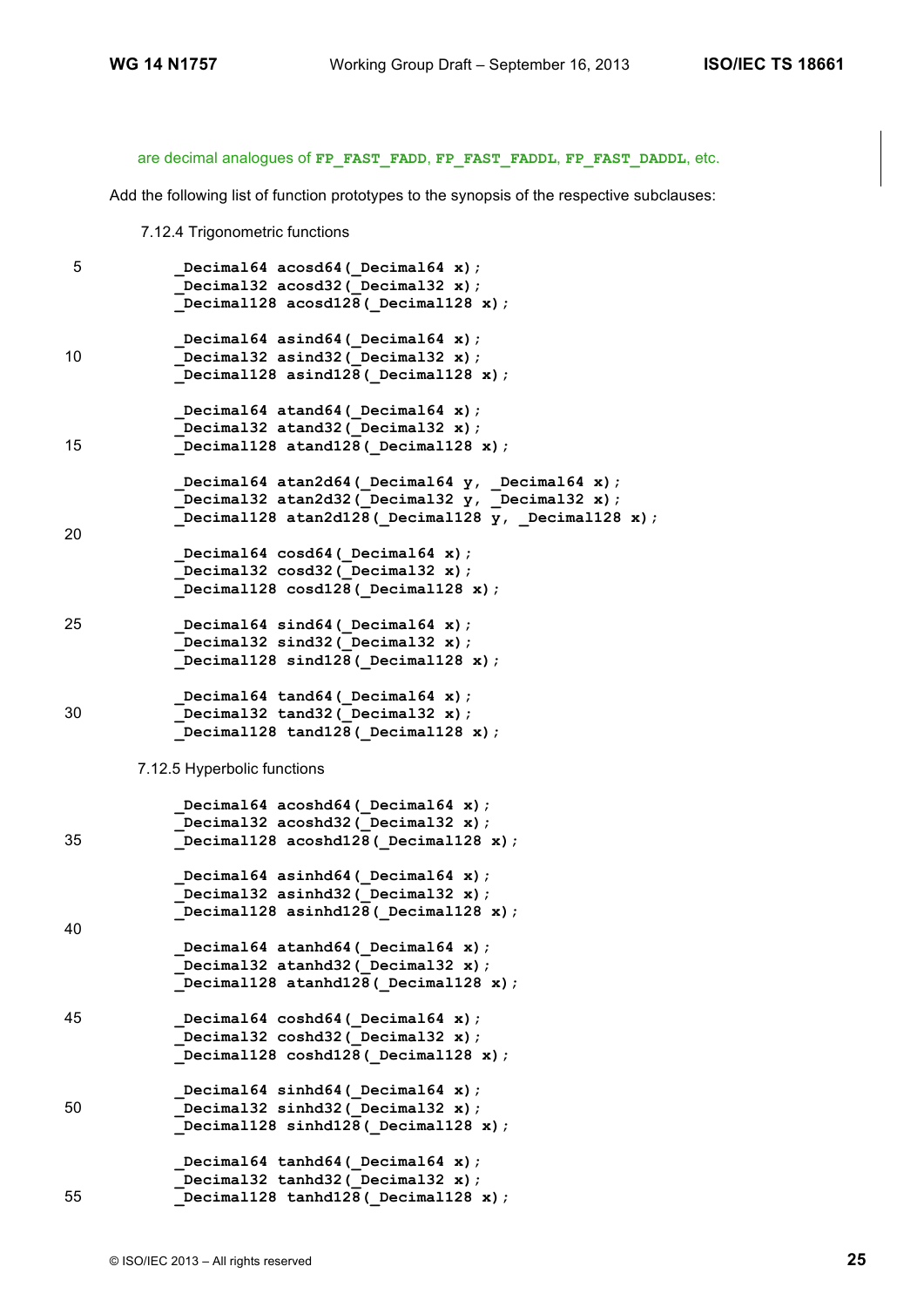7.12.6 Exponential and logarithmic functions

```
Decimal64 expd64( Decimal64 x);
            _Decimal32 expd32(_Decimal32 x);
            _Decimal128 expd128(_Decimal128 x);
5
           Decimal64 exp2d64( Decimal64 x);
           Decimal32 exp2d32( Decimal32 x);
            _Decimal128 exp2d128(_Decimal128 x);
10 _Decimal64 expm1d64(_Decimal64 x);
           Decimal32 expm1d32 (Decimal32 x);
            _Decimal128 expm1d128(_Decimal128 x);
            Decimal64 frexpd64( Decimal64 value, int *exp);
15 _Decimal32 frexpd32(_Decimal32 value, int *exp);
            _Decimal128 frexpd128(_Decimal128 value, int *exp);
           int ilogbd64( Decimal64 x);
           int ilogbd32(Decimal32 x);
20 int ilogbd128(_Decimal128 x);
            _Decimal64 ldexpd64(_Decimal64 x, int exp); 
            _Decimal32 ldexpd32(_Decimal32 x, int exp);
           Decimal128 ldexpd128 (Decimal128 x, int exp);
25
            long int llogbd64(_Decimal64 x);
            long int llogbd32(_Decimal32 x);
           long int llogbd128( Decimal128 x);
30 _Decimal64 logd64(_Decimal64 x);
           Decimal32 logd32( Decimal32 x);
            _Decimal128 logd128(_Decimal128 x);
             _Decimal64 log10d64(_Decimal64 x);
35 _Decimal32 log10d32(_Decimal32 x);
            _Decimal128 log10d128(_Decimal128 x);
            Decimal64 log1pd64( Decimal64 x);
            Decimal32 log1pd32( Decimal32 x);
40 _Decimal128 log1pd128(_Decimal128 x);
            _Decimal64 log2d64(_Decimal64 x);
            _Decimal32 log2d32(_Decimal32 x);
            _Decimal128 log2d128(_Decimal128 x);
45
            Decimal64 logbd64( Decimal64 x);
           Decimal32 logbd32( Decimal32 x);
            _Decimal128 logbd128(_Decimal128 x);
50 Decimal64 modfd64 (Decimal64 value, Decimal64 *iptr);
             _Decimal32 modfd32(_Decimal32 value, _Decimal32 *iptr);
            _Decimal128 modfd128(_Decimal128 value, _Decimal128 *iptr);
            Decimal64 scalbnd64( Decimal64 x, int n);
55 Decimal32 scalbnd32(Decimal32 x, int n);
            _Decimal128 scalbnd128(_Decimal128 x, int n);
```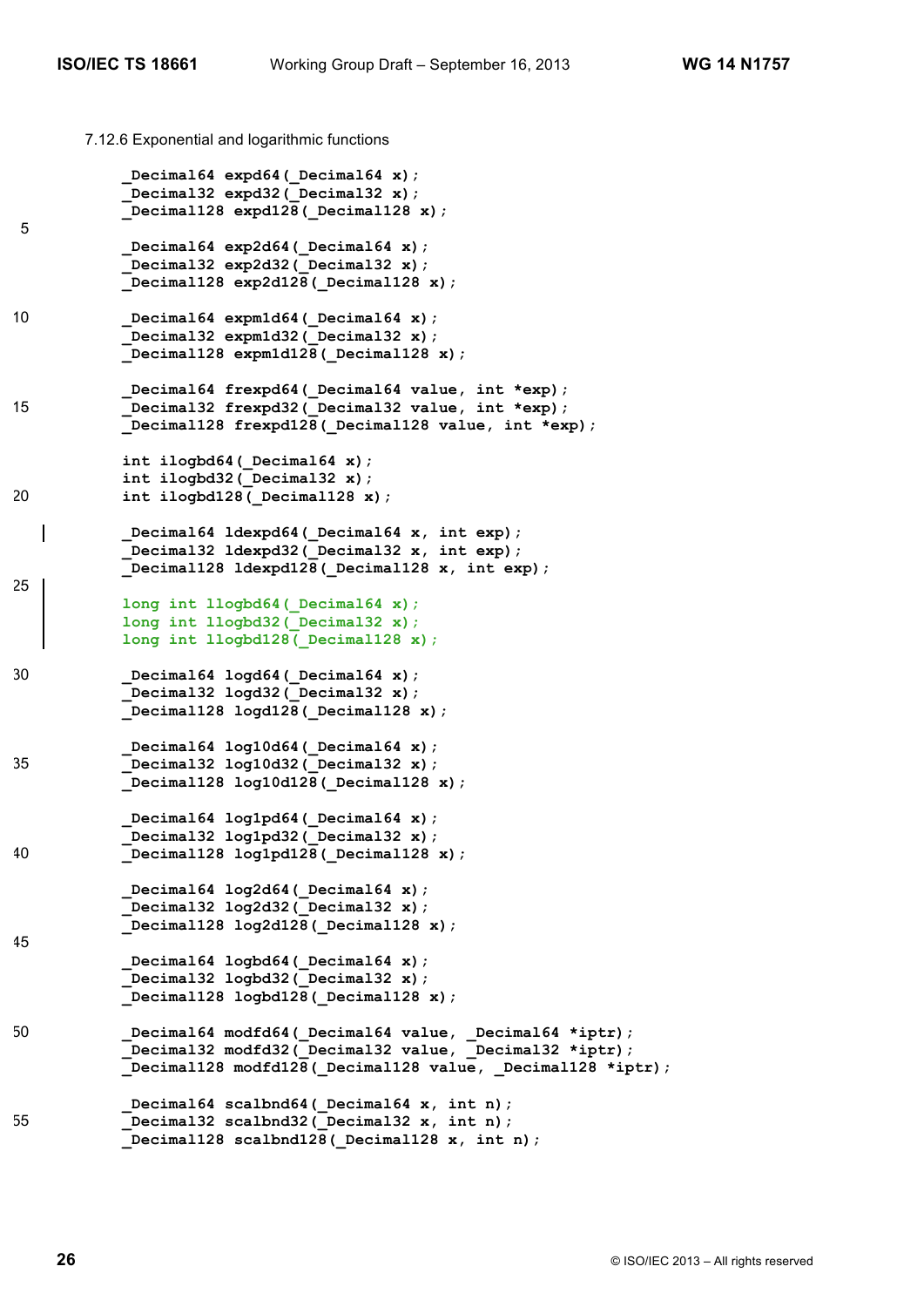```
 _Decimal64 scalblnd64(_Decimal64 x, long int n);
             _Decimal32 scalblnd32(_Decimal32 x, long int n);
            _Decimal128 scalblnd128(_Decimal128 x, long int n);
       7.12.7 Power and absolute-value functions
5 _Decimal64 cbrtd64(_Decimal64 x);
            Decimal32 cbrtd32( Decimal32 x);
            _Decimal128 cbrtd128(_Decimal128 x);
            Decimal64 fabsd64( Decimal64 x);
10 _Decimal32 fabsd32(_Decimal32 x);
            _Decimal128 fabsd128(_Decimal128 x);
            _Decimal64 hypotd64(_Decimal64 x, _Decimal64 y);
             _Decimal32 hypotd32(_Decimal32 x, _Decimal32 y);
15 Decimal128 hypotd128( Decimal128 x, Decimal128 y);
            _Decimal64 powd64(_Decimal64 x, _Decimal64 y);
            _Decimal32 powd32(_Decimal32 x, _Decimal32 y);
           \overline{\text{Decimal}128} powd128 (Decimal128 x, Decimal128 y);
20
            _Decimal64 sqrtd64(_Decimal64 x);
            _Decimal32 sqrtd32(_Decimal32 x);
            _Decimal128 sqrtd128(_Decimal128 x);
       7.12.8 Error and gamma functions
25 _Decimal64 erfd64(_Decimal64 x);
            Decimal32 erfd32(Decimal32 x);
            Decimal128 erfd128( Decimal128 x);
            Decimal64 erfcd64( Decimal64 x);
30 _Decimal32 erfcd32(_Decimal32 x);
            _Decimal128 erfcd128(_Decimal128 x);
            _Decimal64 lgammad64(_Decimal64 x);
            _Decimal32 lgammad32(_Decimal32 x);
35 _Decimal128 lgammad128(_Decimal128 x);
            Decimal64 tgammad64 ( Decimal64 x);
           Decimal32 tgammad32(Decimal32 x);
           Decimal128 tgammad128 (Decimal128 x);
40 7.12.9 Nearest integer functions
            Decimal64 ceild64(Decimal64 x);
             _Decimal32 ceild32(_Decimal32 x);
             _Decimal128 ceild128(_Decimal128 x);
45 _Decimal64 floord64(_Decimal64 x);
             _Decimal32 floord32(_Decimal32 x);
           Decimal128 floord128( Decimal128 x);
            _Decimal64 nearbyintd64(_Decimal64 x);
50 Decimal32 nearbyintd32 (Decimal32 x);
           Decimal128 nearbyintd128 ( Decimal128 x);
```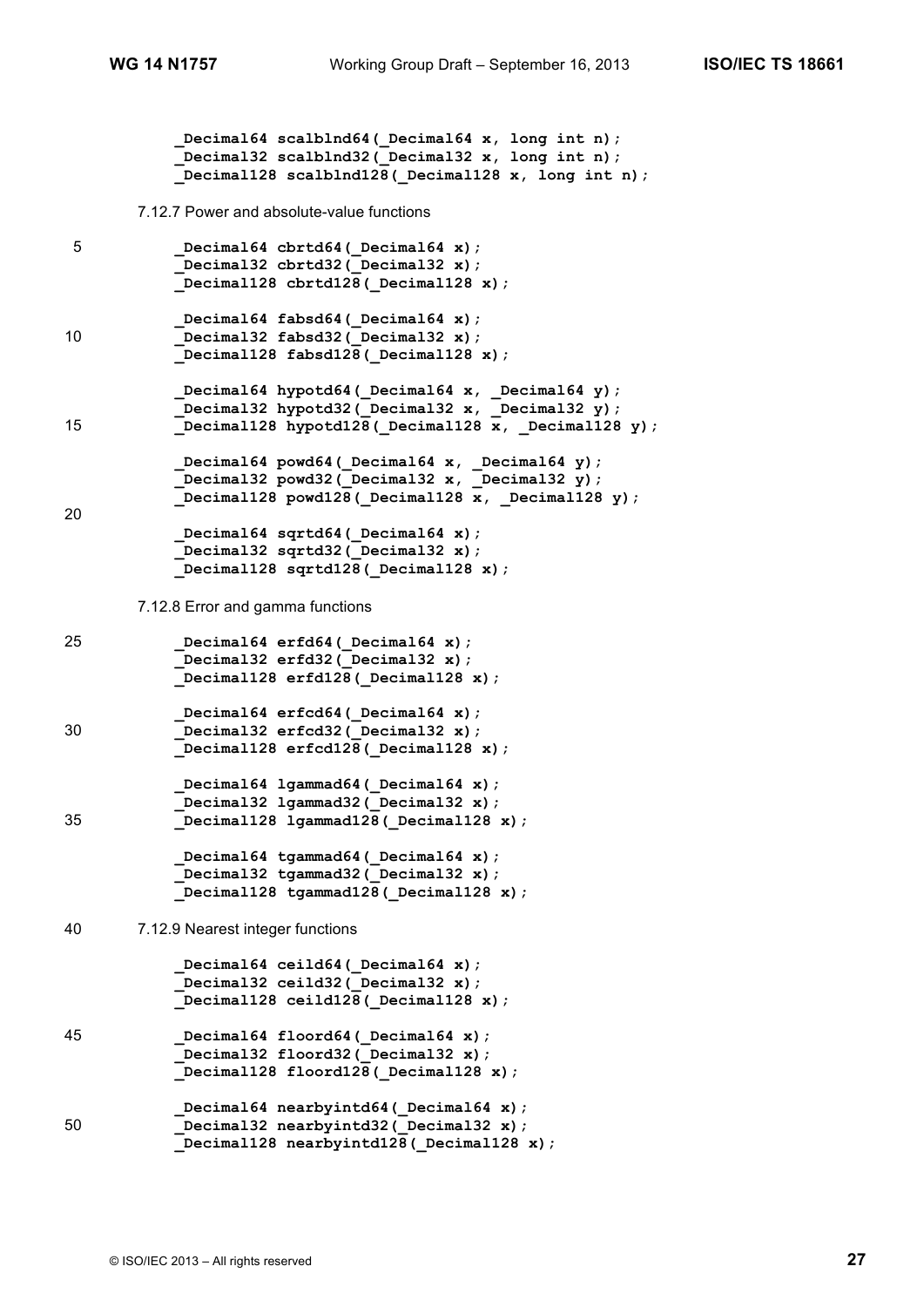```
Decimal64 rintd64( Decimal64 x);
            _Decimal32 rintd32(_Decimal32 x);
            _Decimal128 rintd128(_Decimal128 x);
5 long int lrintd64(_Decimal64 x);
            long int lrintd32(_Decimal32 x);
           long int lrintd128( Decimal128 x);
           long long int llrintd64( Decimal64 x);
10 long long int llrintd32 (Decimal32 x);
           long long int llrintd128( Decimal128 x);
            Decimal64 roundd64 ( Decimal64 x);
           Decimal32 roundd32(Decimal32 x);
15 _Decimal128 roundd128(_Decimal128 x);
            long int lroundd64(_Decimal64 x);
            long int lroundd32(_Decimal32 x);
           long int lroundd128( Decimal128 x);
20
            long long int llroundd64(_Decimal64 x);
            long long int llroundd32(_Decimal32 x);
            long long int llroundd128(_Decimal128 x);
25 Decimal64 roundevend64 (Decimal64 x);
           Decimal32 roundevend32 ( Decimal32 x);
           Decimal128 roundevend128 ( Decimal128 x);
            Decimal64 truncd64( Decimal64 x);
30 _Decimal32 truncd32(_Decimal32 x);
           Decimal128 truncd128(Decimal128 x);
            intmax_t fromfpd64(_Decimal64 x, int round, unsigned int width);
           intmax t fromfpd32( Decimal32 x, int round, unsigned int width);
35 intmax_t fromfpd128(_Decimal128 x, int round, unsigned int width);
           uintmax t ufromfpd64( Decimal64 x, int round, unsigned int width);
           uintmax t ufromfpd32( Decimal32 x, int round, unsigned int width);
           uintmax t ufromfpd128( Decimal128 x, int round, unsigned int width);
40 intmax_t fromfpxd64(_Decimal64 x, int round, unsigned int width);
           intmax t fromfpxd32( Decimal32 x, int round, unsigned int width);
            intmax_t fromfpxd128(_Decimal128 x, int round, unsigned int width);
            uintmax_t ufromfpxd64(_Decimal64 x, int round, unsigned int width);
            uintmax_t ufromfpxd32(_Decimal32 x, int round, unsigned int width);
45 uintmax_t ufromfpxd128(_Decimal128 x, int round, unsigned int width);
       7.12.10 Remainder functions
            Decimal64 fmodd64( Decimal64 x, Decimal64 y);
            Decimal32 fmodd32(Decimal32 x, Decimal32 y);
           Decimal128 fmodd128(Decimal128 x, Decimal128 y);
50
```

```
 _Decimal64 remainderd64(_Decimal64 x, _Decimal64 y);
 _Decimal32 remainderd32(_Decimal32 x, _Decimal32 y);
      Decimal128 remainderd128(Decimal128 x, Decimal128 y);
```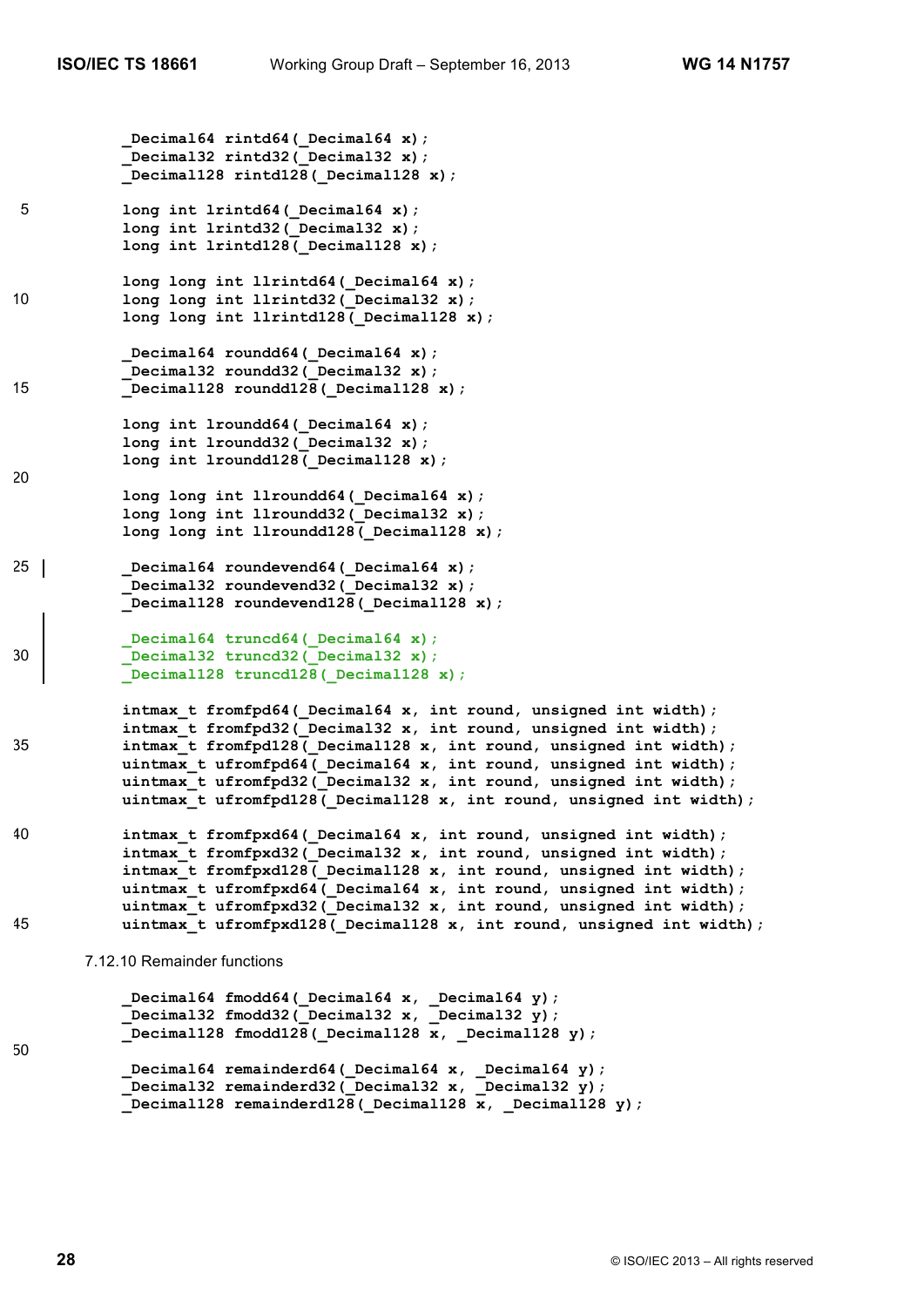7.12.11 Manipulation functions

```
 _Decimal64 copysignd64(_Decimal64 x, _Decimal64 y);
            _Decimal32 copysignd32(_Decimal32 x, _Decimal32 y);
           Decimal128 copysignd128(Decimal128 x, Decimal128 y);
5
            _Decimal64 nand64(const char *tagp);
            _Decimal32 nand32(const char *tagp);
            _Decimal128 nand128(const char *tagp);
10 Decimal64 nextafterd64(Decimal64 x, Decimal64 y);
           Thecimal32 nextafterd32(Decimal32 x, Decimal32 y);
            _Decimal128 nextafterd128(_Decimal128 x, _Decimal128 y);
     _Decimal64 nexttowardd64(_Decimal64 x, _Decimal128 y);
15 _Decimal32 nexttowardd32(_Decimal32 x, _Decimal128 y);
           Decimal128 nexttowardd128 (Decimal128 x, Decimal128 y);
            _Decimal64 nextupd64(_Decimal64 x);
            Decimal32 nextupd32( Decimal32 x);
20 _Decimal128 nextupd128(_Decimal128 x);
            _Decimal64 nextdownd64(_Decimal64 x);
            _Decimal32 nextdownd32(_Decimal32 x);
           Decimal128 nextdownd128 (Decimal128 x);
25
           int canonicalized64(_Decimal64 * cx, const _Decimal64 * x);
           int canonicalized32 (Decimal32 * cx, const Decimal32 * x);
           int canonicalized128( Decimal128 * cx, const Decimal128 * x);
       7.12.12 Maximum, minimum, and positive difference functions
30 _Decimal64 fdimd64(_Decimal64 x, _Decimal64 y);
             _Decimal32 fdimd32(_Decimal32 x, _Decimal32 y);
           Decimal128 fdimd128(Decimal128 x, Decimal128 y);
            _Decimal64 fmaxd64(_Decimal64 x, _Decimal64 y);
35 _Decimal32 fmaxd32(_Decimal32 x, _Decimal32 y);
           Decimal128 fmaxd128( Decimal128 x, Decimal128 y);
            _Decimal64 fmind64(_Decimal64 x, _Decimal64 y);
           Decimal32 fmind32( Decimal32 x, Decimal32 y);
40 _Decimal128 fmind128(_Decimal128 x, _Decimal128 y);
           Decimal64 fmaxmagd64( Decimal64 x, Decimal64 y);
           Decimal32 fmaxmagd32( Decimal32 x, Decimal32 y);
           Decimal128 fmaxmagd128(Decimal128 x, Decimal128 y);
45
             _Decimal64 fminmagd64(_Decimal64 x, _Decimal64 y);
             _Decimal32 fminmagd32(_Decimal32 x, _Decimal32 y);
           Decimal128 fminmagd128 (Decimal128 x, Decimal128 y);
       7.12.13 Floating multiply-add
50 _Decimal64 fmad64(_Decimal64 x, _Decimal64 y, _Decimal64 z);
            _Decimal32 fmad32(_Decimal32 x, _Decimal32 y, _Decimal32 z);
            _Decimal128 fmad128(_Decimal128 x, _Decimal128 y, _Decimal128 z);
```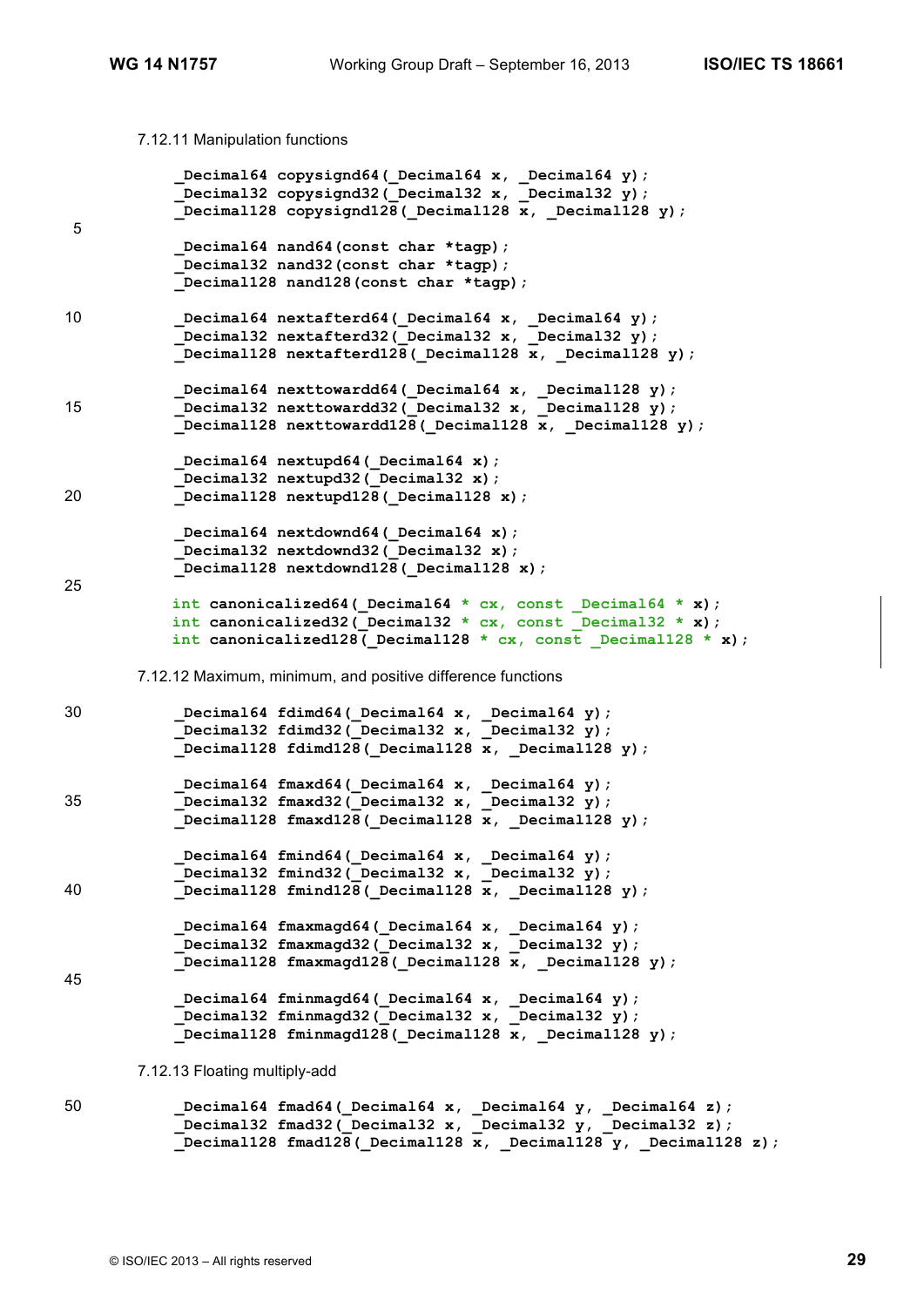```
7.12.13a Functions that round result to narrower format
           Decimal32 d32addd64(Decimal64 x, Decimal64 y);
            _Decimal32 d32addd128(_Decimal128 x, _Decimal128 y);
           Decimal64 d64addd128(Decimal128 x, Decimal128 y);
5
            Decimal32 d32subd64(_Decimal64 x, _Decimal64 y);
           Decimal32 d32subd128(Decimal128 x, Decimal128 y);
           Decimal64 d64addd128(Decimal128 x, Decimal128 y);
10 Decimal32 d32muld64( Decimal64 x, Decimal64 y);
             _Decimal32 d32muld128(_Decimal128 x, _Decimal128 y);
            _Decimal64 d64muld128(_Decimal128 x, _Decimal128 y);
             _Decimal32 d32divd64(_Decimal64 x, _Decimal64 y);
15 _Decimal32 d32divd128(_Decimal128 x, _Decimal128 y);
     _Decimal64 d64divd128(_Decimal128 x, _Decimal128 y);
             _Decimal32 d32fmad64(_Decimal64 x, _Decimal64 y, _Decimal64 z);
             _Decimal32 d32fmad128(_Decimal128 x, _Decimal128 y, _Decimal128 z);
20 _Decimal64 d64fmad128(_Decimal128 x, _Decimal128 y, _Decimal128 z);
            _Decimal32 d32sqrtd64(_Decimal64 x);
            _Decimal32 d32sqrtd128(_Decimal128 x);
            _Decimal64 d64sqrtd128(_Decimal128 x);
25 F.10.12 Total order functions
           int totalorderd64(_Decimal64 x, _Decimal64 y);
           int totalorderd32(_Decimal32 x, _Decimal32 y);
           int totalorderd128(_Decimal128 x, _Decimal128 y);
30 int totalordermagd64(_Decimal64 x, _Decimal64 y);
           int totalordermagd32(_Decimal32 x, _Decimal32 y);
           int totalordermagd128(_Decimal128 x, _Decimal128 y);
       F.10.13 Payload functions
35 _Decimal64 getpayloadd64(const _Decimal64 *x);
     _Decimal32 getpayloadd32(const _Decimal32 *x);
           Decimal128 getpayloadd128(const Decimal128 *x);
            int setpayloadd64(_Decimal64 *res, _Decimal64 pl);
40 int setpayloadd32(_Decimal32 *res, _Decimal32 pl);
            int setpayloadd128(_Decimal128 *res, _Decimal128 pl);
            int setpayloadsigd64(_Decimal64 *res, _Decimal64 pl);
           int setpayloadsigd32( Decimal32 *res, Decimal32 pl);
45 int setpayloadsigd128( Decimal128 *res, Decimal128 pl);
    In 7.12.10.3, attach a footnote to the heading:
```
**7.12.10.3 The remquo functions**

where the footnote is:

\*) There are no decimal floating-point versions of the **remquo** functions.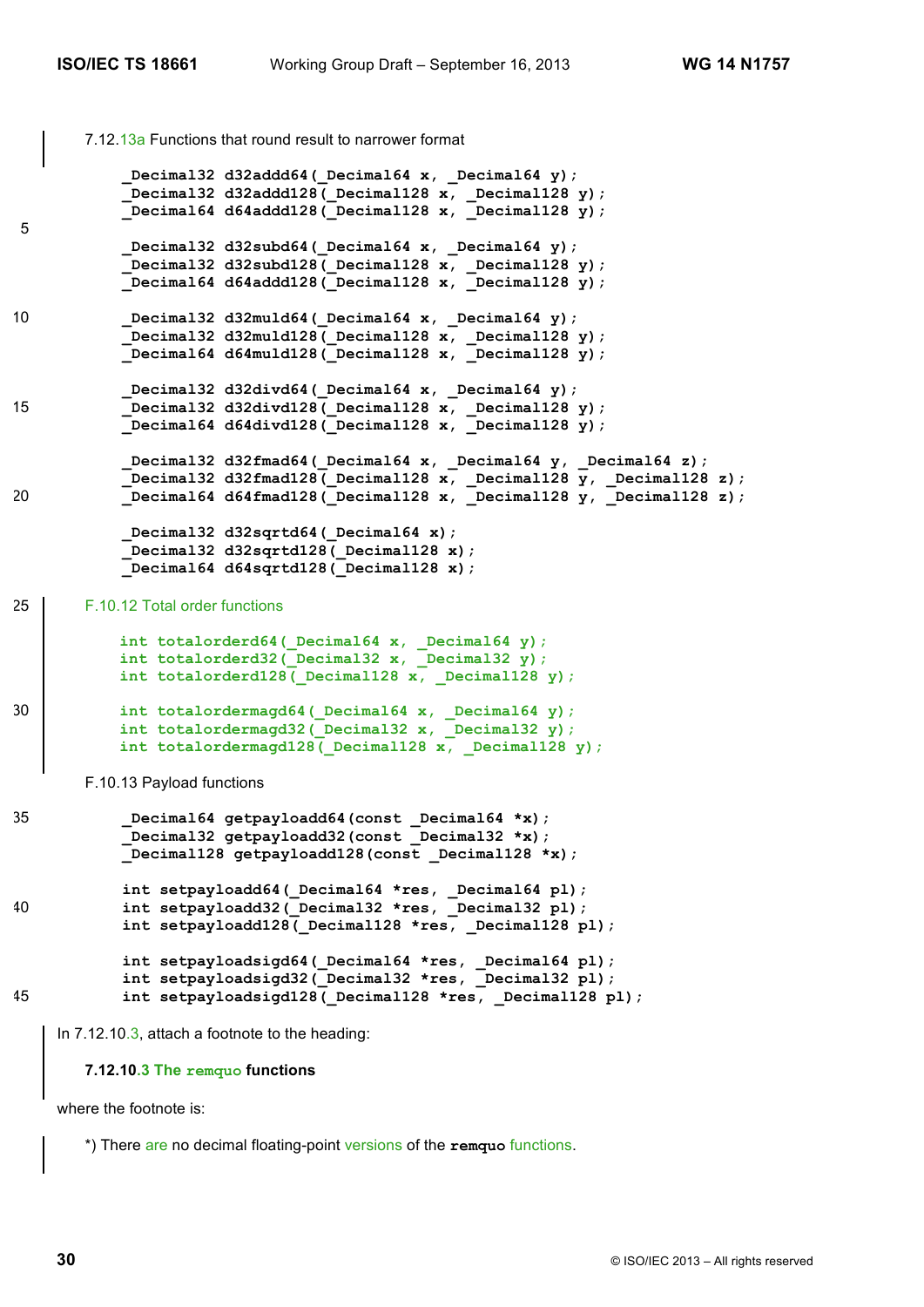Add to the end of 7.12.14#1:

[1] … If either argument has decimal floating type, the other argument shall have decimal floating type as well.

Replace 7.12.6.4 paragraphs 2 and 3:

5 [2] The **frexp** functions break a floating-point number into a normalized fraction and an integral power of 2. They store the integer in the **int** object pointed to by **exp.**

[3] If **value** is not a floating-point number or if the integral power of 2 is outside the range of **int,** the results are unspecified. Otherwise, the **frexp** functions return the value **x,** such that **x** has a magnitude in the interval [1/2, 1) or zero, and **value** equals **x** × 2**\*exp**. If **value** is zero, both parts of 10 the result are zero.

with the following:

[2] The **frexp** functions break a floating-point number into a normalized fraction and an integer exponent. They store the integer in the **int** object pointed to by **exp**. If the type of the function is a standard floating type, the exponent is an integral power of 2. If the type of the function is a decimal 15 floating type, the exponent is an integral power of 10.

[3] If **value** is not a floating-point number or the integral power is outside the range of **int**, the results are unspecified. Otherwise, the **frexp** functions return the value **x**, such that: **x** has a magnitude in the interval [1/2, 1) or zero, and **value** equals **x** × 2**\*exp**, when the type of the function is a standard floating type; or **x** has a magnitude in the interval [1/10, 1) or zero, and **value** equals **x** × 10**\*exp** 20 , when the type of the function is a decimal floating type. If **value** is zero, both parts of the result are zero.

Replace 7.12.6.6 paragraphs 2 and 3:

[2] The **ldexp** functions multiply a floating-point number by an integral power of 2. A range error may occur.

25 [3] The  $1$ dexp functions return  $x \times 2^{exp}$ .

with the following:

[2] The **ldexp** functions multiply a floating-point number by an integral power of 2 when the type of the function is a standard floating type, or by an integral power of 10 when the type of the function is a decimal floating type. A range error may occur.

[3] The **ldexp** functions return **x** × 2**exp** 30 when the type of the function is a standard floating type, or return **x** × 10**exp** when the type of the function is a decimal floating type.

Replace 7.12.6.11#2:

[2] The **logb** functions extract the exponent of **x,** as a signed integer value in floating-point format. If **x** is subnormal it is treated as though it were normalized; thus, for positive finite **x,**

## 1 ≤  $\mathbf{x} \times \mathbf{FLT}$  RADIX<sup> $-\text{logb}(\mathbf{x})$ </sup> < FLT RADIX

A domain error or pole error may occur if the argument is zero.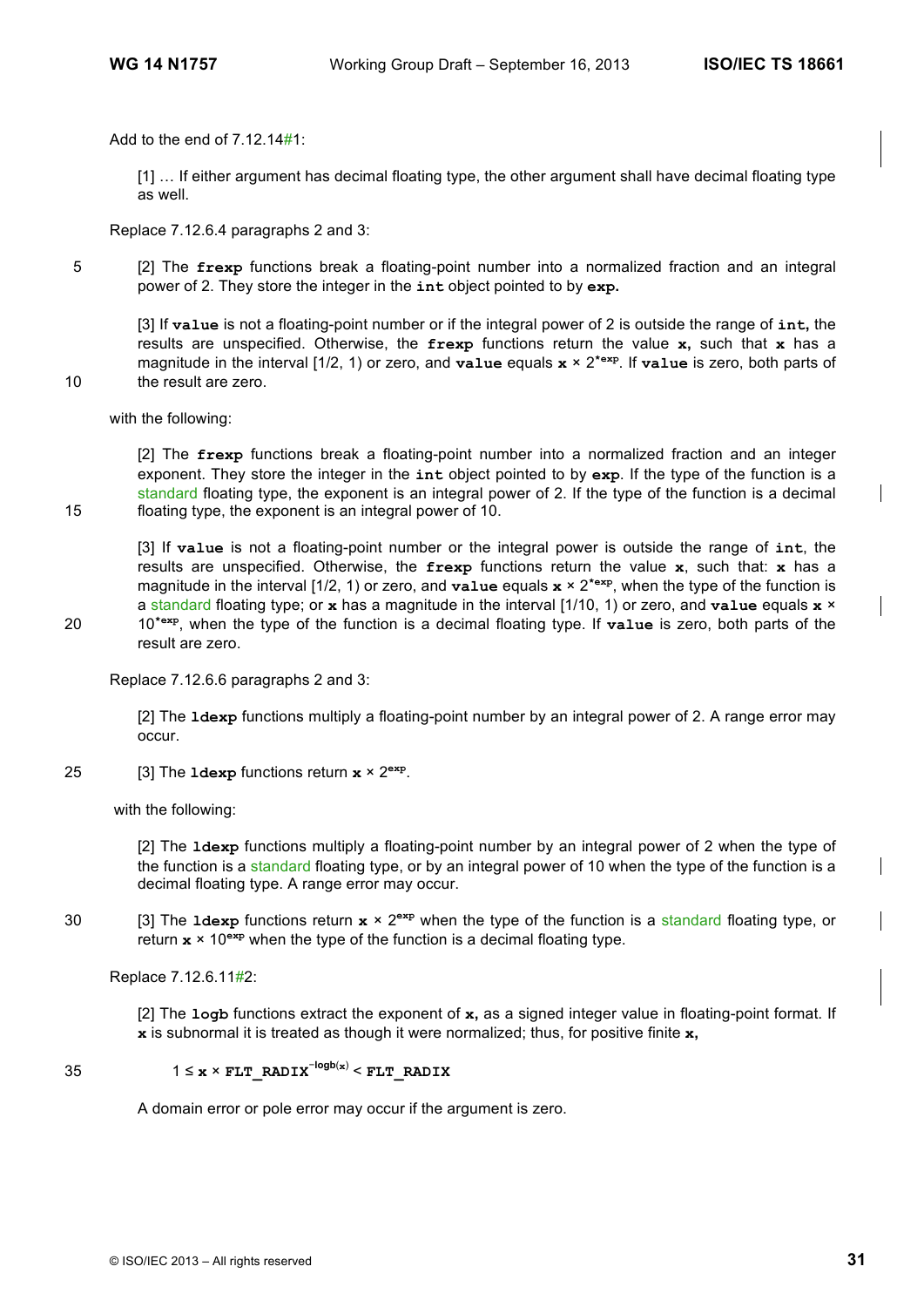with the following:

[2] The **logb** functions extract the exponent of **x**, as a signed integer value in floating-point format. If **x** is subnormal it is treated as though it were normalized; thus, for positive finite **x**,

1 ≤  $\mathbf{x} \times b^{-\log b(\mathbf{x})} < b$ 

5 where  $b =$  **FLT** RADIX if the type of the function is a standard floating type, or  $b = 10$  if the type of the function is a decimal floating type. A domain error or range error may occur if the argument is zero.

Replace 7.12.6.13 paragraphs 2 and 3:

[2] The scalbn and scalbln functions compute  $x \times FLT$  RADIX<sup>n</sup> efficiently, not normally by computing **FLT** RADIX<sup>n</sup> explicitly. A range error may occur.

[3] The **scalbn** and **scalbln** functions return **x** × **FLT\_RADIX<sup>n</sup>** 10 .

with the following:

[2] The scalbn and scalbln functions compute  $x \times b^n$ , where  $b = FLT$  RADIX if the type of the function is a standard floating type, or *b* = 10 if the type of the function is a decimal floating type. A range error may occur.

15 [3] The scalbn and scalbln functions return  $x \times b^n$ .

### **12.4 Decimal-only functions in <math.h>**

This clause adds new functions to **<math.h>**.

### **12.4.1 Quantum and quantum exponent functions**

This specification does not carry forward the **quantexpd***N* functions from TR 24732, which return the 20 quantum exponent of their argument as an **int**. Instead it introduces the **quantumd***N* functions, which return the quantum rather than the quantum exponent, and the **llquantexpd***N* functions, which return the quantum exponent as a **long long int**, instead of **int**. The new interfaces offer natural extensions for support of wider IEC 60559 decimal formats in Part 3 of Technical Specification 18661.

### **Change to C11 + TS18661-1:**

25 | After subclause 7.12.11, add a new subclause:

### **7.12.11a Quantum and quantum exponent functions**

### **7.12.11a.1 The quantized***N* **functions**

**Synopsis**

```
[1] #define STDC WANT IEC 60559 DFP EXT
30 #include <math.h>
           Decimal32 quantized32(Decimal32 x, Decimal32 y);
           _Decimal64 quantized64(_Decimal64 x, _Decimal64 y);
           _Decimal128 quantized128(_Decimal128 x, _Decimal128 y);
```
#### 35 **Description**

[2] The **quantized***N* functions compute, if possible, a value with the numerical value of **x** and the quantum exponent of **y**. If the quantum exponent is being increased, the value shall be correctly rounded; if the result does not have the same value as **x**, the "inexact" floating-point exception shall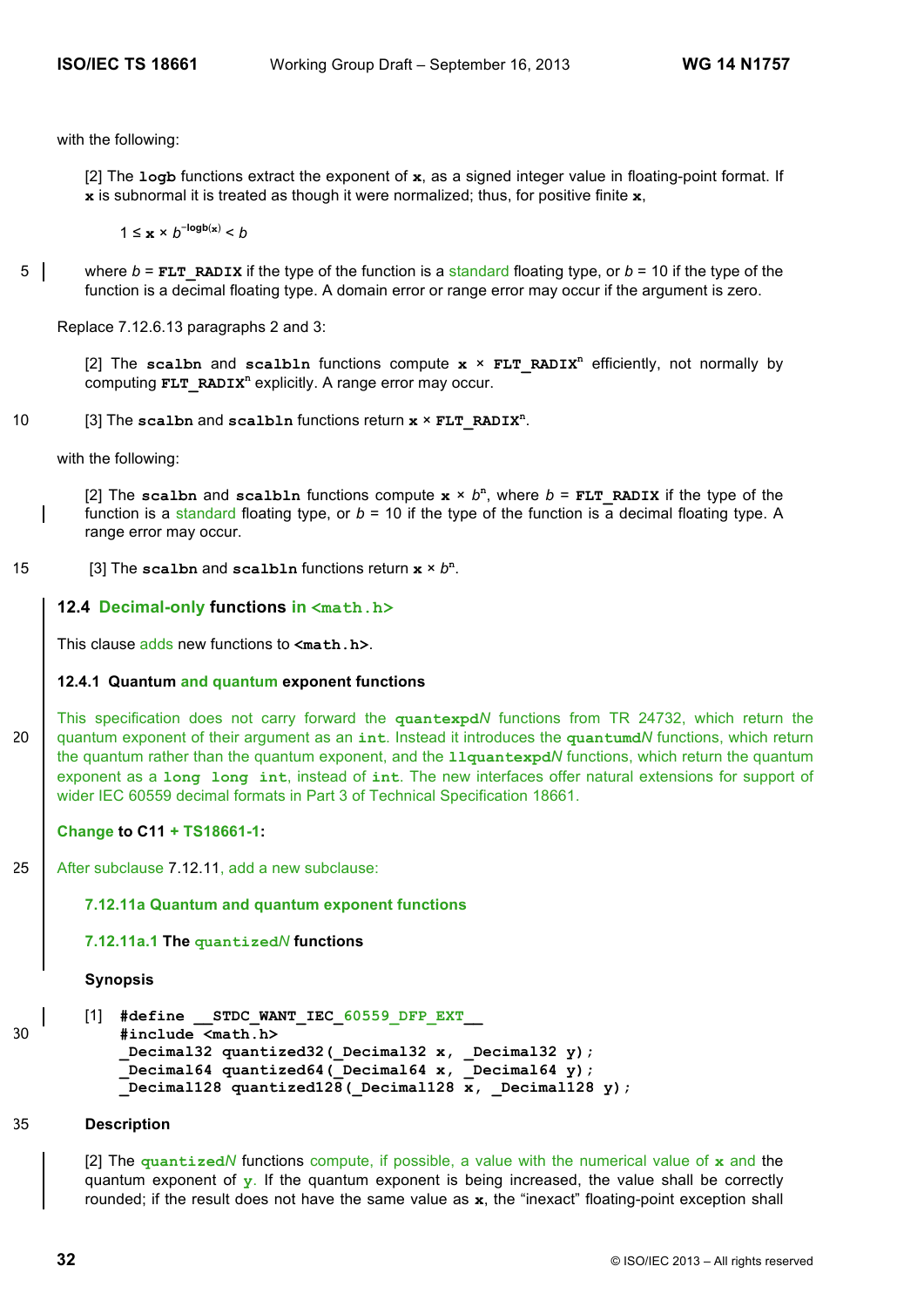be raised. If the quantum exponent is being decreased and the significand of the result has more digits than the type would allow, the result is NaN and a domain error occurs. If one or both operands are NaN the result is NaN. Otherwise if only one operand is infinite, the result is NaN and a domain error occurs. If both operands are infinite, the result is **DEC\_INFINITY** with the sign of **x**, converted 5 to the type of the function. The **quantize** functions do not raise the "underflow" floating-point exception.

### **Returns**

[3] The **quantized***N* functions return a value with the numerical value of **x** (except for any rounding) and the quantum exponent of **y**.

#### 10 **7.12.11a.2 The samequantumd***N* **functions**

#### **Synopsis**

```
[1] #define __STDC_WANT_IEC_60559_DFP_EXT__
           #include <math.h>
           _Bool samequantumd32(_Decimal32 x, _Decimal32 y);
15 bool samequantumd64 (Decimal64 x, Decimal64 y);
           Bool samequantumd128(Decimal128 x, Decimal128 y);
```
#### **Description**

[2] The **samequantumd***N* functions determine if the quantum exponents of **x** and **y** are the same. If 20 both **x** and **y** are NaN, or both infinite, they have the same quantum exponents; if exactly one operand is infinite or exactly one operand is NaN, they do not have the same quantum exponents. The **samequantumd***N* functions raise no floating-point exception.

#### **Returns**

[3] The **samequantumd***N* functions return nonzero (true) when **x** and **y** have the same quantum 25 exponents, zero (false) otherwise.

#### **7.12.11a.3 The quantumd***N* **functions**

### **Synopsis**

|    | [1] #define STDC WANT IEC 60559 DFP EXT |
|----|-----------------------------------------|
| 30 | #include <math.h></math.h>              |
|    | Decimal32 quantumd32 (Decimal32 x);     |
|    | Decimal64 quantumd64 ( $Decimal64 x$ ); |
|    | Decimal128 quantumd128 (Decimal128 x);  |

#### **Description**

35 [2] The **quantumd***N* functions compute the quantum (5.2.4.2.2a) of a finite argument. If **x** is infinite, the result is  $+\infty$ . If x is NaN, the result is NaN.

### **Returns**

[3] The **quantumd***N* functions return the quantum of **x**.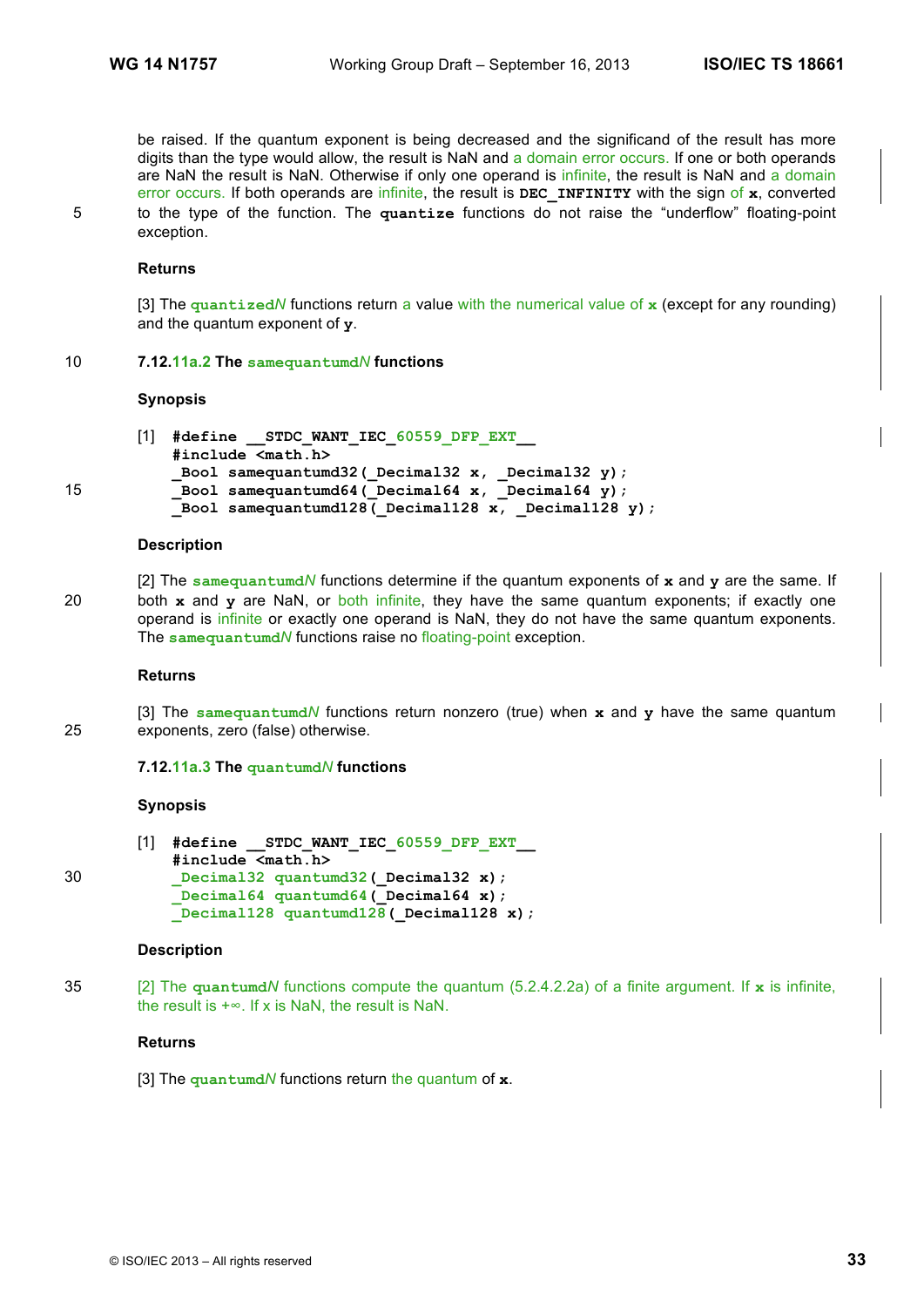#### **7.12.11a.4 The llquantexpd***N* **functions**

#### **Synopsis**

```
[1] #define __STDC_WANT_IEC_60559_DFP_EXT__
          #include <math.h>
5 long long int llquantexpd32(_Decimal32 x);
          long long int llquantexpd64(_Decimal64 x);
          long long int llquantexpd128(Decimal128 x);
```
### **Description**

10 [2] The **llquantexpd***N* functions compute the quantum exponent (5.2.4.2.2a) of a finite argument. If **x** is infinite or NaN, they compute **LLONG\_MIN** and a domain error occurs.

#### **Returns**

[3] The **llquantexpd***N* functions return the quantum exponent of **x**.

#### **12.4.2 Decimal re-encoding functions**

15 IEC 60559 defines two alternative encoding schemes for its decimal interchange formats: one based on decimal encoding of the significand, the other based on binary encoding of the significand. (See IEC 60559 for details.) The two encoding schemes encode the same values. The re-encoding functions in this subclause allow the user to convert data, in either of the encoding schemes, to and from values of the corresponding decimal floating type.

#### 20 **Change to C11 + TS18661-1:**

After subclause 7.12.11a, add a new subclause:

**7.12.11b Decimal re-encoding functions**

**7.12.11b.1 The encodedecd***N* **functions**

#### **Synopsis**

```
25 [1] #define __STDC_WANT_IEC_60559_DFP_EXT__
           #include <math.h>
          void encodedecd32(unsigned char * restrict encptr, const _Decimal32 *
              restrict xptr);
          void encodedecd64(unsigned char * restrict encptr, const _Decimal64 *
30 restrict xptr);
           void encodedecd128(unsigned char * restrict encptr, const _Decimal128 *
              restrict xptr);
```
#### **Description**

35 [2] The **encodedecd***N* functions convert **\*xptr** into an IEC 60559 decimal*N* encoding in the encoding scheme based on decimal encoding of the significand and store the resulting encoding as an *N*/8 element array, with 8 bits per array element, in the object pointed to by **encptr**. The order of bytes in the array is implementation-defined. These functions preserve the value of **\*xptr** and raise no floating-point exceptions. If \*xptr is non-canonical, these functions may or may not produce a canonical encoding.

#### 40 **Returns**

[3] The **encodedecd***N* functions return no value.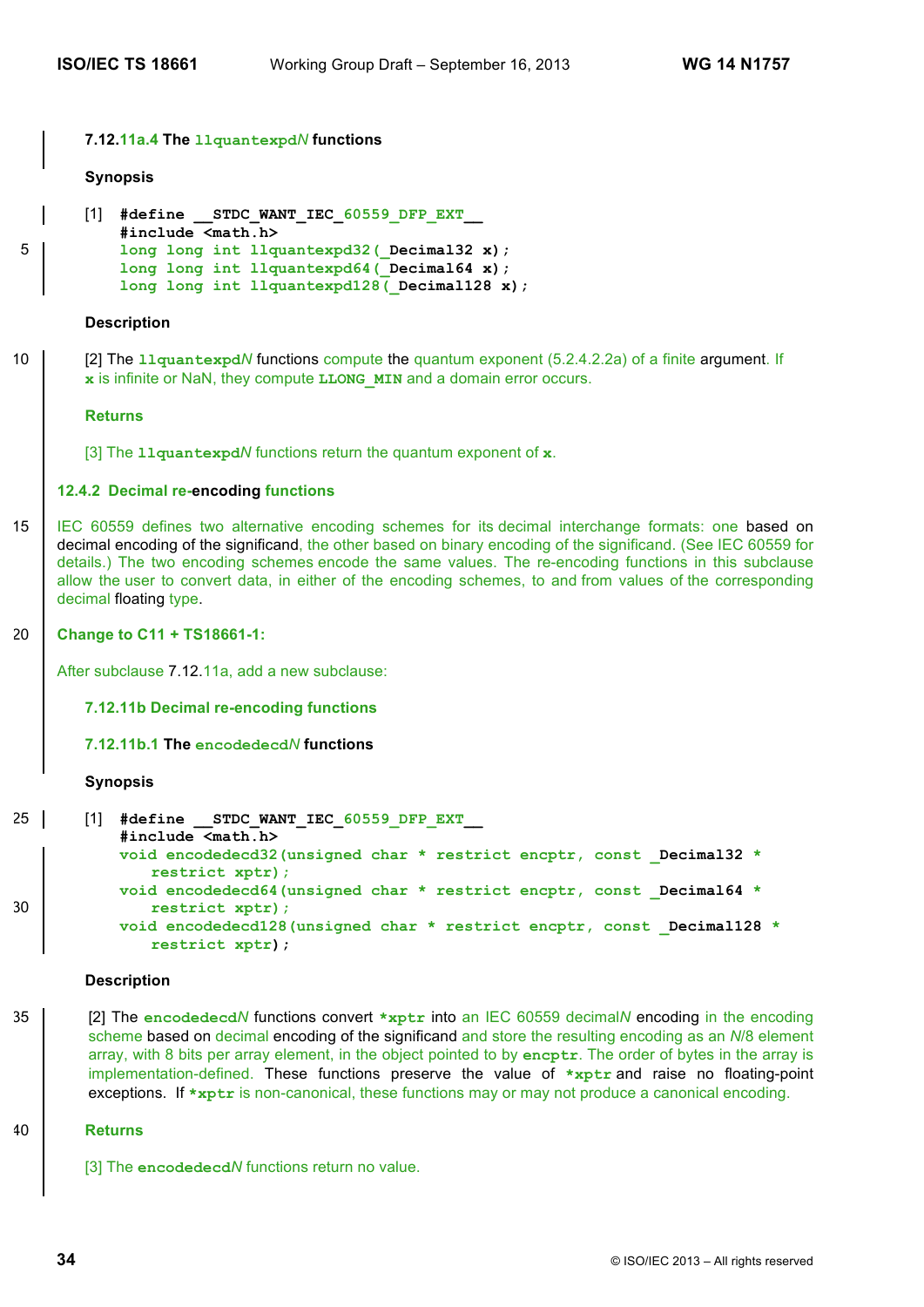### **7.12.11b.2 The decodedecd***N* **functions**

#### **Synopsis**

|    | #define STDC WANT IEC 60559 DFP EXT<br>$\#include \langle \text{match}, \text{h} \rangle$   |  |
|----|---------------------------------------------------------------------------------------------|--|
| 5  | void decodedecd32 ( Decimal32 * restrict xptr, const unsigned char *                        |  |
|    | restrict encptr);                                                                           |  |
|    | void decodedecd64 ( Decimal64 * restrict xptr, const unsigned char *<br>restrict encptr);   |  |
| 10 | void decodedecd128 ( Decimal128 * restrict xptr, const unsigned char *<br>restrict encptr); |  |

#### **Description**

[2] The **decodedecd***N* functions interpret the *N*/8 element array pointed to by **encptr** as an IEC 60559 decimal*N* encoding, with 8 bits per array element, in the encoding scheme based on decimal encoding of 15 the significand. The order of bytes in the array is implementation-defined. These functions convert the given encoding into a value of type **Decimal***N*, and store the result in the object pointed to by xptr. These functions preserve the encoded value and raise no floating-point exceptions. If the encoding is non-canonical, these functions may or may not produce a canonical representation.

#### **Returns**

20 [3] The **decodedecd***N* functions return no value.

#### **7.12.11b.3 The encodebind***N* **functions**

#### **Synopsis**

```
[1] #define __STDC_WANT_IEC_60559_DFP_EXT__
```

```
#include <math.h>
```

```
25 void encodebind32(unsigned char * restrict encptr, const _Decimal32 *
             restrict xptr);
          void encodebind64(unsigned char * restrict encptr, const _Decimal64 *
             restrict xptr);
          void encodebind128(unsigned char * restrict encptr, const _Decimal128 *
30 restrict xptr);
```
#### **Description**

[2] The **encodebind***N* functions convert **\*xptr** into an IEC 60559 decimal*N* encoding in the encoding scheme based on binary encoding of the significand and store the resulting encoding as an *N*/8 element 35 array, with 8 bits per array element, in the object pointed to by **encptr**. The order of bytes in the array is implementation-defined. These functions preserve the value of **\*xptr** and raise no floating-point exceptions. If \*xptr is non-canonical, these functions may or may not produce a canonical encoding.

#### **Returns**

[3] The **encodebind***N* functions return no value.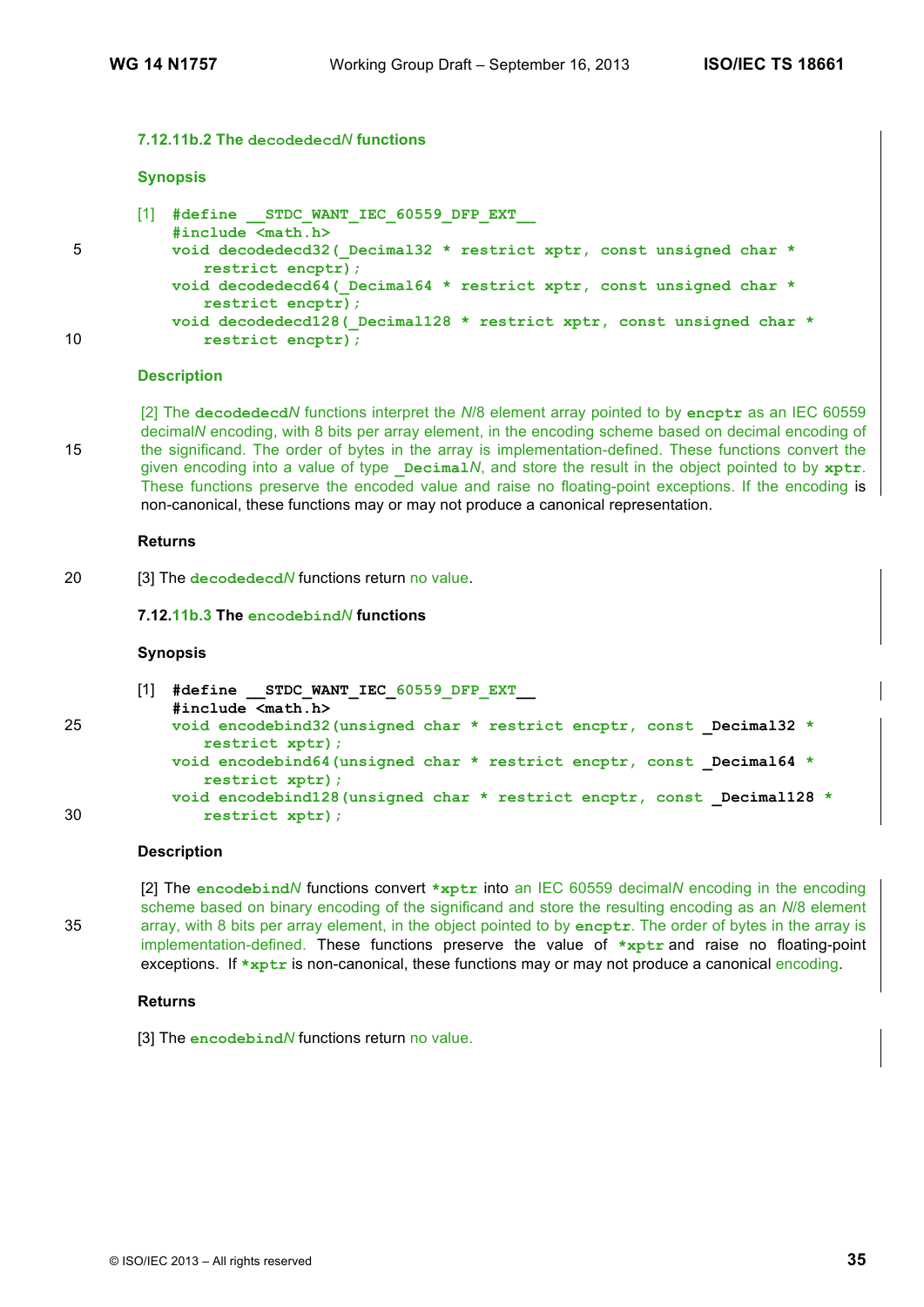#### **7.12.11b.4 The decodebind***N* **functions**

# **Synopsis**

```
[1] #define STDC WANT IEC 60559 DFP EXT
          #include <math.h>
5 void decodebind32(_Decimal32 * restrict xptr, const unsigned char *
              restrict encptr);
          void decodebind64(_Decimal64 * restrict xptr, const unsigned char *
              restrict encptr);
          void decodebind128(_Decimal128 * restrict xptr, const unsigned char *
10 restrict encptr);
```
#### **Description**

[2] The **decodebind***N* functions interpret the *N*/8 element array pointed to by **encptr** as an IEC 60559 decimal*N* encoding, with 8 bits per array element, in the encoding scheme based on binary encoding of 15 the significand. The order of bytes in the array is implementation-defined. These functions convert the given encoding into a value of type  $\Delta P$  **Decimal***N*, and store the result in the object pointed to by  $\mathbf{xptr}$ . These functions preserve the encoded value and raise no floating-point exceptions. If the encoding is non-canonical, these functions may or may not produce a canonical representation.

### **Returns**

20 **[3]** The **decodebind** *N* functions return no value.

### **12.5 Formatted input/output specifiers**

With the following decimal forms of the **a** (or **A**), format specifiers, the **printf** family of functions provide conversions to decimal character sequences that preserve quantum exponents, as required by IEC 60559.

### **Changes to C11 + TS18661-1:**

- 25 Add the following to 7.21.6.1#7, 7.21.6.2#11, 7.29.2.1#7, and 7.29.2.2#11;
	- **H** Specifies that a following **a**, **A**, **e**, **E**, **F**, **g**, or **G** conversion specifier applies to a **Decimal32** argument.
	- **D** Specifies that a following **a**, **A**, **e**, **E**, **f**, **F**, **g**, or **G** conversion specifier applies to a \_**Decimal64** argument.
- 30 **DD** Specifies that a following **a**, **A**, **e**, **E**, **f**, **F**, **g**, or **G** conversion specifier applies to a **\_Decimal128** argument.

Add the following to 7.21.6.1#8 and 7.29.2.1#8, under **a**,**A** conversion specifiers:

If an **H**, **D**, or **DD** modifier is present and the precision is missing, then for a decimal floating type argument represented by a triple of integers (*s*, *c*, *q*), where *n* is the number of digits in the coefficient 35 *c*,

- if −(*n*+5) ≤ *q* ≤ 0, use style **f** formatting with formatting precision equal to −*q*,
- otherwise, use style **e** formatting with formatting precision equal to *n* − 1, with the exceptions that if *c* = 0 then the *digit-sequence* in the *exponent-part* shall have the value *q* (rather than 0), and that the exponent is always expressed with the minimum number of digits required to 40 represent its value (the exponent never contains a leading zero).

If the precision is present (in the conversion specification) and is zero or at least as large as the precision  $p$  (5.2.4.2.2) of the decimal floating type, the conversion is as if the precision were missing.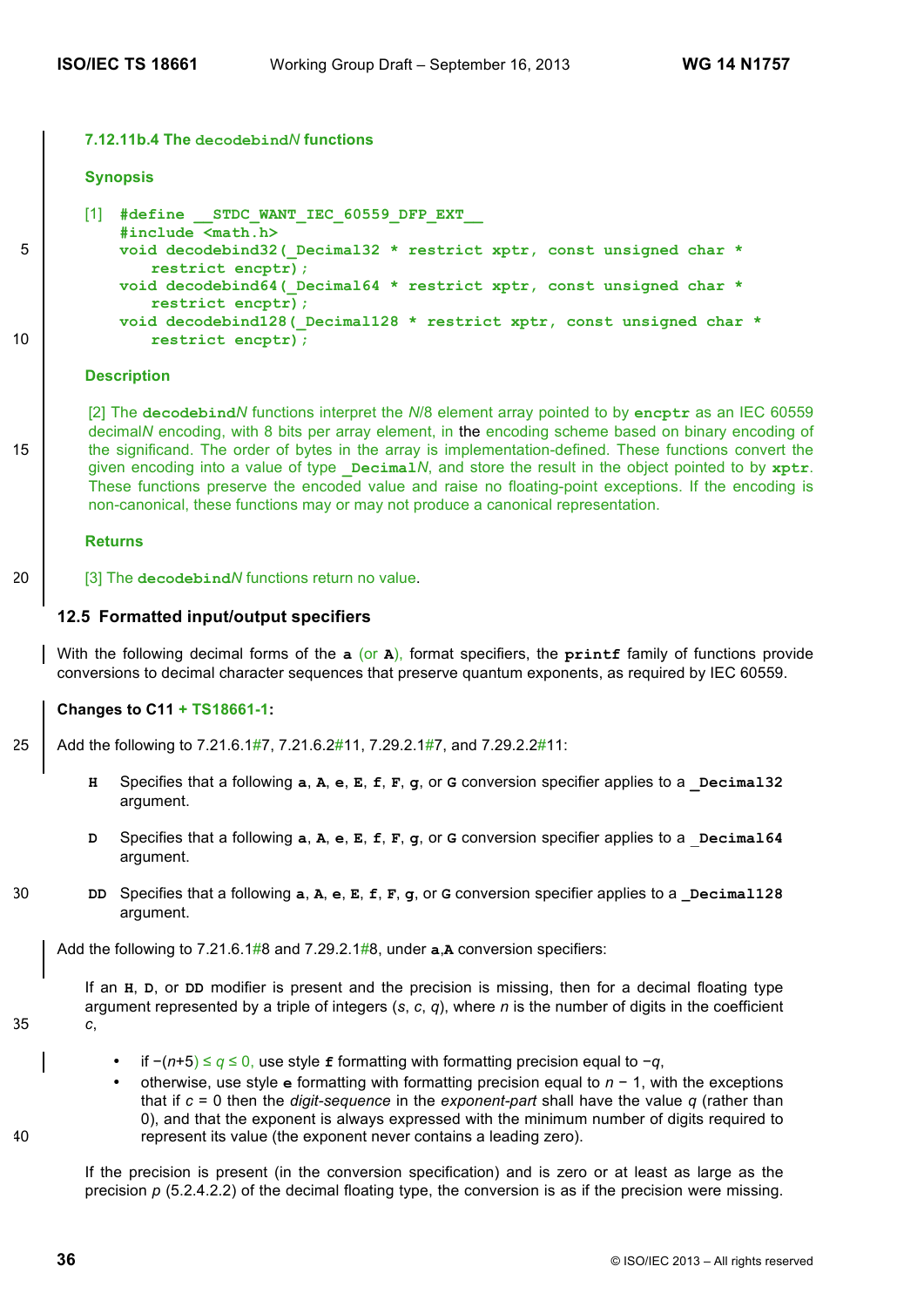If the precision is present (and nonzero) and less than the precision *p* of the decimal floating type, the conversion first obtains an intermediate result by rounding the input in the type, according to the current rounding direction for decimal floating-point operations, to the number of digits specified by the precision, then converts the intermediate result as if the precision were missing. The length of the 5 coefficient of the intermediate result is the smallest number, at least as large as the formatting precision, for which the quantum exponent is within the quantum exponent range of the type (see 5.2.4.2.2 Table 2). The intermediate rounding may overflow.

EXAMPLE 1 Following are representations of **\_Decimal64** arguments as triples (*s*, *c*, *q*) and the corresponding character sequences **printf** produces with **%Da**:

| 10 | (1, 123, 0)               | 123      |                                                    |
|----|---------------------------|----------|----------------------------------------------------|
|    | $(-1, 123, 0)$ $-123$     |          |                                                    |
|    | $(1, 123, -2)$ 1.23       |          |                                                    |
|    | $(1, 123, 1)$ 1.23e+3     |          |                                                    |
|    | $(-1, 123, 1)$ $-1.23e+3$ |          |                                                    |
| 15 | $(1, 123, -8)$ 0.00000123 |          |                                                    |
|    | $(1, 123, -9)$ 1.23e-7    |          |                                                    |
|    | $(1, 120, -8)$ 0.00000120 |          |                                                    |
|    | $(1, 120, -9)$ 1.20e-7    |          |                                                    |
|    |                           |          | $(1, 1234567890123456, 0)$ 1234567890123456        |
| 20 |                           |          | $(1, 1234567890123456, 1)$ 1.234567890123456e+16   |
|    |                           |          | $(1, 1234567890123456, -1)$ 123456789012345.6      |
|    |                           |          | (1,1234567890123456, -21)  0.000001234567890123456 |
|    |                           |          | (1, 1234567890123456, -22) 1.234567890123456e-7    |
|    | (1, 0, 0)                 | 0        |                                                    |
| 25 | $(-1, 0, 0)$              | $-0$     |                                                    |
|    | $(1, 0, -6)$              | 0.000000 |                                                    |
|    | $(1, 0, -7)$              | 0e-7     |                                                    |
|    | $(1, 0, 2)$ 0e+2          |          |                                                    |
|    | $(1, 5, -6)$ 0.000005     |          |                                                    |
| 30 | $(1, 50, -7)$ 0.0000050   |          |                                                    |
|    | $(1, 5, -7)$              | $5e-7$   |                                                    |

EXAMPLE 2 To illustrate the effects of a precision specification, the sequence:

|    | Decimal $32 \times = 6543.00$ DF; // represented by the triple $(1, 654300, -2)$ |  |  |  |  |
|----|----------------------------------------------------------------------------------|--|--|--|--|
| 35 | printf ( $\sqrt{8}$ Ha $\ln''$ , x);                                             |  |  |  |  |
|    | printf ( $\$ .6Ha\n'', x);                                                       |  |  |  |  |
|    | printf( $\$ \; .5Ha\n'', x);                                                     |  |  |  |  |
|    | printf( $\sqrt{8}$ . 4Ha $\sqrt{n}$ , x);                                        |  |  |  |  |
|    | $printf("8.3Ha\nu", x);$                                                         |  |  |  |  |
| 40 | printf( $\$ \\\hata\n'', x);                                                     |  |  |  |  |
|    | printf( $\$ \\intitation', x);                                                   |  |  |  |  |
|    | printf( $\$ \\\hata\n'', x);                                                     |  |  |  |  |
|    |                                                                                  |  |  |  |  |

assuming default rounding, results in:

45 **6543.00 6543.00 6543.0 6543 6.54e+3** 50 **6.5e+3 7e+3 6543.00**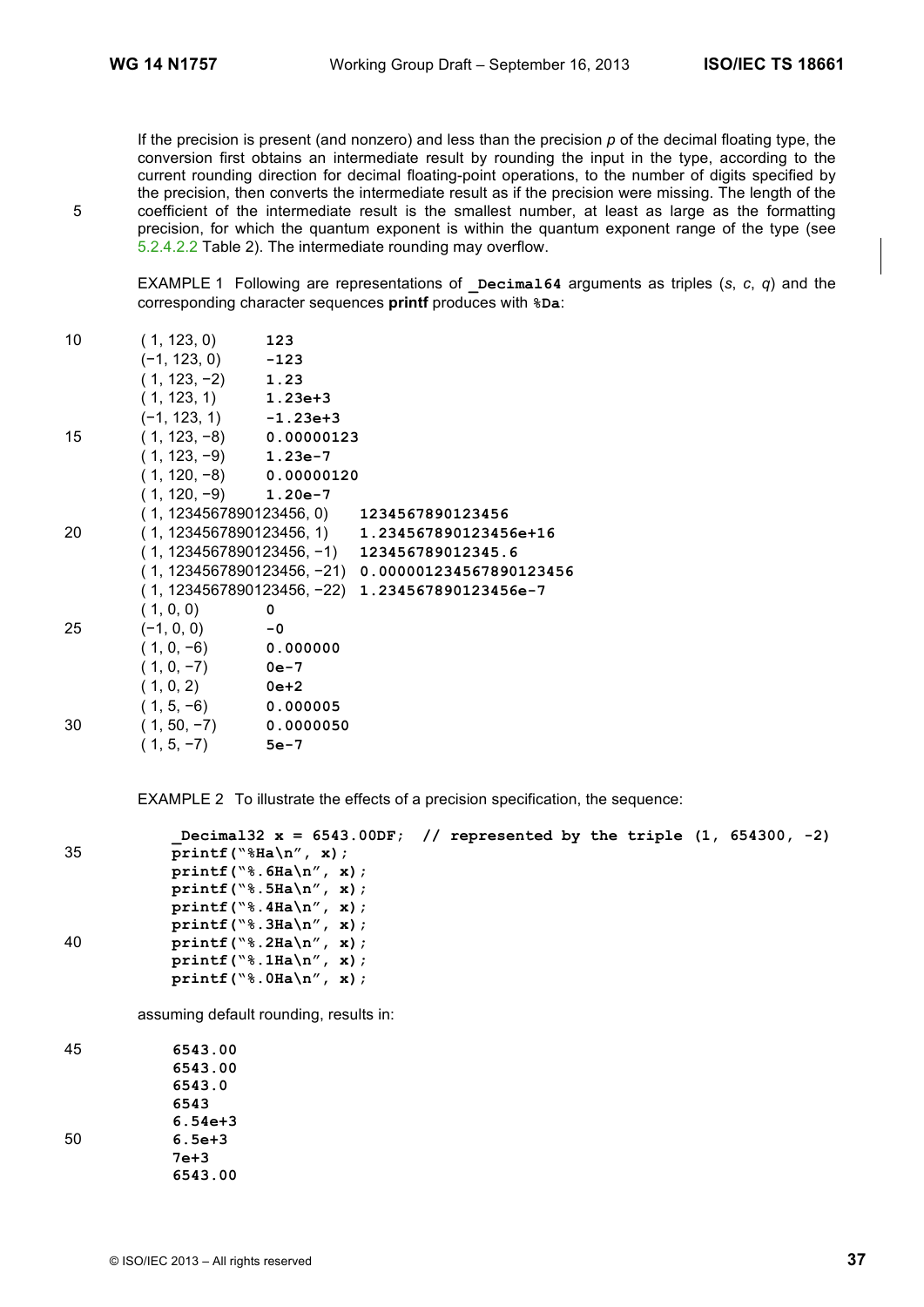EXAMPLE 3 To illustrate the effects of the exponent range, the sequence:

```
_Decimal32 x = 9543210e87DF; // represented by the triple (1, 9543210, 87)
          _Decimal32 y = 9500000e90DF; // represented by the triple (1, 9500000, 90)
          printf("%.6Ha\n", x);
5 printf("%.5Ha\n", x);
          printf("%.4Ha\n", x);
          printf("%.3Ha\n", x);
          printf("%.2Ha\n", x);
          printf("%.1Ha\n", x);
10 printf("%.1Ha\n", y);
```
assuming default rounding, results in:

```
9.54321e+93
          9.5432e+93
15 9.543e+93
          9.540e+93
          9.500e+93
          1.0000e+94
          inf
```
20

### **12.6 strtod***N* **functions in <stdlib.h>**

The specifications of these functions are similar to those of **strtod**, **strtof**, and **strtold** as defined in C11 7.22.1.3. These functions are declared in **<stdlib.h>**.

### **Changes to C11 + TS18661-1:**

25 After 7.22.1.3, add:

**7.22.1.3a The strtod***N* **functions**

**Synopsis**

```
[1] #define __STDC_WANT_IEC_60559_DFP_EXT__
          #include <stdlib.h>
30 _Decimal32 strtod32(const char * restrict nptr, char ** restrict
              endptr);
          _Decimal64 strtod64(const char * restrict nptr, char ** restrict
              endptr);
          _Decimal128 strtod128(const char * restrict nptr, char ** restrict
35 endptr);
```
### **Description**

[2] The **strtod***N* functions convert the initial portion of the string pointed to by **nptr** to **\_Decimald***N* representation. First, they decompose the input string into three parts: an initial, possibly empty, 40 sequence of white-space characters (as specified by the **isspace** function), a subject sequence resembling a floating constant or representing an infinity or NaN; and a final string of one or more unrecognized characters, including the terminating null character of the input string. Then, they attempt to convert the subject sequence to a floating-point number, and return the result.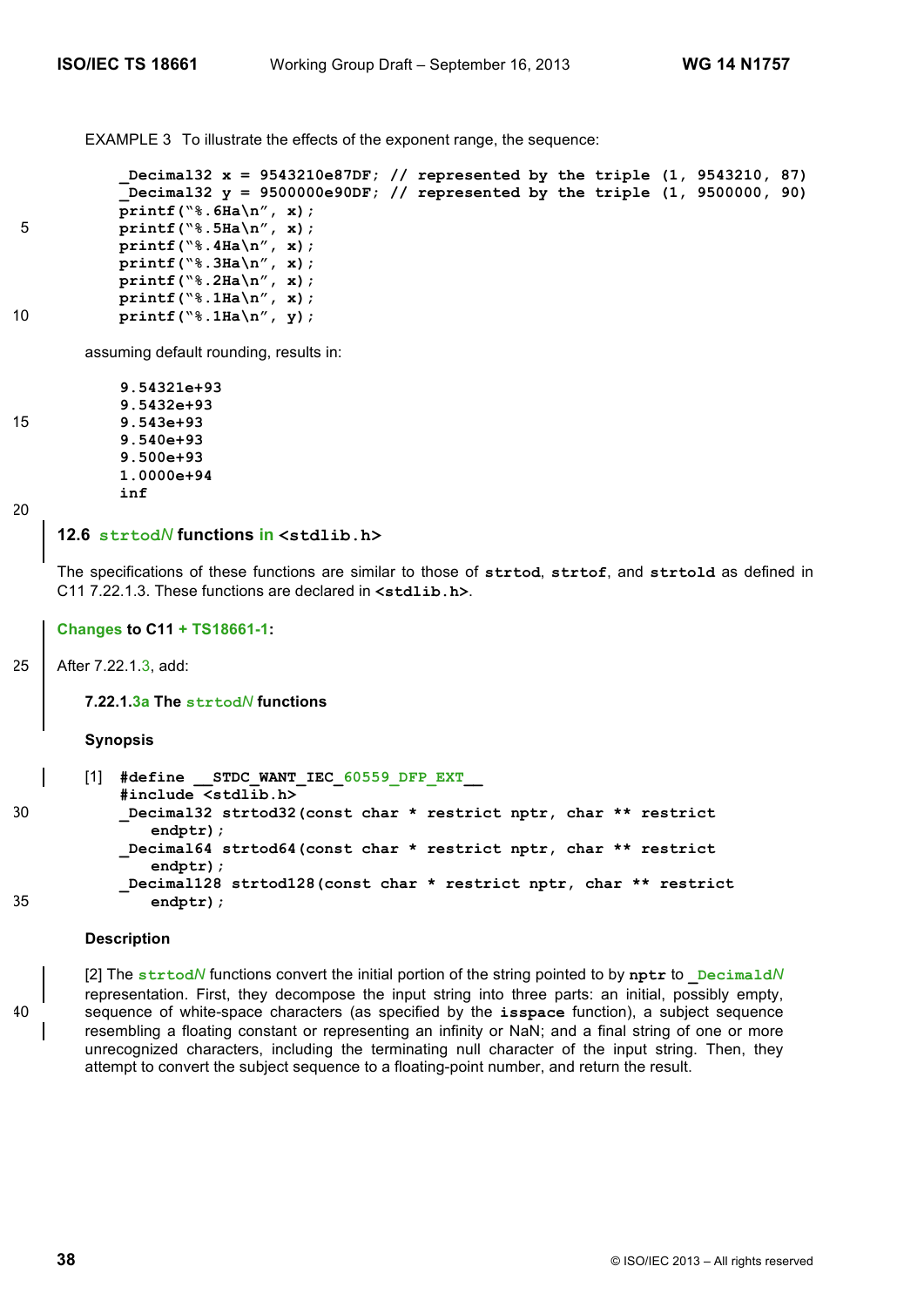[3] The expected form of the subject sequence is an optional plus or minus sign, then one of the following:

- a nonempty sequence of decimal digits optionally containing a decimal-point character, then an optional exponent part as defined in 6.4.4.2;
- 5 **INF** or **INFINITY**, ignoring case
	- **NAN** or **NAN** $(d$ -char-sequence<sub>cot</sub>), ignoring case in the **NAN** part, where:

*d-char-sequence: digit* 10 *nondigit d-char-sequence digit d-char-sequence nondigit*

The subject sequence is defined as the longest initial subsequence of the input string, starting with 15 the first non-white-space character, that is of the expected form. The subject sequence contains no characters if the input string is not of the expected form.

[4] If the subject sequence has the expected form for a floating-point number, the sequence of characters starting with the first digit or the decimal-point character (whichever occurs first) is interpreted as a floating constant according to the rules of 6.4.4.2, except that it is not a hexadecimal 20 floating number, that the decimal-point character is used in place of a period, and that if neither an exponent part nor a decimal-point character appears in a decimal floating-point number, an exponent part of the appropriate type with value zero is assumed to follow the last digit in the string. If the subject sequence begins with a minus sign, the sequence is interpreted as negated (before rounding). A character sequence **INF** or **INFINITY** is interpreted as an infinity. A character sequence 25 **NAN** or **NAN**(*d-char-sequence<sub>opt</sub>)*, is interpreted as a quiet NaN; the meaning of the d-char sequence is implementation-defined. A pointer to the final string is stored in the object pointed to by **endptr**, provided that **endptr** is not a null pointer.

[5] If the sequence is negated, the sign *s* is set to −1, else *s* is set to 1.

[6] If the subject sequence has the expected form for a floating-point number, then the result shall be 30 correctly rounded as specified in IEC 60559.

[7] The coefficient *c* and the quantum exponent *q* of a finite converted floating-point number are determined from the subject sequence as follows:

- The *fractional-constant* or *digit-sequence* and the *exponent-part* (if any) are extracted from the subject sequence. If there is an *exponent-part*, then *q* is set to the value of *sign<sub>opt</sub> digit-*35 *sequence* in the *exponent-part*. If there is no *exponent-part*, *q* is set to 0.
	- If there is a *fractional-constant*, *q* is decreased by the number of digits to the right of the decimal point and the decimal point is removed to form a *digit-sequence*.
	- *c* is set to the value of the *digit-sequence* (after any decimal point has been removed).
- Rounding required because of insufficient precision or range in the type of the result will 40 round *c* to the full precision available in the type, and will adjust *q* accordingly within the limits of the type, provided the rounding does not yield an infinity (in which case an appropriately signed internal representation of infinity is returned). If the full precision of the type would require *q* to be smaller than the minimum for the type, then *q* is pinned at the minimum and *c* is adjusted through the subnormal range accordingly, perhaps to zero.

EXAMPLE Following are subject sequences of the decimal form and the resulting triples (*s*, *c*, *q*) produced by strtod64. Note that for **Decimal64**, the precision (maximum coefficient length) is 16 and the quantum exponent range is −398 <= *q* <= 369.

|    | "ח"    | (1,0,0)        |
|----|--------|----------------|
| 50 | "0.00" | $(1,0,-2)$     |
|    | "123"  | (1,123,0)      |
|    | "-123" | $(-1, 123, 0)$ |

45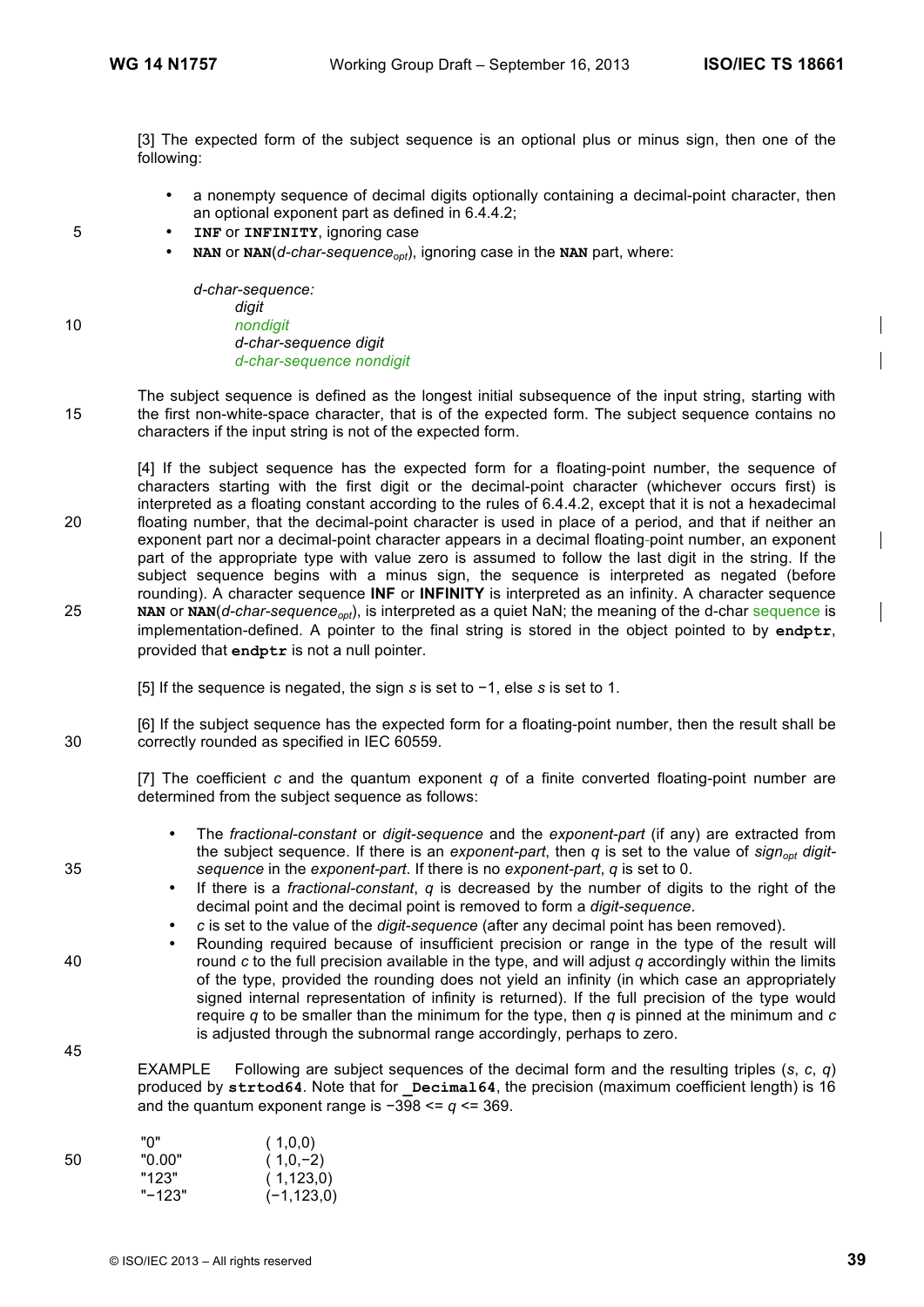|    | "1.23E3"               | (1, 123, 1)                                                                          |
|----|------------------------|--------------------------------------------------------------------------------------|
|    | "1.23E+3"              | (1, 123, 1)                                                                          |
|    | "12.3E+7"              | (1, 123, 6)                                                                          |
|    | "12.0"                 | $(1, 120, -1)$                                                                       |
| 5  | "12.3"                 | $(1, 123, -1)$                                                                       |
|    | "0.00123"              | $(1, 123, -5)$                                                                       |
|    | "-1.23E-12"            | $(-1, 123, -14)$                                                                     |
|    | "1234.5E-4"            | $(1, 12345, -5)$                                                                     |
|    | $" - 0"$               | $(-1,0,0)$                                                                           |
| 10 | $" -0.00"$             | $(-1,0,-2)$                                                                          |
|    | $"0E+7"$               | (1,0,7)                                                                              |
|    | $"$ -0E-7"             | $(-1,0,-7)$                                                                          |
|    | "12345678901234567890" | $(1, 1234567890123457, 4)$ or $(1, 1234567890123456, 4)$                             |
|    |                        | depending on rounding mode                                                           |
| 15 | "1234E-400"            | (1, 12, -398) or (1, 13, -398) depending on rounding mode                            |
|    | "1234E-402"            | $(1, 0, -398)$ or $(1, 1, -398)$ depending on rounding mode                          |
|    | "1000."                | (1,1000,0)                                                                           |
|    | ".0001"                | $(1,1,-4)$                                                                           |
|    | "1000.e0"              | (1,1000,0)                                                                           |
| 20 | ".0001e0"              | $(1,1,-4)$                                                                           |
|    | "1000.0"               | $(1,10000,-1)$                                                                       |
|    | "0.0001"               | $(1,1,-4)$                                                                           |
|    | "1000.00"              | $(1,100000,-2)$                                                                      |
|    | "00.0001"              | $(1,1,-4)$                                                                           |
| 25 | "001000."              | (1,1000,0)                                                                           |
|    | "001000.0"             | $(1,10000,-1)$                                                                       |
|    | "001000.00"            | $(1,100000,-2)$                                                                      |
|    | "00.00"                | $(1,0,-2)$                                                                           |
|    | "00."                  | (1,0,0)                                                                              |
| 30 | ".00"                  | $(1,0,-2)$                                                                           |
|    | "00.00e-5"             | $(1,0,-7)$                                                                           |
|    | $"00.e-5"$             | $(1,0,-5)$                                                                           |
|    | $".00e-5"$             | $(1,0,-7)$                                                                           |
|    | "0x1.8p+4"             | $(1,0,0)$ , and a pointer to "x1.8p+4" is stored in the object pointed to by endptr, |
| 35 |                        | provided endptr is not a null pointer                                                |
|    | "infinite"             | infinity, and a pointer to "inite" is stored in the object pointed to by endptr,     |
|    |                        | provided endptr is not a null pointer                                                |
|    |                        |                                                                                      |

[8] In other than the **"C"** locale, additional locale-specific subject sequence forms may be accepted.

40 [9] If the subject sequence is empty or does not have the expected form, no conversion is performed; the value of **nptr** is stored in the object pointed to by **endptr**, provided that **endptr** is not a null pointer.

### **Returns**

- [10] The functions return the correctly rounded converted value, if any. If no conversion could be 45 performed, the value of the triple  $(1,0,0)$  is returned. If the correct value overflows, the value of the macro **ERANGE** is stored in **errno.** If the result underflows (7.12.1), whether **errno** acquires the value **ERANGE** is implementation-defined.
	- In 7.22.1.3a#4, attach a footnote to the wording:

the meaning of the d-char sequence is implementation-defined.

50 where the footnote is:

\*) An implementation may use the d-char sequence to determine extra information to be represented in the NaN's significand.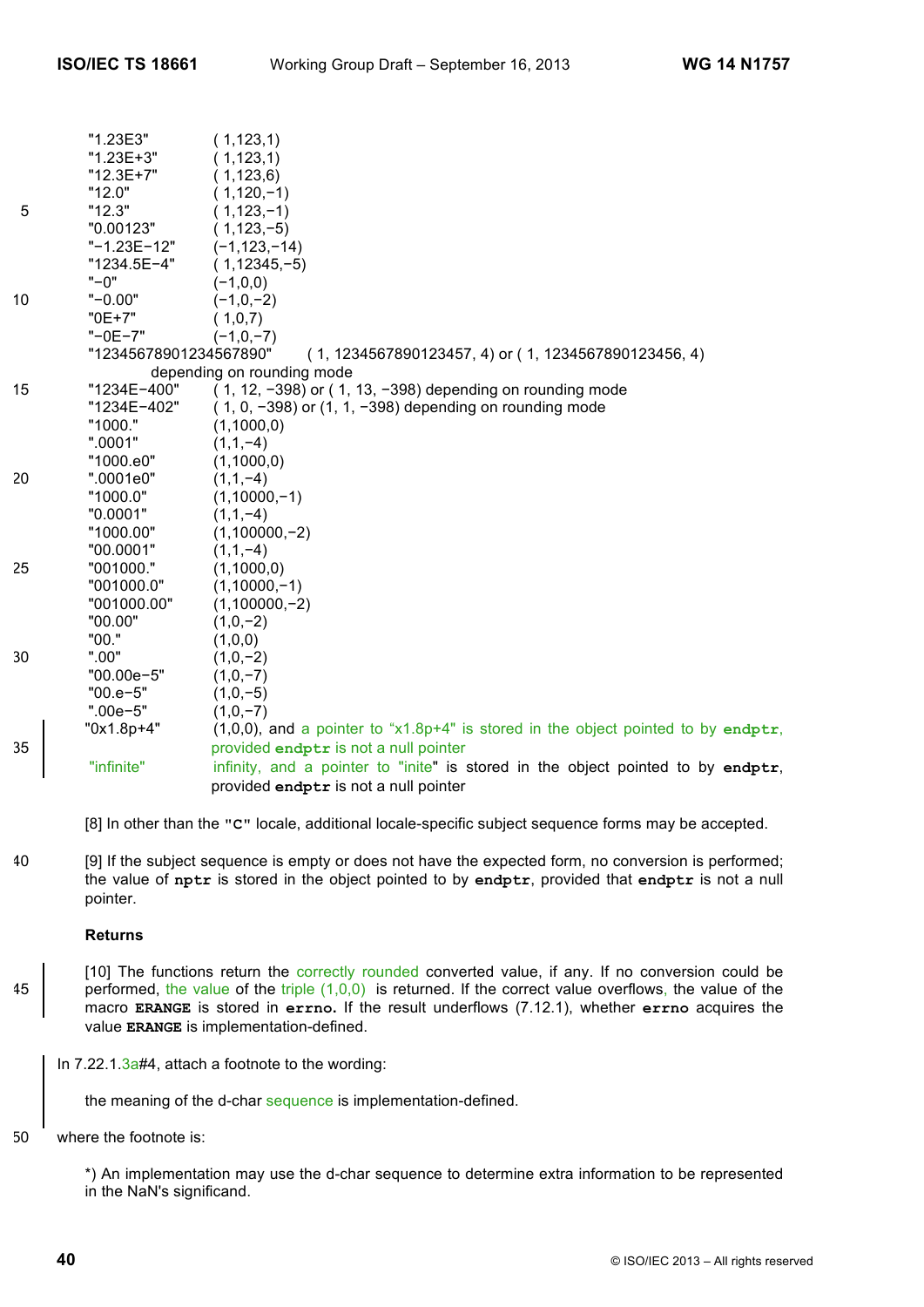### **12.7 wcstod***N* **functions in <wchar.h>**

The specifications of these functions are similar to those of **wcstod**, **wcstof**, and **wcstold** as defined in C11 7.29.4.1.1. They are declared in **<wchar.h>**.

### **Change to C11 + TS18661-1:**

5 After 7.29.4.1.1, add:

#### **7.29.4.1.1a The wcstod***N* **functions**

#### **Synopsis**

[1] **#define \_\_STDC\_WANT\_IEC\_60559\_DFP\_EXT\_\_ #include <wchar.h>** 10 **\_Decimal32 wcstod32(const wchar\_t \* restrict nptr, wchar\_t \*\* restrict endptr); \_Decimal64 wcstod64(const wchar\_t \* restrict nptr, wchar\_t \*\* restrict endptr); \_Decimal128 wcstod128(const wchar\_t \* restrict nptr, wchar\_t \*\*** 15 **restrict endptr);**

#### **Description**

[2] The **wcstod***N* functions convert the initial portion of the wide string pointed to by **nptr** to **\_Decimal***N* representation. First, they decompose the input string into three parts: an initial, possibly 20 empty, sequence of white-space wide characters (as specified by the **iswspace** function), a subject sequence resembling a floating constant or representing an infinity or NaN; and a final wide string of one or more unrecognized wide characters, including the terminating null wide character of the input wide string. Then, they attempt to convert the subject sequence to a floating-point number, and return the result.

- 25 [3] The expected form of the subject sequence is an optional plus or minus sign, then one of the following:
	- a nonempty sequence of decimal digits optionally containing a decimal-point wide character, then an optional exponent part as defined in 6.4.4.2;
	- **INF** or **INFINITY**, ignoring case
- 30 **NAN** or **NAN** $(d$ *-wchar-sequence<sub>opt</sub>), ignoring case in the NAN part, where:*

*d-wchar-sequence: digit nondigit* 35 *d-wchar-sequence digit d-wchar-sequence nondigit*

The subject sequence is defined as the longest initial subsequence of the input wide string, starting with the first non-white-space wide character, that is of the expected form. The subject sequence 40 contains no wide characters if the input wide string is not of the expected form.

[4] If the subject sequence has the expected form for a floating-point number, the sequence of wide characters starting with the first digit or the decimal-point wide character (whichever occurs first) is interpreted as a floating constant according to the rules of 6.4.4.2, except that it is not a hexadecimal floating number, that the decimal-point wide character is used in place of a period, and that if neither 45 an exponent part nor a decimal-point wide character appears in a decimal floating-point number, an exponent part of the appropriate type with value zero is assumed to follow the last digit in the string. If the subject sequence begins with a minus sign, the sequence is interpreted as negated (before rounding). A wide character sequence **INF** or **INFINITY** is interpreted as an infinity. A wide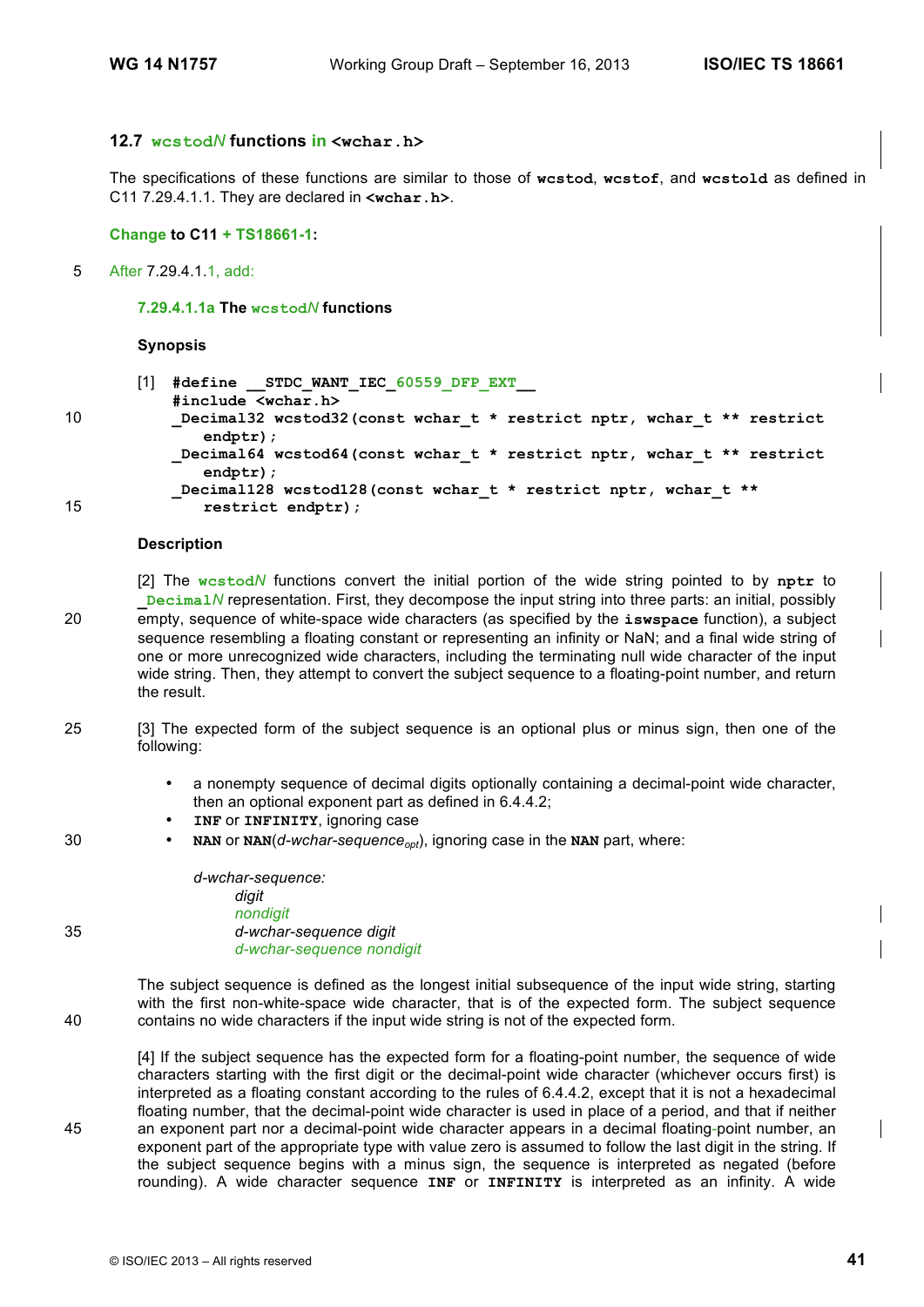character sequence NAN or  $NAN(d-wchar-sequence_{opt})$ , is interpreted as a quiet NaN; the meaning of the d-wchar sequence is implementation-defined. A pointer to the final wide string is stored in the object pointed to by **endptr**, provided that **endptr** is not a null pointer.

[5] If the sequence is negated, the sign *s* is set to −1, else *s* is set to 1.

5 [6] If the subject sequence has the expected form for a floating-point number, then the result shall be correctly rounded as specified in IEC 60559.

[7] The coefficient *c* and the quantum exponent *q* of a finite converted floating-point number are determined from the subject sequence as follows:

- The *fractional-constant* or *digit-sequence* and the *exponent-part* (if any) are extracted from 10 the subject sequence. If there is an *exponent-part*, then *q* is set to the value of *sign<sub>opt</sub> digitsequence* in the *exponent-part*. If there is no *exponent-part*, *q* is set to 0.
	- If there is a *fractional-constant*, *q* is decreased by the number of digits to the right of the decimal point and the decimal point is removed to form a *digit-sequence*.
	- *c* is set to the value of the *digit-sequence* (after any decimal point has been removed).
- 15 Rounding required because of insufficient precision or range in the type of the result will round *c* to the full precision available in the type, and will adjust *q* accordingly within the limits of the type, provided the rounding does not yield an infinity (in which case an appropriately signed internal representation of infinity is returned). If the full precision of the type would require *q* to be smaller than the minimum for the type, then *q* is pinned at the minimum and *c* 20 is adjusted through the subnormal range accordingly, perhaps to zero.

[8] In other than the **"C"** locale, additional locale-specific subject sequence forms may be accepted.

[9] If the subject sequence is empty or does not have the expected form, no conversion is performed; the value of **nptr** is stored in the object pointed to by **endptr**, provided that **endptr** is not a null 25 pointer.

#### **Returns**

[10] The functions return the converted value, if any. If no conversion could be performed, the value of the triple (1,0,0) is returned. If the correct value overflows and default rounding is in effect (7.12.1), plus or minus **HUGE\_VAL\_D64, HUGE\_VAL\_D32,** or **HUGE\_VAL\_D128** is returned (according to the 30 return type and sign of the value), and the value of the macro **ERANGE** is stored in **errno.** If the result underflows (7.12.1), the functions return a value whose magnitude is no greater than the smallest normalized positive number in the return type; whether **errno** acquires the value **ERANGE** is implementation-defined.

In 7.29.4.1.3#4, attach a footnote to the wording:

35 the meaning of the d-wchar sequence is implementation-defined.

where the footnote is:

\*) An implementation may use the d-wchar sequence to determine extra information to be represented in the NaN's significand.

### **12.8 strfromd***N* **functions in <stdlib.h>**

40 The specifications of these functions are similar to those of **strfromd**, **strfromf**, and **strfromld** (7.22.1.2a) as defined in Part 1 (10.2) of Technical Specification 18661. These functions are declared in **<stdlib.h>**.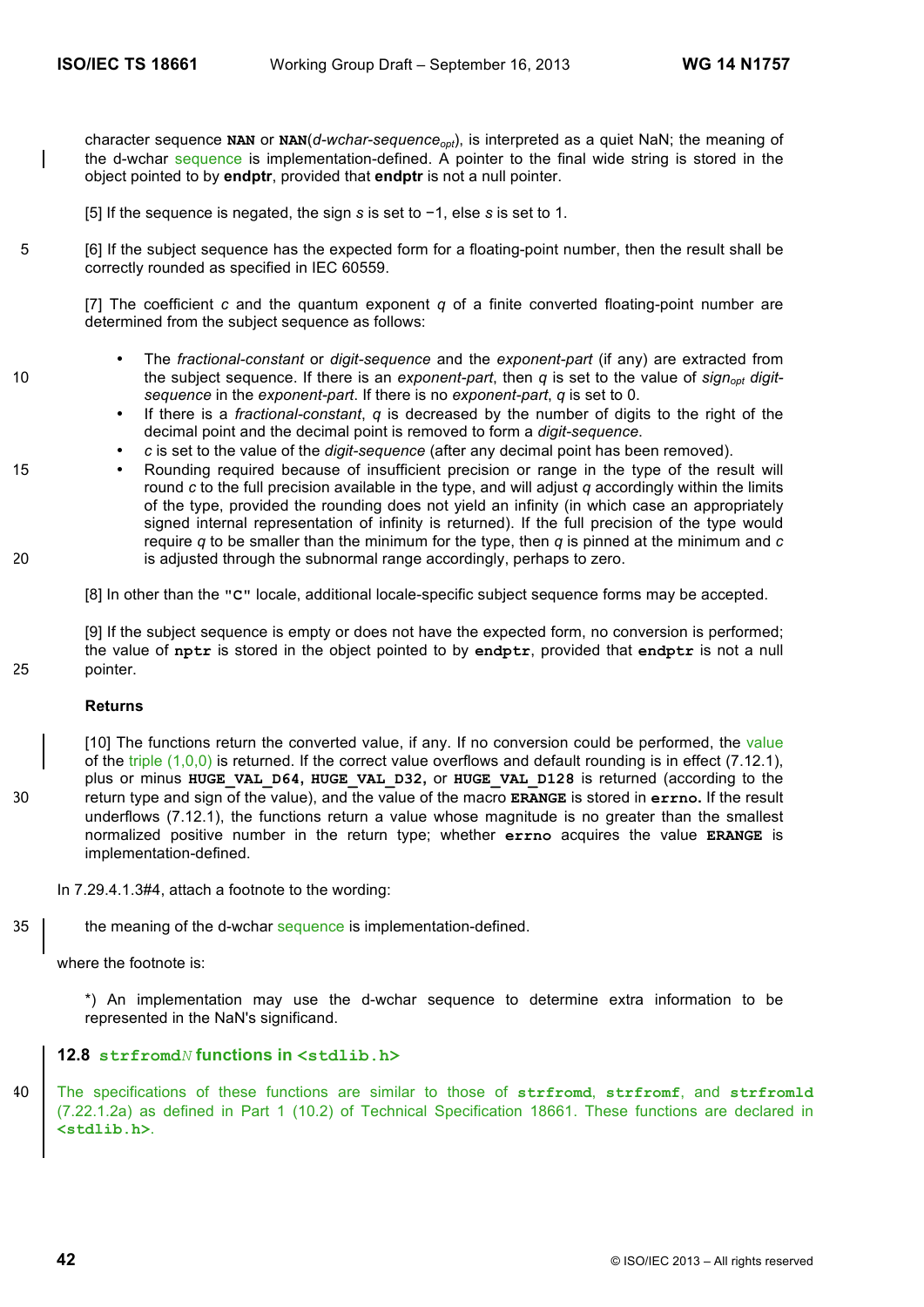### **Change to C11 + TS18661-1:**

After 7.22.1.2a, add:

**7.22.1.2b The strfromd***N* **functions**

**Synopsis**

5 [1] **#define \_\_STDC\_WANT\_IEC\_60559\_DFP\_EXT\_\_ #include <stdlib.h> int strfromd32(char \* restrict s, size\_t n, const char \* restrict format, \_Decimal32 fp); int strfromd64(char \* restrict s, size\_t n, const char \* restrict** 10 **format**, **Decimal64 fp**); **int strfromd128(char \* restrict s, size\_t n, const char \* restrict format, \_Decimal128 fp);** 

#### **Description**

15 [2] The **strfromd***N* functions are equivalent to **snprintf(s, n, format, fp)** (7.21.6.5), except the **format** string contains only the character **%**, an optional precision that does not contain an asterisk **\***, and one of the conversion specifiers **a**, **A**, **e**, **E**, **f**, **F**, **g**, or **G**, which applies to the type (**\_Decimal32**, **\_Decimal64**, or **\_Decimal128**) indicated by the function suffix (rather than by a length modifier). Use of these functions with any other **format** string results in undefined behavior.

#### 20 **Returns**

[3] The **strfromd***N* functions return the number of characters that would have been written had **n** been sufficiently large, not counting the terminating null character. Thus, the null-terminated output has been completely written if and only if the returned value is less than **n**.

### **12.9 Type-generic math for decimal in <tgmath.h>**

25 The following changes to C11 + TS18661-1 enhance the specification of type-generic macros in **<tgmath.h>** to apply to decimal floating types, as well as standard floating types.

### **Changes to C11 + TS18661-1:**

In 7.25, replace paragraphs 2 and 3:

- [2] Of the **<math.h>** and **<complex.h>** functions without an **f** (**float**) or **l** (**long double)** suffix, 30 several have one or more parameters whose corresponding real type is **double.** For each such function, except **modf, setpayload**, and **setpayloadsig**, there is a corresponding *type-generic macro*.313) The parameters whose corresponding real type is **double** in the function synopsis are *generic parameters.* Use of the macro invokes a function whose corresponding real type and type domain are determined by the arguments for the generic parameters.314)
- 35 [3] Except for the macros for functions that round result to a narrower type (7.12.13a), use of the macro invokes a function whose generic parameters have the corresponding real type determined as follows:
	- First, if any argument for generic parameters has type **long double,** the type determined is **long double.**
- 40 Otherwise, if any argument for generic parameters has type **double** or is of integer type, the type determined is **double.** 
	- Otherwise, the type determined is **float.**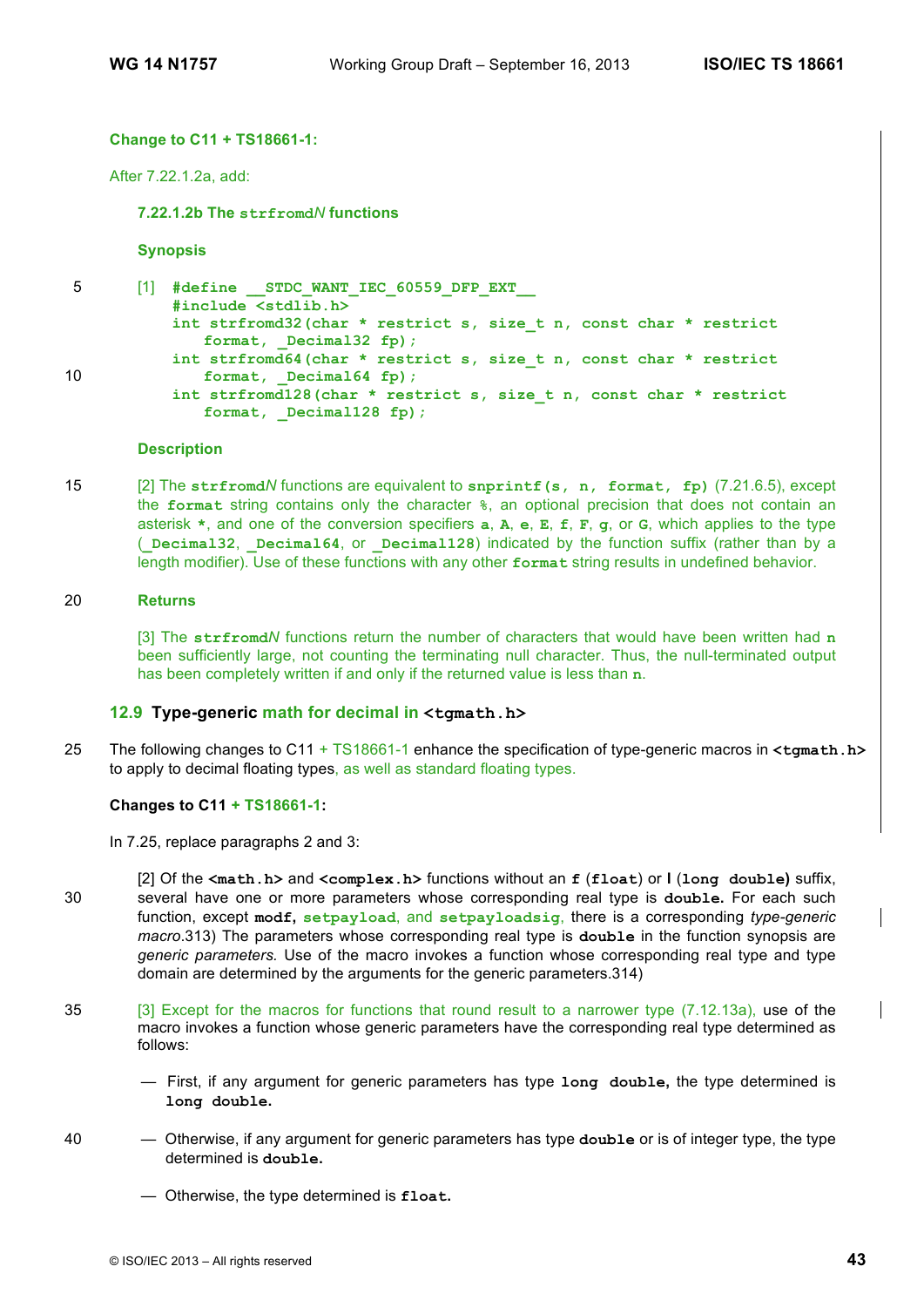with:

[2] This clause specifies a many-to-one correspondence of functions in **<math.h>** and **<complex.h>** with *type-generic macros*.313) Use of a type-generic macro invokes a corresponding function whose type is determined by the types of the arguments for particular parameters called the *generic*  5 *parameters*.314)

[3] Of the **<math.h>** and **<complex.h>** functions without an **f** (**float**) or **l** (**long double)** suffix, several have one or more parameters whose corresponding real type is **double.** For each such function, except **modf**, **setpayload**, and **setpayloadsig**, there is a corresponding type-generic macro*.313)* The parameters whose corresponding real type is **double** in the function synopsis are 10 generic parameters.

[3a] Some of the **<math.h>** functions for decimal floating types have no unsuffixed counterpart. Of these functions with a d64 suffix, some have one or more parameters whose type is **Decimal64**. For each such function, except **decodedecd64**, **encodedecd64**, **decodebind64**, and **encodebind64**, there is a corresponding type-generic macro. The parameters whose real type is 15 **\_Decimal64** in the function synopsis are generic parameters.

[3b] If arguments for generic parameters of a type-generic macro are such that some argument has a corresponding real type that is of standard floating type and another argument is of decimal floating type, the behavior is undefined.

- [3c] Except for the macros for functions that round result to a narrower type (7.12.13a), use of a type-20 generic macro invokes a function whose generic parameters have the corresponding real type determined by the corresponding real types of the arguments as follows:
	- $-$  First, if any argument for generic parameters has type **Decimal128**, the type determined is **\_Decimal128**.
- Otherwise, if any argument for generic parameters has type **\_Decimal64**, or if any argument for 25 generic parameters is of integer type and another argument for generic parameters has type **\_Decimal32**, the type determined is **\_Decimal64**.
	- Otherwise, if any argument for generic parameters has type **\_Decimal32**, the type determined is **\_Decimal32**.
- Otherwise, if the corresponding real type of any argument for generic parameters is **long**  30 **double**, the type determined is **long double**.
	- Otherwise, if the corresponding real type of any argument for generic parameters is **double** or is of integer type, the type determined is **double**.
	- Otherwise, if any argument for generic parameters is of integer type, the type determined is **double**.
- 35 Otherwise, the type determined is **float**.

If neither **<math.h>** nor **<complex.h>** define a function whose generic parameters have the determined corresponding real type, the behavior is undefined.

In 7.25#5, replace the last sentence:

If all arguments for generic parameters are real, then use of the macro invokes a real function; 40 otherwise, use of the macro results in undefined behavior.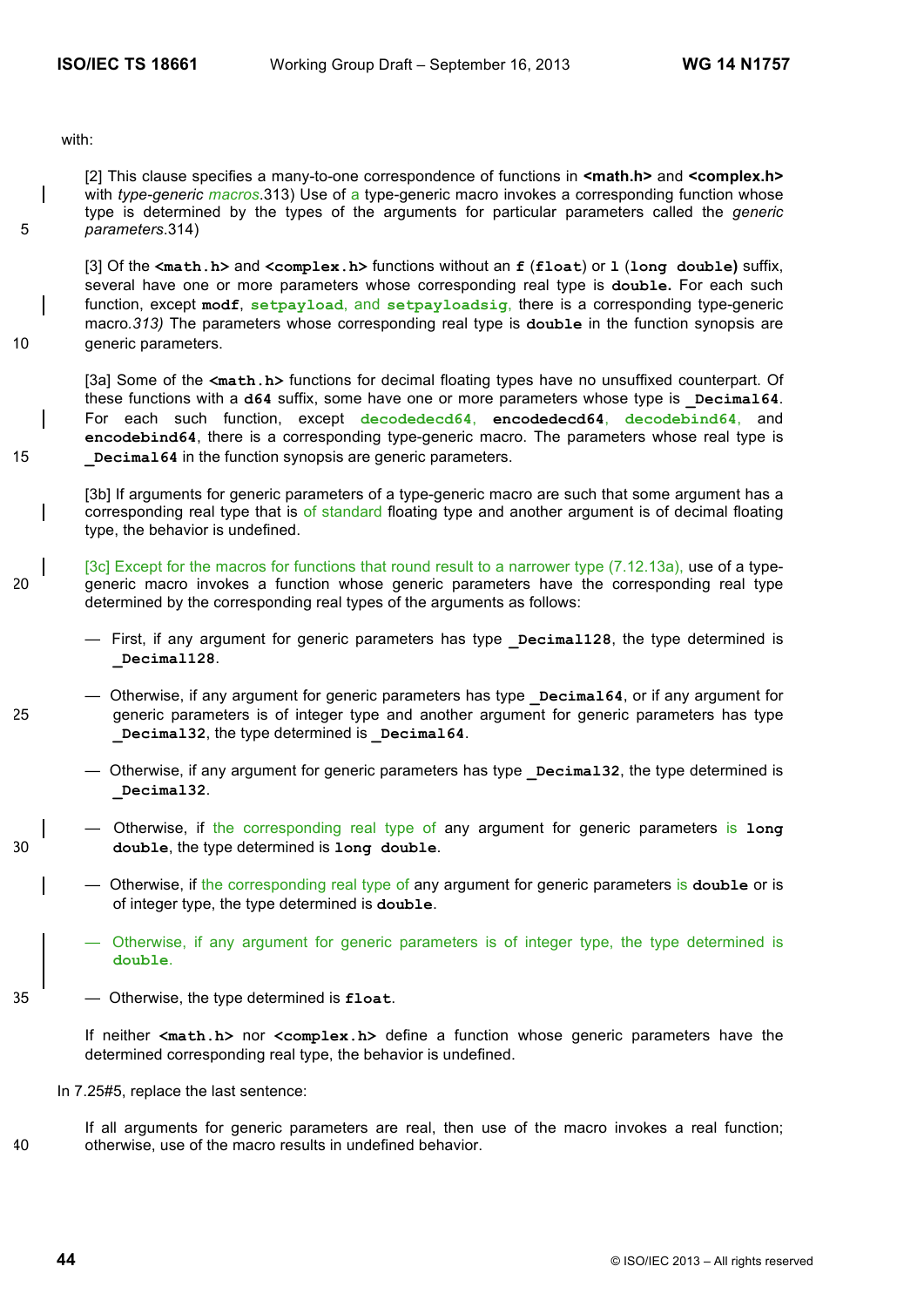with:

If all arguments for generic parameters are real, then use of the macro invokes a real function (provided **<math.h>** defines a function of the determined type); otherwise, use of the macro results in undefined behavior.

5 In 7.25#6, replace the last sentence:

Use of the macro with any real or complex argument invokes a complex function.

with:

Use of the macro with any argument of standard floating or complex type invokes a complex function. Use of the macro with an argument of decimal floating type results in undefined behavior.

10 Change 7.25.6a from:

[7.25.6a] The functions that round result to a narrower type have type-generic macros whose names are obtained by omitting any **f** or **l** suffix from the function names. Thus, the macros are:

|    | fadd | fmul | ffma  |
|----|------|------|-------|
|    | dadd | dmu1 | dfma  |
| 15 | fsub | fdiv | fsqrt |
|    | dsub | ddiv | dsgrt |

All arguments are generic. If any argument is not real, use of the macro results in undefined behavior. If any argument has type **long double**, or if the macro prefix is **d**, the function invoked has the 20 name of the macro with an **l** suffix. Otherwise, the function invoked has the name of the macro (with no suffix).

to:

[7.25.6a] The functions that round result to a narrower type have type-generic macros whose names are obtained by omitting any suffix from the function names. Thus, the macros are:

| fadd   | fmul   | ffma             |
|--------|--------|------------------|
| dadd   | dmu1   | dfma             |
| fsub   | fdiv   | fsqrt            |
| dsub   | ddiv   | dsgrt            |
| d32add | d32mu1 | $d32$ <i>fma</i> |
| d64add | d64mu1 | $d64$ fma        |
| d32sub | d32div | d32sqrt          |
| d64sub | d64div | d64sqrt          |
|        |        |                  |

All arguments are generic. If any argument is not real, use of the macro results in undefined behavior. 35 If the macro prefix is **f** or **d**, use of an argument of decimal floating type results in undefined behavior. If the macro prefix is **d32** or **d64**, use of an argument of standard floating type results in undefined behavior. The function invoked is determined as follows:

- If any argument has type **\_Decimal128**, or if the macro prefix is **d64**, the function invoked has the name of the macro, with a **d128** suffix.
- 40 Otherwise, if the macro prefix is **d32**, the function invoked has the name of the macro, with a **d64** suffix.
	- Otherwise, if any argument has type **long double**, or if the macro prefix is **d**, the function invoked has the name of the macro, with an **l** suffix.
	- Otherwise, the function invoked has the name of the macro (with no suffix).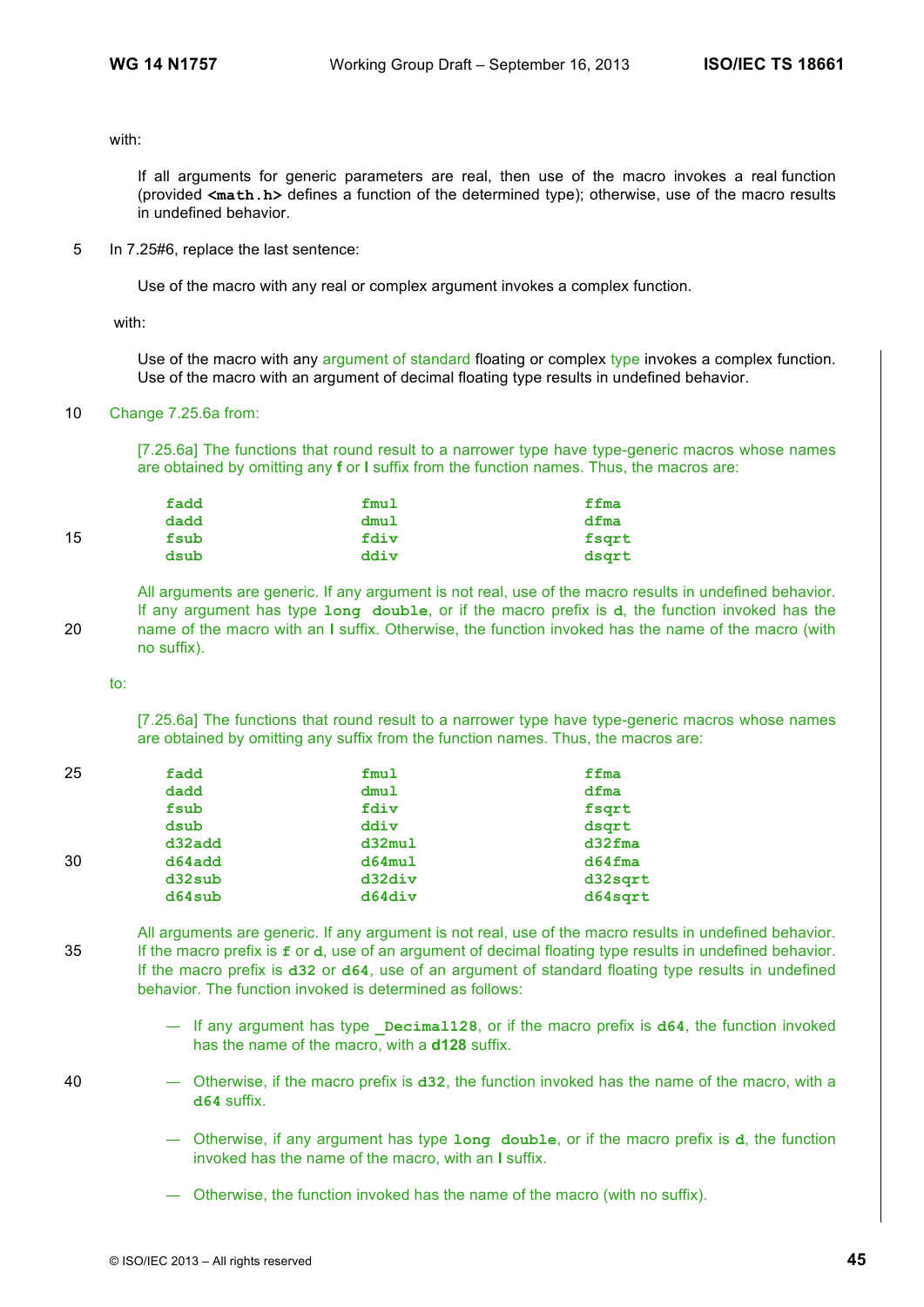After 7.25#6a, before 7.25#6b (see Part 1 of Technical Specification 18661), add the paragraph:

[6a+] For each **d64**-suffixed function in **<math.h>**, except **decodedecd64**, **encodedecd64**, **decodebind64**, and **encodebind64**, that does not have an unsuffixed counterpart, the corresponding type-generic macro has the name of the function, but without the suffix. These type-5 generic macros are:

**<math.h>** type-generic function macro ------------------ ----------------- **quantized***N* **quantize** 10 **samequantumd***N* **samequantum quantumd***N* **quantum llquantexpd***N* **llquantexp**

Use of the macro with an argument of standard floating or complex type or with only integer type 15 arguments results in undefined behavior.

### After 7.25#6b, add the paragraph:

[6c] A type-generic macro **cbrt** that supports decimal floating-point functions and that is affected by constant rounding modes as specified in Part 1 of Technical Specification 18661 could be implemented as follows:

| 20 | #ifdef                                                   | STDC WANT IEC 60559 DFP EXT      |  |
|----|----------------------------------------------------------|----------------------------------|--|
|    | $\#define \; \text{chrt}(X) \quad \text{Generic}((X))$ , |                                  |  |
|    |                                                          | Decimal128: $cbrtd128(X)$ ,      |  |
|    |                                                          | Decimal64: $cbrtd64(X)$ ,        |  |
|    |                                                          | Decimal32: $cbrtd32(X)$ ,        |  |
| 25 |                                                          | $long double: chrtl(X)$ ,        |  |
|    |                                                          | $default:$ Roundwise $cbrt(X)$ , |  |
|    |                                                          | float: $chrtf(X)$                |  |
|    |                                                          |                                  |  |
|    | #else                                                    |                                  |  |
| 30 | $\#define \; \text{chrt}(X) \quad \text{Generic}((X),$   |                                  |  |
|    |                                                          | $long double: chrtl(X)$ ,        |  |
|    |                                                          | $default:$ Roundwise $cbrt(X)$ , |  |
|    |                                                          | float: chrtf(X)                  |  |
|    |                                                          |                                  |  |
| っこ | . <i>. .</i>                                             |                                  |  |

35 **#endif**

where **Roundwise cbrt()** is equivalent to cbrt() invoked without macro-replacement suppression.

In 7.25#7, insert at the beginning of the example:

40 **#define** STDC WANT IEC 60559 DFP EXT

In 7.25#7, append to the declarations:

```
\#if STDC\_IEC_60559\_DFP >= 201ymmL
             _Decimal32 d32;
              _Decimal64 d64;
45 _Decimal128 d128;
          #endif
```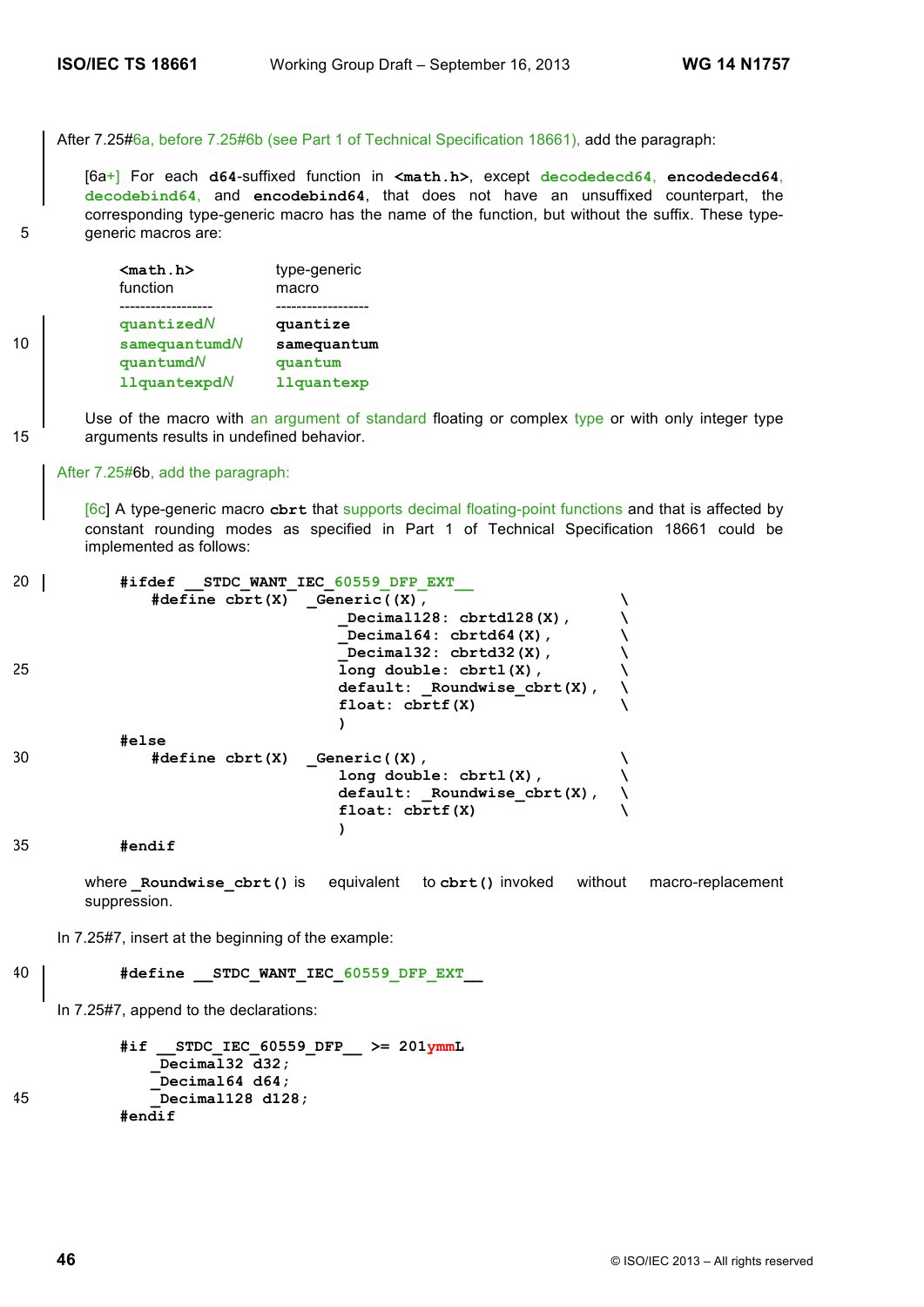In 7.25#7, append to the table:

|    | exp( d64)                                | $expd64$ (d64) ;                                     |
|----|------------------------------------------|------------------------------------------------------|
|    | sqrt(d32)                                | $sqrt(132)(d32)$ ;                                   |
|    | fmax(d64, d128)                          | $fmaxd128$ (d64, d128);                              |
| 5  | pow(d32, n)                              | powd64(d32, n);                                      |
|    | remainder(d64, d) undefined behavior     |                                                      |
|    | creal(d64)                               | undefined behavior                                   |
|    | remquo (d32, d32, &n) undefined behavior |                                                      |
|    | 11quantexp(d) undefined behavior         |                                                      |
| 10 | quantize (dc) undefined behavior         |                                                      |
|    | $samequantum(n, n)$ undefined behavior   |                                                      |
|    |                                          | $d32sub(d32, d128)$ $d32subd128(d32, d128)$          |
|    | $d32div(d64, n)$ $d32divd64(d64, n)$     |                                                      |
|    |                                          | $d64$ fma(d32, d64, d128) d64fmad128(d32, d64, d128) |
| 15 |                                          | $d64add(d32, d32)$ $d64addd128(d32, d32)$            |
|    | d64sqrt(d)                               | undefined behavior                                   |
|    | dadd(n, d64)                             | undefined behavior                                   |